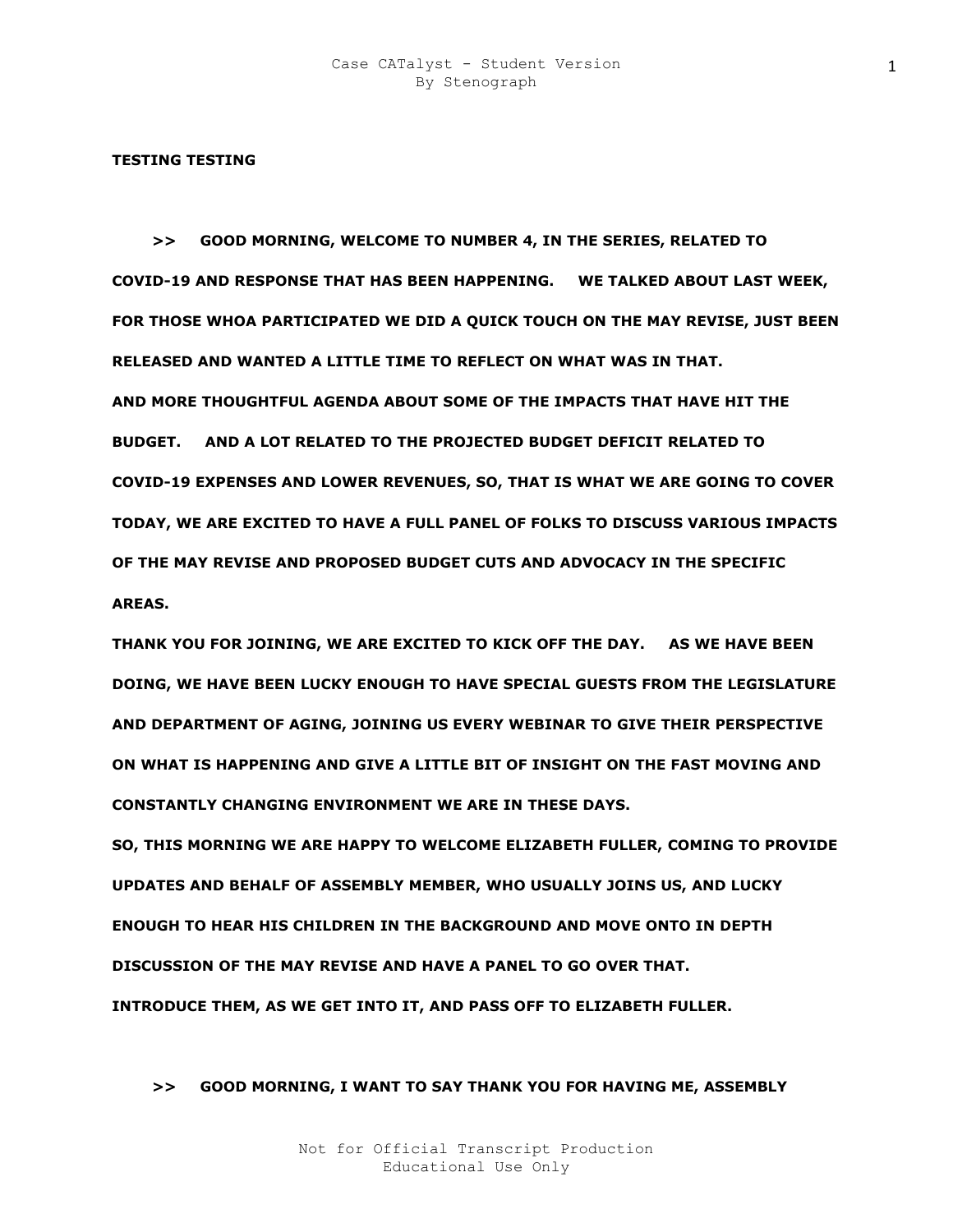**MEMBER IS LAUNCHING A NEW SENIOR MEALS PROGRAM IN THE DISTRICT. AND THIS MORNING IS THE FIRST MORNING FOR DELIVERY. SO, HE IS DOWN IN HIS AREA WORKING HARD. I ALSO, WHEN WE DISCUSSED WHETHER HE WOULD BE ABLE TO DO SOMETHING LIKE THIS IN THE CAR, I SAID THIS IS A GROUP OF KNOWLEDGEABLE FOLKS.**  IT IS TOUGH IF THEY CAN'T HAVE YOUR FULL A FILL ATT APPRECIATE YOU LETTING ME FILL **IN HERE THIS MORNING.** 

**TIME HAS BEEN A FUNNY CONSTRUCT IN ALL OF THIS, BECAUSE, THINKING THAT THE LAST TIME YOU HAD THIS CALL WAS WHEN THE MAY REVISE CAME OUT, FEELS LIKE THAT WAS A REALLY LONG TIME AGO. AND YET AT THE SAME TIME I FEEL LIKE I DO THE SAME THING ERE DAY.** 

**I THINK TWO WEEKS AGO, WHEN WE WERE GETTING INTO THE CUTS OF WHAT THE MAY REVISE LOOKED LIKE. AS YOU SAID YOU WANT TO HAVE A MORE REFLECTION AND MORE TIME.** 

**I AM GRATEFUL TO SEE YOU ALL HAVE BEEN SO UNITED IN YOUR MESSAGING, I THINK THAT IS IMPORTANT AND HOW WE WILL SEE SUCCESS FOR SURE.** 

**BUT ALSO I CAME INTO THIS SPACE IN AGING, JUST IN OCTOBER. AND I CAME IN WHEN THE MASTER PLAN WAS UP AND RUNNING. AND ONE OF THE FIRST THINGS THAT I NOTICED WAS HOW POLITE AND KIND AND COLLABORATIVE EVERYBODY IS IN THIS**  SPACE. THAT IS VERY DIFFERENT THAN POLITICS IN GENERAL. HARD TO SIT A **ROOM AND SEE WHO GETS ALONG FOR REAL.** 

**WHO REALLY LIKES ONE ANOTHER AND WHO IS FIGHTING. WHAT I FOUND IS EVERYBODY HAS BEEN GRATEFUL TO HAVE THE SCRAPS THAT YOU GUYS GET BY. I WILL USE THE CAREGIVER RESOURCE CENTER AS AN EXAMPLE. I DON'T THINK THERE IS A BETTER EXAMPLE OF THOSE MORE COMMITTED TO WORK THEY DO THEY WORK OFF OF 10% OF THE BUDGET AND SAY WE WILL EXIST AND FIND A WAY TO PROVIDE VALUABLE**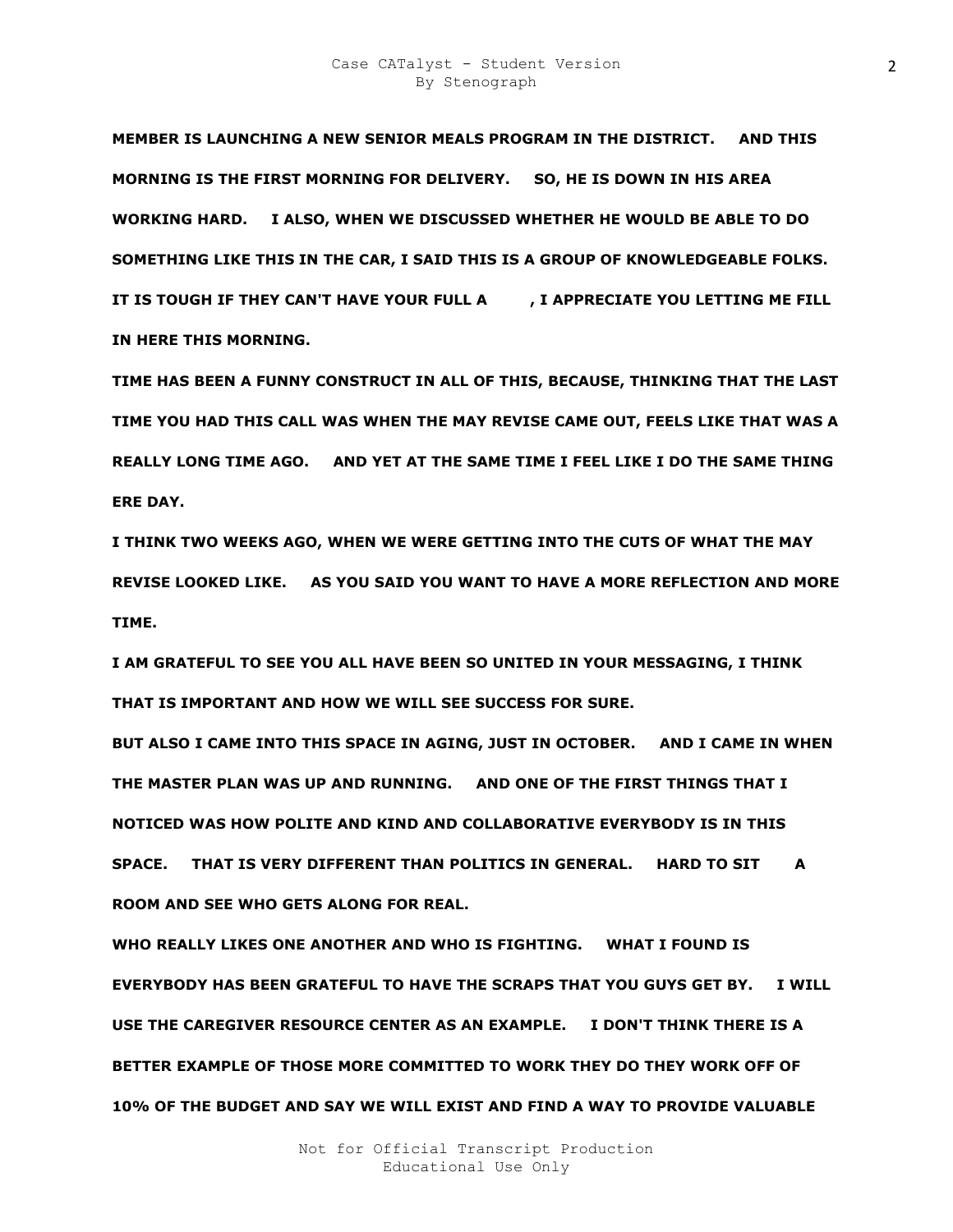**SERVICE.** 

**SO, SHOWS THAT YOU DON'T LIVE IN FAT YEARS, ALL THAT FAT. YOU MIGHT GET SMALL GAINS AND STILL DO AMAZING WORK, SO, YOU ARE SO POLITE AND SO KIND AND GRATEFUL FOR EVERYTHING YOU HAVE, IT'S REALLY REALLY HARD TO GET THAT FIRE GOING. AND YET, THAT'S EXACTLY WHAT WE HAVE SEEN. SUCH A UNITED FRONT IN EVERY HEARING, WHEN THE MAY REVISE CAME OUT, ON THE ASSEMBLY SIDE. SUB HEARINGS, RELATING TO HEALTH AND HUMAN SERVICES, WERE JUST 3 DAYS LATER. AMAZING. IF IT RUNT A RUN OF 8 CALLERS AND SAID, ELIMINATION IS AGREEJS, IT WAS EVERY OTHER** 

**IT WAS FANTASTIC. WE WERE TALKING BEFORE THE CALL THAT THE SENATE SUB COMMITTEE HEARING THIS LAST SUNDAY WAS VERY LONG AND YET YOU ALL CAME OUT IN A UNITED WAY AGAIN.** 

**I THINK THAT HAS HELPED A LOT OF THE LEGISLATORS, UNDERSTAND THAT YOU ARE ALL REALLY COMMITTED AND OUT RIGHT ELIMINATION OF THE TWO PROGRAMS IS UNACCEPTABLE. UNACCEPTABLE CUTS, NOT JUST CUTS OUT RIGHT ELIMINATION. ON ANY CALL THAT IS APPROPRIATE TO RAISE THIS ISSUE, IT'S BEING RAISED. AND THAT IS REALLY BEING SEEN. IF ANY OF YOU WATCHED THE ASSEMBLY COMMITTEE AS A WHOLE. MOST MEMBERS, KIND OF USE THEIR 4 MINUTES IF THEY WERE A LOTTED TO PONTIFICATE ON THE BUDGET** 

**MANY USED THE TIME AND TALKED ABOUT THE SENIOR CUTS. HIS QUESTIONS WERE REALLY HOW HAVING HAD THE NEW LONG TERM CARE AT HOME BE RELEASED JUST FRIDAY YOU KNOW HAPPY HOURISH. UMM, THAT IT DOES, THE DATES DON'T MATCH UP, NOT REALLY ANY GUTS THROUGH THE PROGRAM, SAID IT WAS GOING TO BE RUN THROUGH THE MASTER PLAN, AND SEEMED LIKE A BAND AID AND WERE NOT UNDERSTANDING WHAT THAT MEANT, AND STILL HEARD PEOPLE TALK ABOUT THE**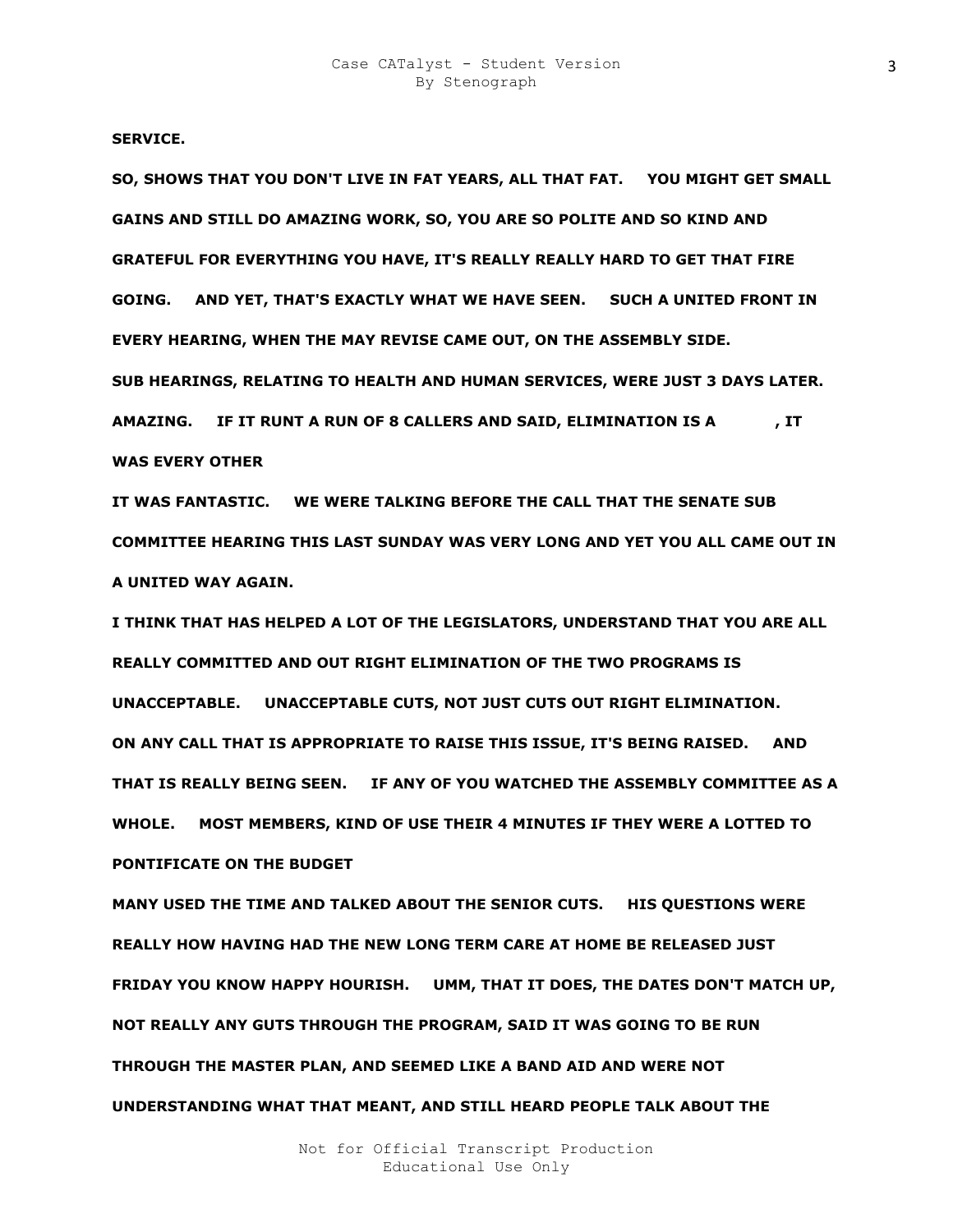**ELIMINATION AND SAID YOUR IMPLEMENTATION TIME DOESN'T MATCH UP. YOU ARE LEAVING PEOPLE WITHOUT SERVICES AND THIS IS NOT A POPULATION THAT CAN GO A DAY WITHOUT SERVICES. HE USED THAT TIME. AND THEN ALSO TALKED ABOUT SEEP YOUR NUTRITION, AND MORE THAN EVER, AREA AGENCIES AND PROVIDING MEALS AND NOW HAVE HAD TO TURN THEM INTO MEAL DELIVERY. HAVE DONE A FANTASTIC JOB, AND THAT IS TALKING ABOUT MEALS ON WHEELS, NOT GREAT PLATES, ALL THOUGH IT IS IN SOME AREAS. THIS IS NOT A TIME TO CUT.** 

**SENIOR NUTRITION PROGRAMS, WHEN THIS NEED IS GOING TO BE ORPHAN GOING. AND THEN HE TALKED ABOUT CAREGIVER RESOURCE CENTERS AND THE NEED. THAT IS NEAR AND DEAR TO HIM, WITHIN HIS OWN FAMILY, RECOGNIZED IT IS A CULTURAL THIN TO HELP A CAREGIVER UNDERSTAND THEY NEED THEIR OWN RESPITE. AND HE HAS A FATHER, WHO, HAS DEMENTIA, AND A MOTHER WHO IS THE SOLE CARETAKER.** 

**HOW THEY FIND WAYS FOR HER TO GET IT AND THE TRAINING AND UNDERSTAND HOW TO BE A BETTER CAREGIVER FOR HERSELF AND HIS FATHER. I KNOW THERE ARE PLENTY OF OTHER CUTS OUT THERE THAT ARE NEAR AND DEAR TO OTHERS, BUT, THIS IS REALLY--I WOULD SAY LIKE IF WE ARE TRYING TO TRIAGE AND SAY, WHERE EVERYONE CAME THROUGH THEY REALLY DID.** 

**I THINK IT IS TOUGH WHEN YOU LOOK AT AAGENCIES, AND LOOK AT THE GRAPH, BECAUSE OF HEALTH AND HUMAN SERVICES ARE MERGED TOGETHER, LOOKS AS THOUGH IT IS GETTING A 8% INCREASE. WHAT WE KNOW ABOUT THAT IS INCREASE IS NOT ON THE HUMAN SERVICE SIDE** 

**I THINK IF YOU WERE TO TAKE THAT AND TAKE THE DEPARTMENTS AND SAY, WELL, BY DEPARTMENT WHERE IS EVERYBODY SEEING THE MAY REVISE, YOU SEE DEPARTMENT OF PUBLIC HEALTH AND UNDERSTAND IT IS A PUBLIC HEALTH CRISIS AND BUDGETARY CRISIS, YOU SEE THE CUT.**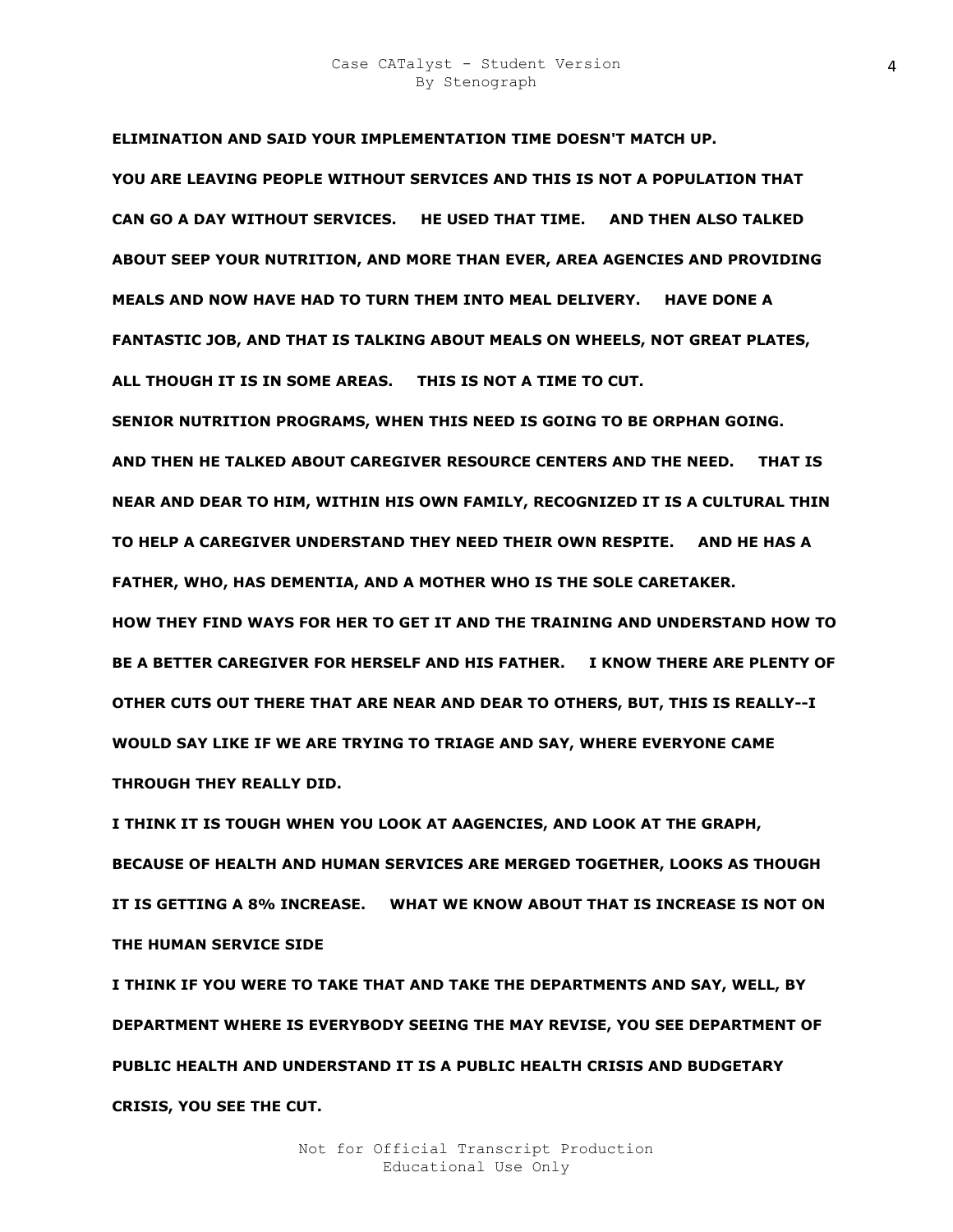THAT NUTRITION CUT IS MORE THAN 50% OF THE BUDGET RIGHT **IT. THAT IS HUGE, I DON'T THINK EVERYBODY IS SEEING THIS BUDGET IN THE CUTS IN THE SAME WAY.** 

**I APPLAUD EVERYBODY COMING TOGETHER AND BEING REALLY UNITED IN THE WAY THEY HAVE SPOKEN OUT ABOUT THE BUDGET, I BEG YOU TO CONTINUE THAT. PLEASE DON'T EVER ASSUME THAT I HAVE A DOCUMENT OR ON A LIST SERVE.** 

**IF YOU FEEL LIKE IT IS HELPFUL FOR ME TO SEE SOMETHING, PASS IT ONTO ME. THANK YOU FOR HAVING ME I FIND THESE REALLY REALLY HELPFUL, OBVIOUSLY I AM GOING GIVE THANKS TO MY GREAT PARTNER AND MENTOR AS I MOVE THROUGH THIS PROCESS. BUT EVERYONE YOU HAVE ON THIS PANEL TODAY I LOOK FORWARD TO LEARNING FROM, THANK YOU.** 

 **>> THANK YOU SO MUCH FOR THE REFERENCE AND LONG TERM CARE HOME BENEFIT, WHICH I WAS SUPPOSED TO MENTION AT THE BEGINNING, AND REALIZE THAT IS ROLLED OUT WITH FEW DETAILS AND AGGRESSIVE TIME LINE AND WILL BE GIVING TIME TO THAT, AND DEEPER DIVE AND MORE INFORMATION. LOOK OUT FOR THAT AND I AM GOING TO PASS OFF TO DIRECTOR OF CALIFORNIA DEPARTMENT OF AGING, WELCOME THANK YOU FOR JOINING AGAIN.** 

 **>>KIM MCCOY WADE: GOOD MORNING, THANK YOU TO ALL OF YOU, BOTH MEMBERS AND ATTEN SHERE, HI LIZ HOW ARE YOU AND MEMBER AS WELL. I AM GRATEFUL TO FOLLOW AND APPROPRIATE THAT BUDGET IS JOB 1, 2, 3, I WILL DO A QUICK MASTER PLAN UPDATE, GRATEFUL TO MANY OF YOU AT THAT CONVERSATION YESTERDAY, IT IS A CHALLENGING TIME TO FIGURE OUT A WAY FORWARD IN THE MIDDLE OF COVID-19**  AND BUDGET AND ALL THAT IS HAPPENING. LET ME DO A COUPLE OF S, WE **FOCUSED ON COVID-19 RESPONSE AND LISTENED TO THE FRONT LINES. TO INCREDIBLE**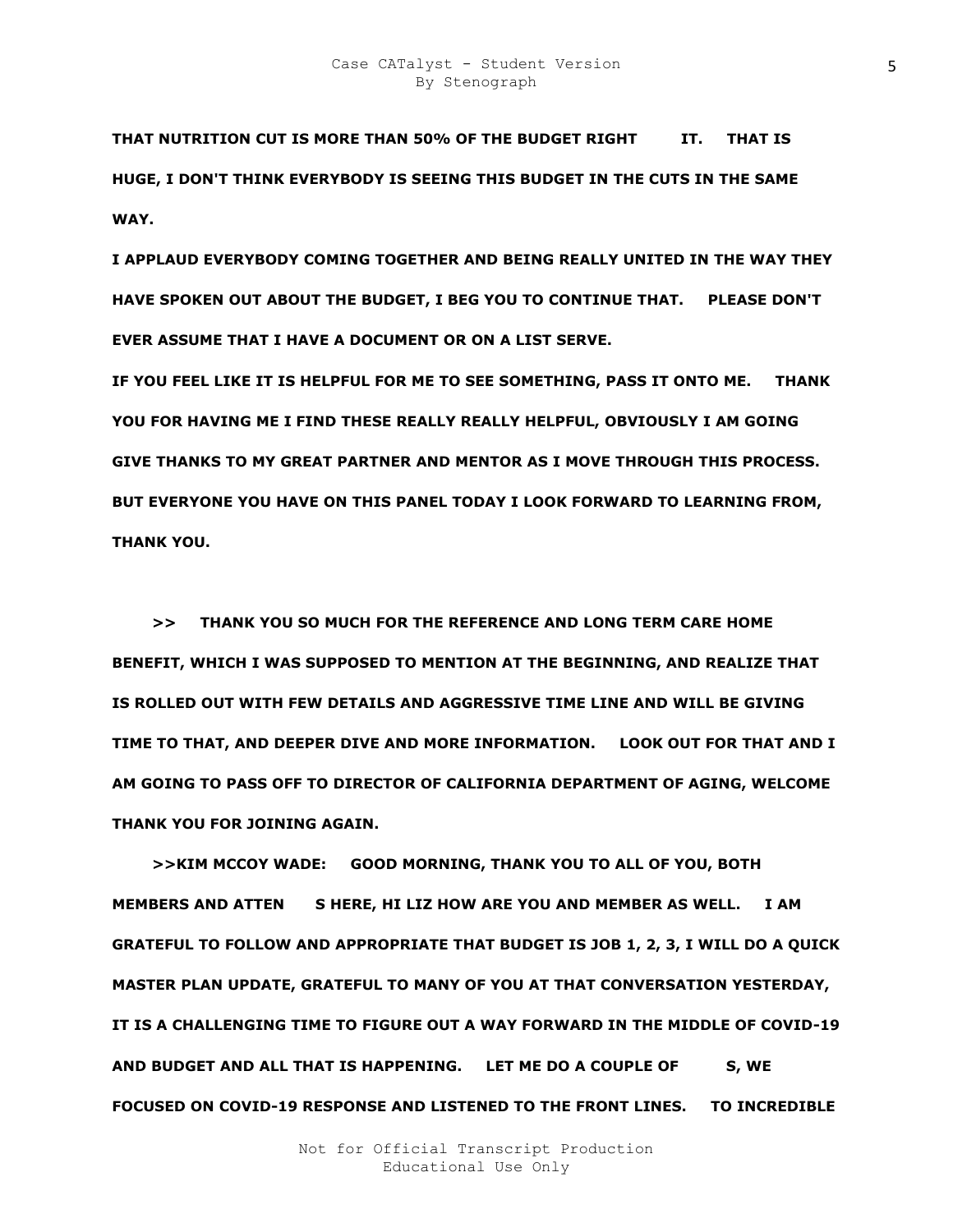**STORIES ABOUT SERVICE AND RESILIENCE AND NEED FOR LIFELINE. AND I THINK I BELIEVE HE IS ON THE PHONE, AND OTHERS,** 

**AND THEN WE HAD AN OPEN CONVERSATION OF HOW DO WE GO FORWARD, GIVEN CHALLENGES, WHAT WERE MENTIONED AND WHICH YOU HAVE BEEN RAISING. FROM THE STAKEHOLDER COMMITTEE, AND PUBLIC.** 

**WE COMMITTED TO DO WERE A COUPLE OF NEXT STEPS, LONG TERM SERVICES AND SUPPORTS COMMITTEE REPORT WAS FORMALLY TRANSMITTED, ABOUT TO HAPPEN WHEN WE ALL STAYED AT HOME.** 

**I THINK IT IS WORTH SHOUTING OUT THE TEAM. (CALLING NAMES) WHO PUT ALL THEIR EXPERTISE AND COMMITMENT AND TOO MANY HOURS IN MAKING THAT HAPPEN. AND PUTTING THE FRAMEWORK ABOUT INFORMATION, STANDARD CORE SERVICES AND IMPORTANCE OF SUPPORTS STRONG WORKFORCE.** 

**AFFORDABILITY AND LONG TERM CARE BENEFIT AND LEADERSHIP OF STATE. THAT FRAME IS ANYTHING ALL THE MORE TRUE, GIVING IT TO THE GOVERNOR TODAY, AND SECRETARY, AND SOON TO THE WHOLE CABINET IS UNDERWAY. IMMEDIATE NEXT STEP. AND MANY THINGS UP IN THE AIR AND STILL IN PROGRESS. ONE OF WHICH IS CRISIS CARE GUIDELINES, THE MASTER PLAN CALLED FOR RESET ON OURS.** 

**HOPEFULLY PUBLISHED IN THE COMING DAYS, INFLUENCED BY THE MASTER PLAN. ADVOCACY AND EXPERTISE, MORE ON THAT VERY SOON. SIMILARLY, NURSING HOME, THERE IS A LOT OF CALLS FOR ATTENTION TO THE TERRIBLE SITUATION, AND TOO MANY NURSING HOMES WITH OUT BREAKS AND DEATHS** 

**YOU SAW LAST FRIDAY THE TESTING PROTOCOL AND MORE IS COMING EVERY WEEK AND DAY, FROM THE LEADERSHIP TEAM** 

**THERE IS THE LONG TERM CARE AT HOME FROM DPHCS ANNOUNCED FRIDAY PUTTING MORE MEAT ON THE BONES, LOOK FOR MEETING ON THAT TO BE COMING**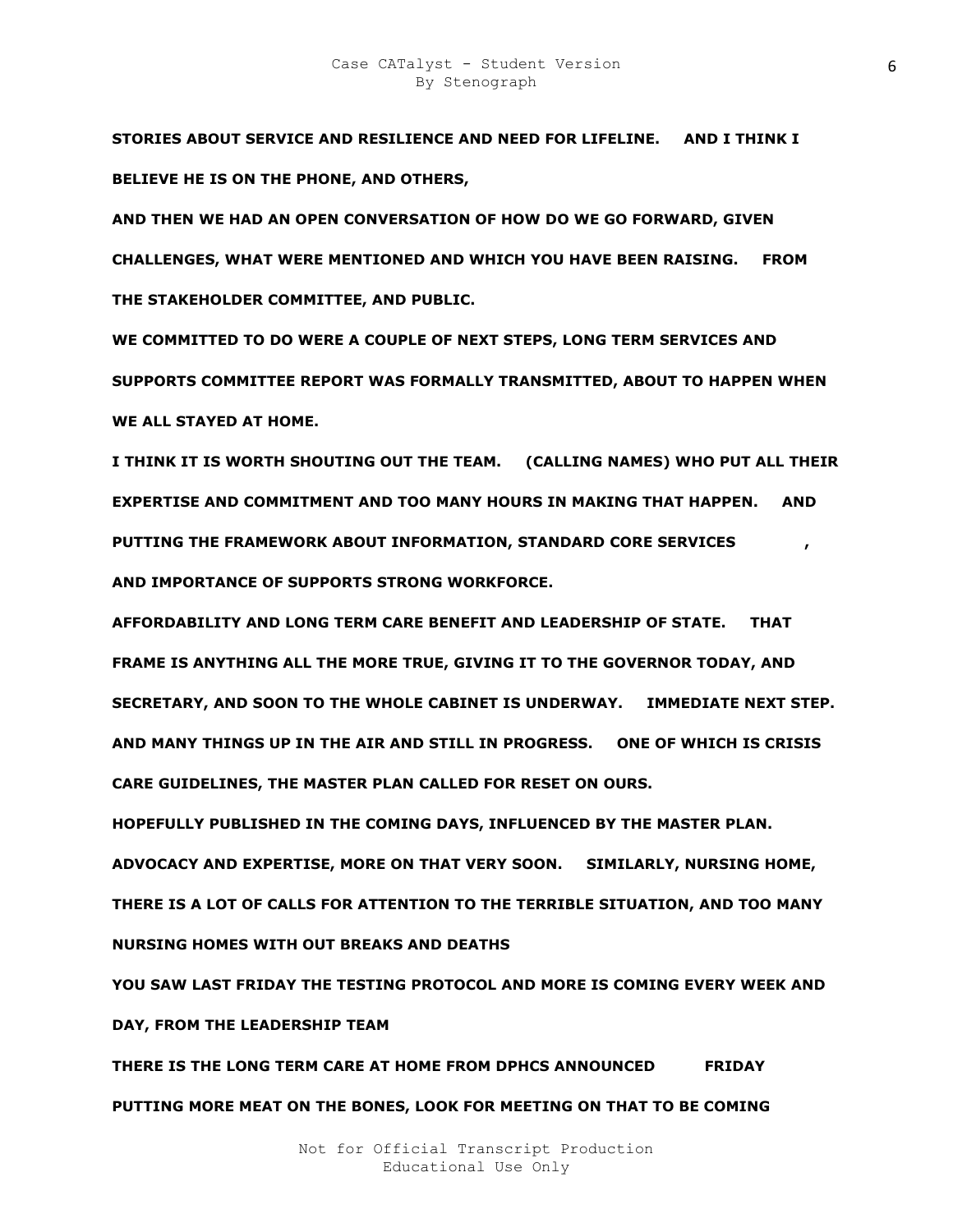# **AROUND THE SAME TIME LINE I HEARD THEM TALK ABOUT**

**WE ARE PUTTING TOGETHER THAT CONVERSATION WITH THE GROUP OF FOLKS, LEVERAGE THE EXPERTISE AND REALIZE NOT EVERY VOICE IS ON IT. PUT THE RIGHT PROCESS FOR THAT TO MOVE SOMETHING FORWARD. COULD BE GAME CHANGER BUT HAS TO BUILD ON WHAT WE KNOW. LESSONS LEARNED FROM MANY ROUNDS OF CALIFORNIA COMMITMENT TO HOME AND COMMUNITY BASED SERVICES.** 

**LAST BUT NOT LAST ASKED FOR A MEETING WITH THE GOVERNOR AROUND THE BUDGET CUTS AND PROPOSALS SILL IN PROGRESS. HOPE TO HAVE MORE ON THAT SOON. LOTS OF WORK TO MEET THE MOMENT. WHAT IS NOT CLEAR IS KIND OF THE WAY FORWARD. WE WANT TO PUT TOGETHER A THOUGHTFUL TIME LINE THAT ACKNOWLEDGES HOW MUCH WORK WE ARE GOING ON THE FRONT LINES TO RESPOND IN VARY YOU WAYS.** 

**ALSO THE ECONOMIC REALITIES AND ADMINISTRATION COMMITMENT, MORE ON TIME** 

**LINE. LAST PIECE I WOULD SAY ANNOUNCED YESTERDAY, PEOPLE THERE REMIND ME OR CORRECT ME.** 

**WE ARE ALIGNING WITH THE GOVERNOR'S ALZHEIMER'S TASK FORCE, A WIDE RECOGNITION, BOTH ARE LOOKING TO DO SIMILAR WORK WITH SIMILAR STRATEGIES, SERVING SIMILAR POPULATIONS AND TIME TO ALIGN, THEY ARE MEETING ON JUNE 2, VIRTUALLY, WE WILL COME TOGETHER AFTER THAT.** 

**TO MAKE SURE THAT THE ENTIRE MASTER PLAN FOR AGING HAS THAT LENS ALL THE WAY RUNNING THROUGH ALL RECOMMENDATION AND ALSO THERE IS A CLEAR ZOOM IN ON THE POPULATION AND FAMILY AND FRIENDS, SO WE HAVE CLEAR VISION AND RECOMMENDATIONS AND ACTION IN THAT AREA AS WELL.** 

**THANK YOU FOR HELPING BRING THE WORK TOGETHER, WITH THAT, I THINK THAT IS WHERE WE ARE, TIME LINE TO COME, AUGUST 11 MEETING ON THE BOOKS, BUT THINKING THROUGH THE BEST WAY TO USE PEOPLE'S TIME, GIVEN THE MOMENT, AND WORKING ON**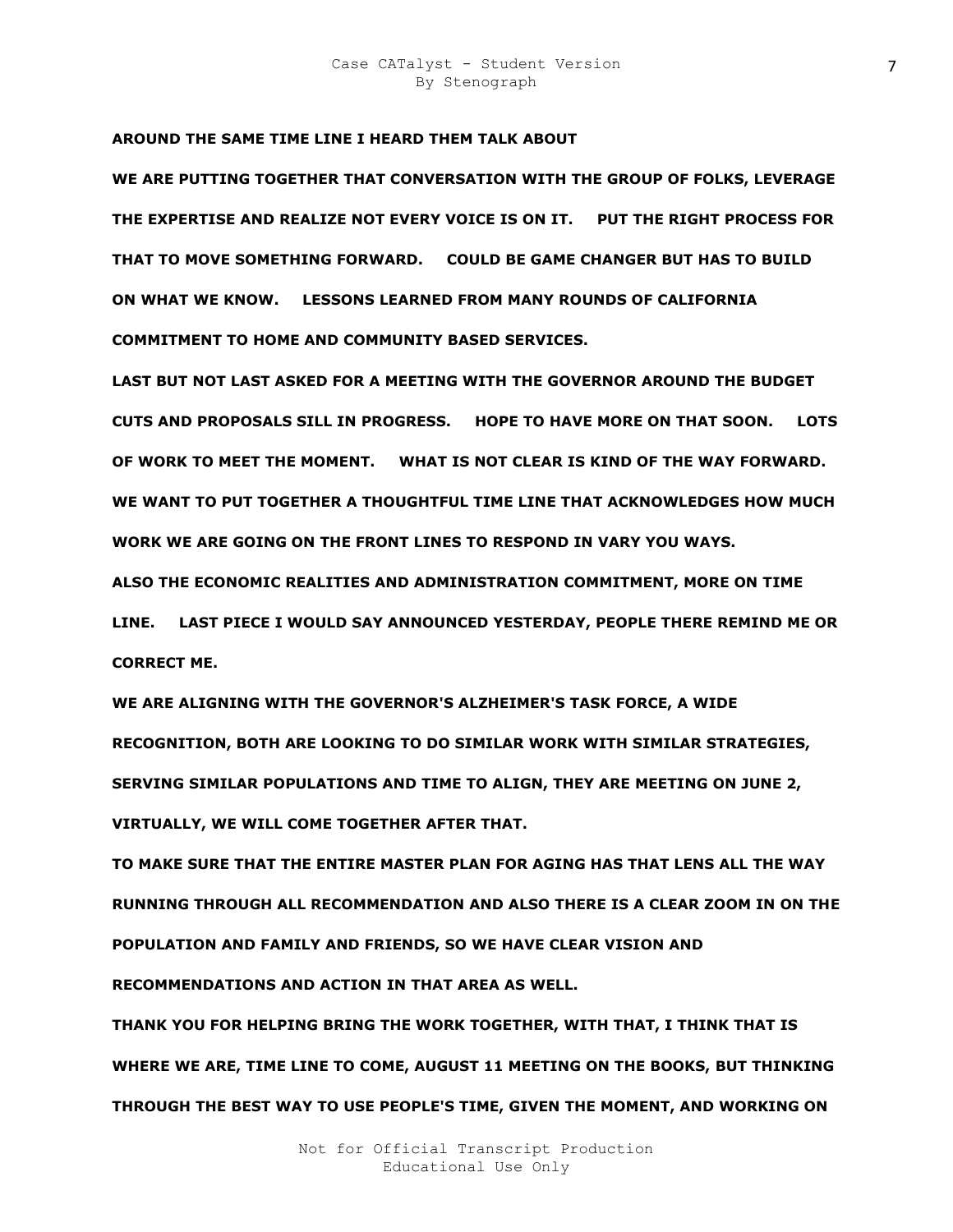**ZOOM. THINKING ABOUT THE PROCESS AND TIME LINE.** 

**I SHOULD SAY, EXECUTIVE ORDER HAD DEADLINE, WE BELIEVE WE EXTENSION ON THAT, GIVEN THE LAST TWO MONTHS, HOPE TO LAND IT BY THE END OF THE YEAR. TIME LINE WE ARE WORKING FOR. HOW DO WE MAKE SOMETHING MEANINGFUL, AND MAXIMIZE TIME AND PROCEED TO IMPLEMENT IN A MEANINGFUL WAY. SO, WE STOP THERE AND SEE IF THERE IS QUESTIONS AND COMMENTS AND TIME TO GO ON.** 

 **>> THANK YOU SO MUCH, YOU HIT ON THE QUESTION I HAD PREPARED, DELAYS ON THE MASTER PLAN FOR AGING, MORE TO COME ON THAT, UNDERSTANDABLY THINGS ARE SLOWING DOWN ALL AROUND AS WE COME BACK TO A NEW NORMAL. WE HAVE A NOTE, SAYING SHE IS GLAD THEY ARE ALIGNING THOSE EFFORTS AND YOU ARE ABLE TO MODEL AND INTEGRATION WE TALK ABOUT SO MUCH.** 

**IF YOU HAVE QUESTIONS THROUGH WE HAVE MUTED FOLKS AND TAKEN AWAY CHAT BECAUSE OF THE ZOOM BOMBERS AND TYPE IT INTO Q AND A AND WE ASK THEM ON YOUR BEHALF. I HAVE ONE QUESTION ON THE BUDGET PROCESS NOW, UNDERSTANDING THAT MAYBE THIS PROCESS LOOKS DIFFERENT. WE KNOW WE HAVE TO DO SOMETHING JUNE 15, BUT THEN REVISITED, ANYMORE DETAIL ON WHAT THAT LOOKS LIKE AND HOW ADVOCACY CAN HAPPEN AFTER JUNE 15 OR THOUGHTS ON THAT?** 

 **>> I WOULD LOVE TO HEAR WHAT THE CRYSTAL BALL SAYS, I THINK THAT IS RIGHT, FLUID SITUATION, COMMITTEE ON THE WHOLE, AND THE ASSEMBLY, AND NEW TERRITORY.** 

**THAT REQUIRES NEW DILIGENT AND CREATIVE NEW WAYS TO CONTINUE TO LIFT THE**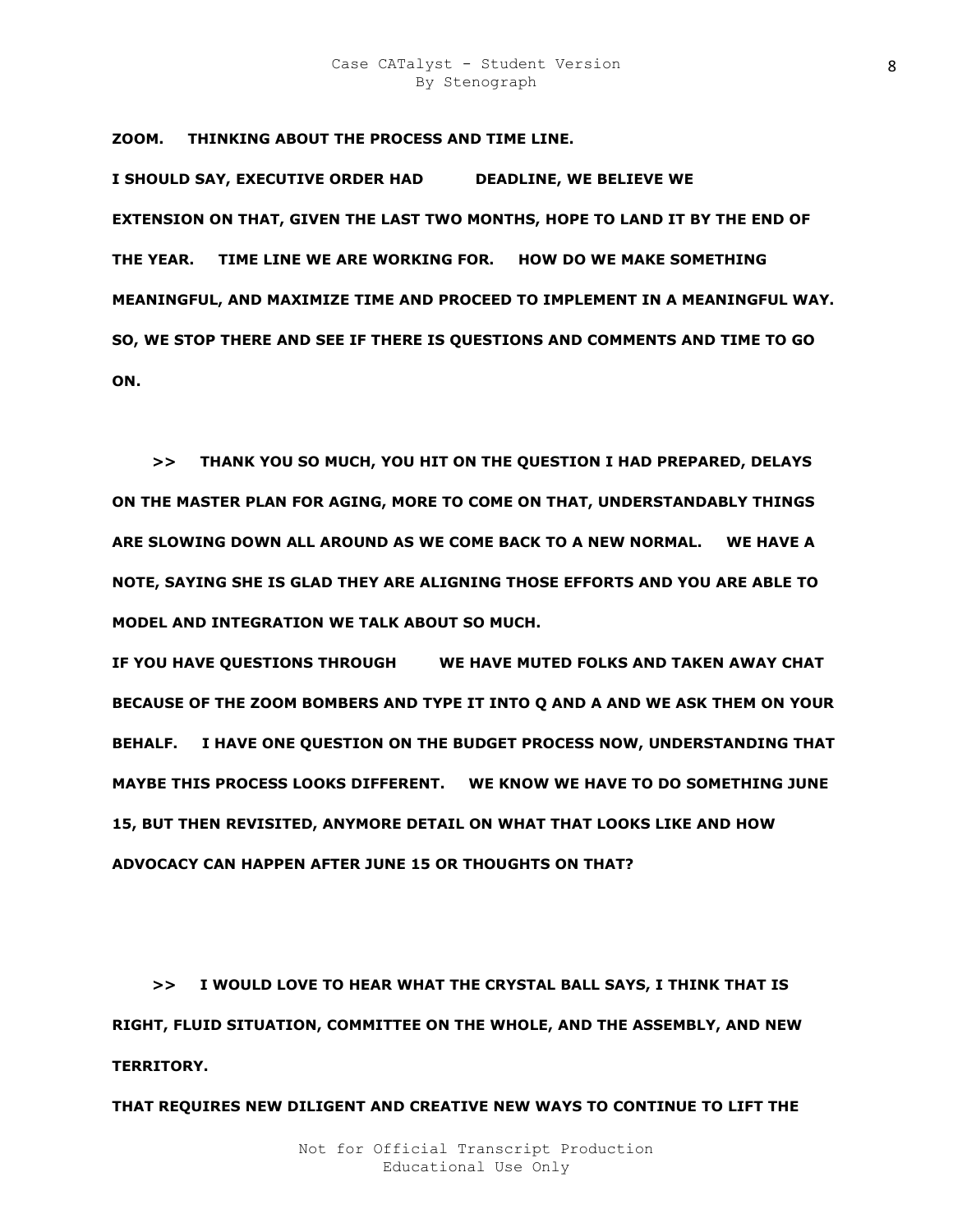**NEEDS AND PRIORITIES OF THESE POPULATIONS.** 

 **>> DID YOU HAVE ANY THOUGHTS ON THAT? NO, PUTTING EVERYONE ON THE SPOT, OKAY I DON'T SEE ANY OTHER QUESTIONS, RIGHT ON TIME, WORKS PERFECTLY, THANK YOU SO MUCH FOR THE GREAT UPDATES, APPRECIATE YOU BOTH BEING HERE, STAY ON AS LONG AS YOU CAN.** 

 **>> THANK YOU SO MUCH FOR INCLUDING US, TOUGH TIMES WITH CONVERSATIONS, GRATEFUL FOR THE CHANCE TO STAY, THANK YOU.** 

 **>> THANK YOU, MOVING ON, NOW MOVE INTO THE MEAT OF THE DISCUSSION ABOUT THE BUDGET. HAVE JUSTICE AND AGING GOING TO DO A IN DEPTH LOOK OF THE MAY REVISE AND IMPACTS IT IS HAVING ON OLDER ADULTS AND PEOPLE WITH DISABILITIES AND THEN WE JUMP INTO THE PANEL WITH MORE DETAILED DISCUSSION ABOUT SPECIFIC PROGRAMS, ADVOCACY.** 

**I WILL HAND OFF TO YOU.** 

 **>> THANK YOU CAN EVERYONE HEAR ME? GREAT. OKAY. UMM, WELL THANKS FOR HAVING ME TODAY I MEAN AS I AM SURE A LOT OF YOU, A LOT IS HAPPENING EXTREMELY QUICKLY.** AND I REALLY APPRECIATE BOTH LIZ AND GIVING THAT OVER **VIEW OF WHAT'S BEEN GOING ON ON DIFFERENT SIDES OF THE HOUSE IF YOU WILL. IN TERMS OF PLANNING PROCESSES AND SORT OF FORWARD THINKING STUFF AND THEN SORT OF IN THE MOMENT WHAT IS HAPPENING RIGHT NOW. AND, UMM, YOU KNOW, I THINK**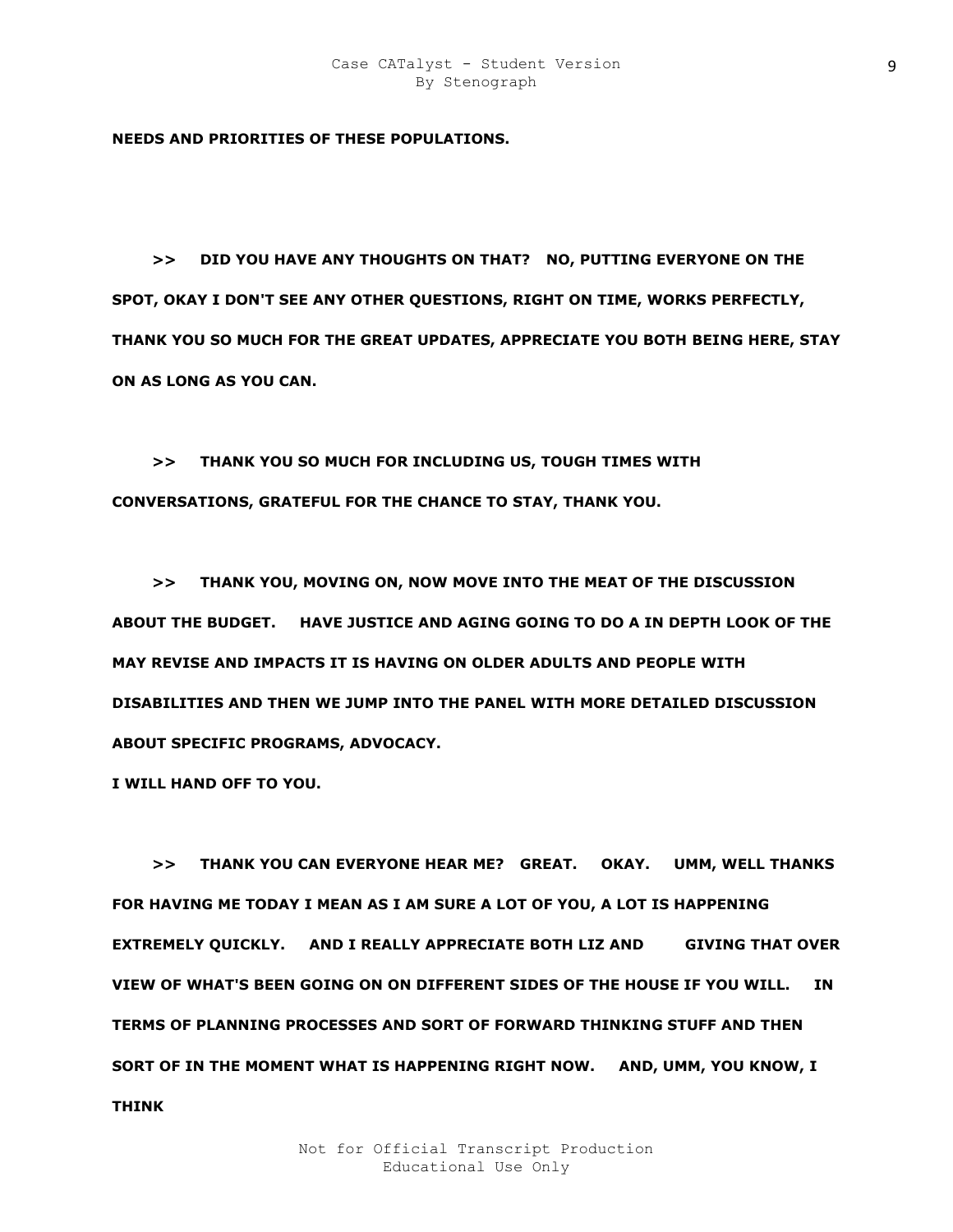**JUST THE GIVE A LITTLE SENSE FOR EVERYONE TO SORT OF CATCH UP, UMM, OBVIOUSLY ALL THIS WORK HAD BEEN PUT INTO THINKING ABOUT, AND TALKING ABOUT AGING OVER THE LAST SEVERAL MONTHS, THROUGH THE MASTER PLAN PROCESS.** 

**THAT DOESN'T HAPPEN VERY OFTEN IN CALIFORNIA, NOT A POPULATION WE HAVE A LOT OF TIME AND EFFORT THINKING OUTSIDE OF THE GROUPS THAT DO THAT ALL THE TIME. I THINK WE SAW OPTIMISM AND HOPE IN THE CONVERSATIONS AND INTEREST LEVEL AND POSSIBILITIES. AND I THINK THE JANUARY ORIGINAL BUDGET PROPOSED FELT LIKE A GREAT EXTENSION OF THOSE CONVERSATIONS AND A LOT OF THE WORK WE SAW INVESTMENTS IN OLDER ADULTS.** 

**AND THEN OBVIOUSLY COVID-19 HIT. AND, NOT ONLY DID SORT OF EVERYBODY'S LIFE CHANGE SUBSTANTIALLY, BUT OBVIOUSLY PLUNGED THE BUDGET INTO A HOLE WE WERE NOT PARTICIPATING, AND I UNDERSTAND THAT IS A REAL CONCERN AND PEOPLE OBVIOUSLY FOR THOSE OF US LIVED THROUGH THE LAST RECESSION.** 

**WE KNOW THAT IS GOING TO MAKE FOR PAINFUL HARD DISCUSSIONS AND CHOICES. BUT I THINK CONTEXT SETTING IS IMPORTANT, BECAUSE, WHAT WE ARE SEEING TO ALL THESE BUDGET THINGS AND PEOPLE REALLY ECONOMICALLY STRUGGLING, IS, UMM, A REAL PAINFUL REALIZATION OF HOW, UMM, UNDERFUNDED AND, UMM, UNDER, UMM--SORT F INVESTED IN OUR INFRASTRUCTURES TO SERVE OLDER ADULTS IN THE STATE.** 

**I COUPLE OF STATS I FEEL PEOPLE NEED TO HAVE AND HOLD IS THAT AT THIS POINT, 76% AND I KNOW IT IS TICKING CLOSER TO 80, AND I OF THE DEATHS ARE INDIVIDUALS 65 AND OLDER OF COVID-19.** 

**OLDER ADULTS OF COLOR DYING UP TO 3 TIMES THE RATE OF THE SHARE. I AM SURE YOU ARE AWARE, TO BE CRYSTAL CLEAR HEALTH DISPARITIES THAT EXIST, RACISM AND OTHER SYSTEMIC INEQUITIES ARE LEADING TO HIGHER DEATH RATES AND SERIOUS**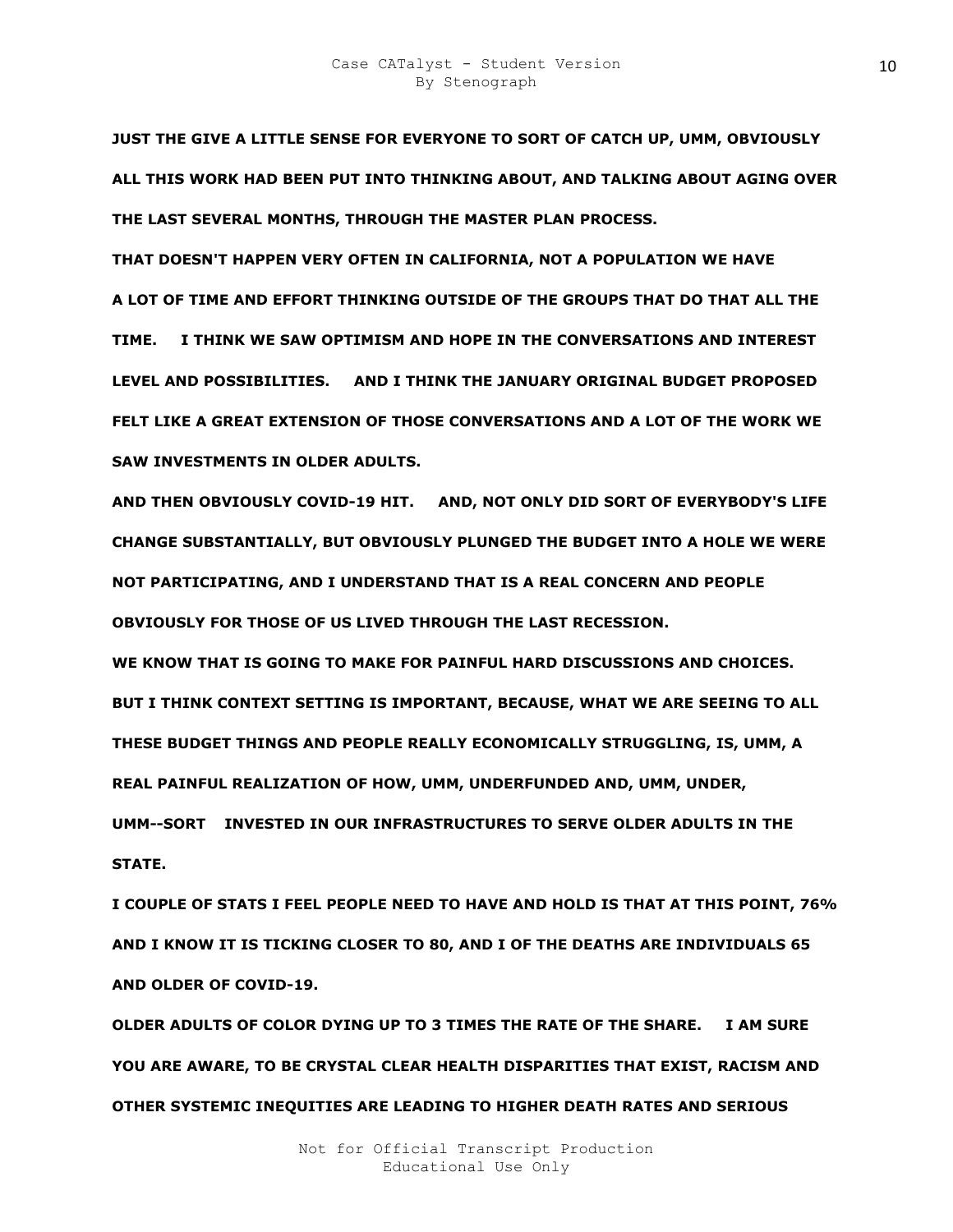**CONSEQUENCES FOR PEOPLE OF COLOR IN OUR STATE** 

**SO THAT POPULATION IS SERIOUSLY IMPACTED AND NURSING HOME RESIDENTS AND STAFF, HAVE ACCOUNTED FOR 46% OF THE DEATHS IN CALIFORNIA SO ALL THOSE STATS REPRESENT REAL PEOPLE AND REAL OLDER ADULTS IN OUR STATE WHO HAVE SUFFERED AND DIED AND THERE IS A LOT MORE SICKNESS AND DEATH HAPPENING IN THE COMING MONTHS.** 

**THAT IS A BLEAK WAY TO TALK ABOUT THINGS BUT WE HAVE TO MEET THE MOMENT WITH REALITY, ONE IS BUDGET BUT THE OTHER IS THE REALITY OF THIS DISEASE IS PARTICULARLY HARMING OLDER ADULTS AND OLDER ADULTS OF COLOR IN OUR STATE. AND WE HAVE TO SEE HOW THAT ALSO OVER LAPS WITH BEING LOW INCOME IN THE STATE. BECAUSE WE CAN SEE THAT A LOT OF THE PROGRAMS WE HAVE BUILT** 

**INFRASTRUCTURE AROUND ARE FOR LOW INCOME OLDER ADULTS** 

**AND THEY ARE NOT ADEQUATE OR EFFICIENT. ONE THING NA IS UPSETTING FOR US AS WE SAW THE MAY REVISE WAS THE FACT IT SO CLEARLY INCLUDED, UMM, CUTS, SWEEPING CUTS TO OLDER ADULTS SERVICES AND PROGRAMS.** 

**AND, UMM, IT FELT VERY SHOCKING IN A TIME, WHEN, UMM, OLDER ADULTS ARE THE MOST HARMED POPULATION BY COVID** 

**SO I WANT TO TALK PEOPLE THROUGH SORT OF WHAT THE CUTS ARE, AND ANY OF MY COLLEAGUES ON THE PHONE, IF I MISS ANYTHING UMM, PLEASE LET ME KNOW, M, IT WAS A LOT OF STUFF, AND I THINK PEOPLE WERE LIKE I SAID REALLY SHOCKED BY THE BY THE BREATH AND DEPTH OF THE CUTS. SO I AM GUESSING ALL OF YOU HEARD ABOUT AND I AM GOING TO BRIEFLY DISCUSS THE MOST THE TWO CUTS.** 

**NOW, ONE THING TO CLARIFY IS BOTH THOSE CUTS, UMM, COULD HAPPEN AS SOON AS JULY 1, 2020, THERE WAS A MISPRINT IN THE BUDGET CUT COULD NOT TAKE PLACE**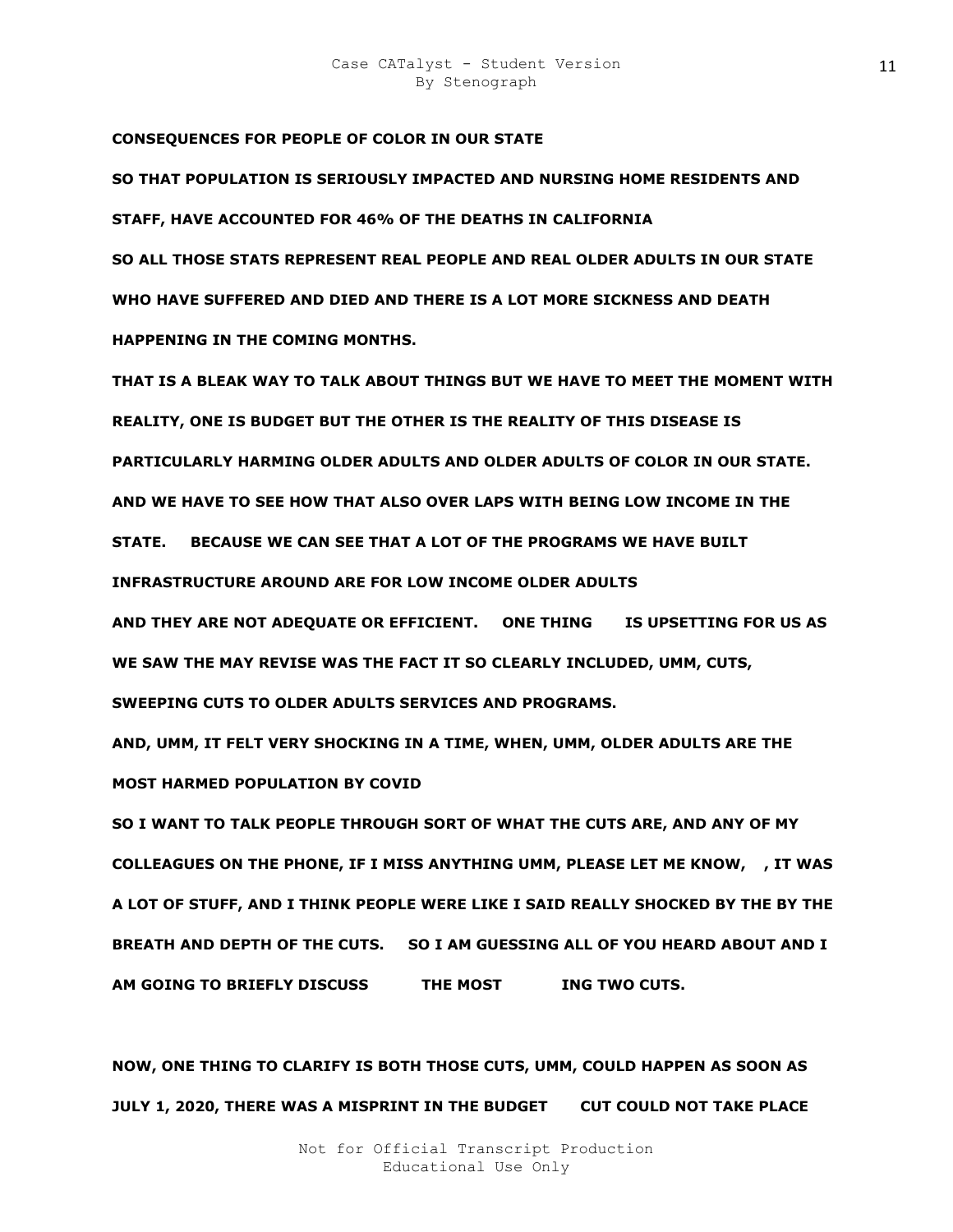**UNTIL JANUARY 1, THAT WAS NOT CORRECT, BOTH PROGRAMS, EVEN THOUGH THERE MAY BE FUNCTIONAL, UMM, RESTRICTIONS ON THOSE PROGRAMS ACTUALLY SHUTTING DOWN JULY 1, THE BUDGET LANGUAGE AS DRAFTED IN THE MAY REVISE, PRO SAL THINGS CAN WIND DOWN IMMEDIATELY AS THE NEXT BUDGET YEAR BEGINS SERVING OVER 36 THOUSAND, AND APPROXIMATELY 10 THOUSAND OLDER ADULTS, WHAT WE ARE LOOKING AT IS ALMOST 50 THOUSAND OLER ADULTS AND PEOPLE WITH DISABILITIES WHO ARE AT A NURSING HOME LEVEL OF CARE, WHO COULD HAVE ONE OF THEIR MOST CRUCIAL IN HOME AND COMMUNITY SUPPORT PROGRAMS CUT COMPLETELY FROM THEM.** 

**SO, THAT, UMM, THAT IS ALSO UMM, JUST TO GIVE SOME HISTORICAL PERSPECTIVE, THOSE TYPE OF SERVICE ELIMINATIONS ARE ALSO PROPOSED TEN YEARS AGO OR MORE, IN THE LAST RECESSION. UMM, THEY WERE NOT, UMM, YOU KNOW, ALLOWED TO GO FORWARD, BECAUSE THEY WERE PUTTING PEOPLE AT UMM, IMMEDIATE RISK OF INSTITUTIONALIZATION BECAUSE PEOPLE IN THE PROGRAMS ARE AT A NURSING HOME LEVEL OF CARE.** 

BUT UMM YOU KNOW, THE CONTEXT OF THE LAST RECESSION, BUZZ BASICALLY CAL **AND WASN'T A GLOBAL HEALTH PANDEMIC TARGETING OLDER ADULTS.** 

**SO, UMM, THESE CUTS FELT PARTICULARLY UMM COUNTER INTUITIVE AND ILLOGICAL UMM THAT KEEPING OUT OF NURSING HOMES IS NUMBER ONE THINGS WE ARE FOCUSED ON GIVEN DEATH RATES OF THE CARE.** 

**AND DIRECTIVE FOR US THE SHELTER IN PLACE, AND PROGRAMS ARE HELPING PEOPLE DO THAT.** 

**THOSE WERE THE BIG ESZ PROGRAM CUTS BECAUSE THEY WERE FULL OF ELIMINATIONS AND THERE WERE A NUMBER MORE. LET ME WALK YOU THROUGH MORE. SO, THIS IS ALL WITHIN THE HEALTH--WITHIN THE HOME AND COMMUNITY BASED SERVICES**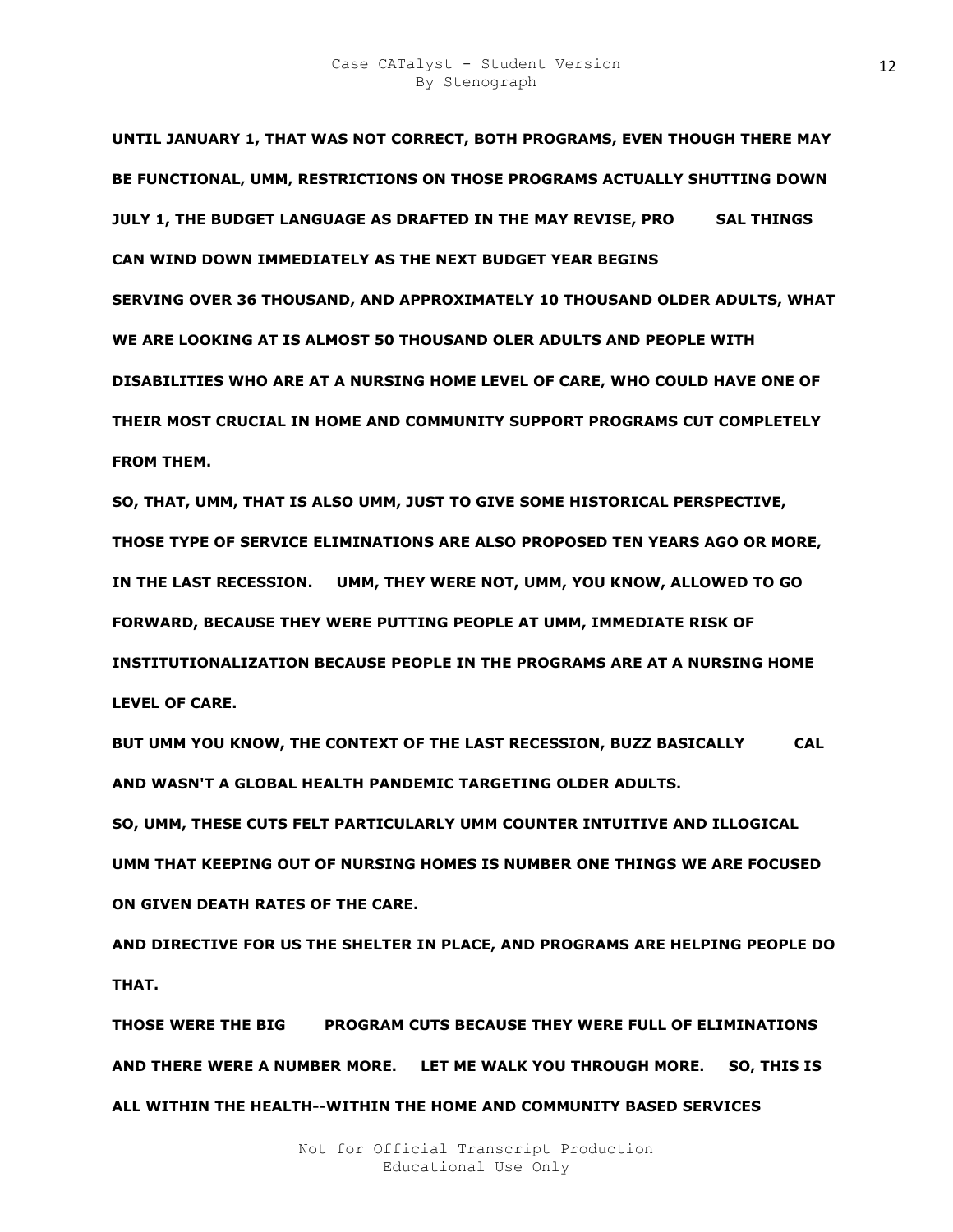#### **WORLDMENT**

**ALSO PROPOSAL TO REENSTATE THE 7% ACROSS THE BOARD TO ALL 625 IHSS RECIPIENTS AND GO INTO EFFECT JANUARY 1, 2021.** 

**THIS IS ALSO A CUT THAT IS A HOLD OVER FROM THE LAST RECESSION, WITH A COMPLICATED HISTORY, BUT BASICALLY THERE WAS ORIGINAL 20%, CUT LAWSUITS AND SETTLEMENT AGREEMENT, LANDED THERE COULD BE A 7% CUT UNTIL FUNDING FILLED THE CUT IN FORM OF A TAX. AND, THAT CUT HAS BEEN FILLED, THE STATUTE IS STILL IN THE BOOKS TO ALLOW FOR IT. BUT THAT CUT HAD BEEN FILLED STARTING JULY 1, 2015, AND HAD BEEN FILLED EVERY YEAR** 

IN THE JANUARY BUDGET PRO FOR TO BE FILLED ALL THE WAY UMM THROUGH THE 2023, **AND TALKING ABOUT REENSTATING, JANUARY 1, 2021, AGAIN THAT WOULD BE HOURS CUT FOR ALL IHSS RECIPIENTS** 

**THEY HAVE A CHOICE IN HOURS THEY ARE CUTTING. BUT YOU KNOW MEANS THEY GO WITH SERVICES THEY NEED, THAT IS WHAT YOU ARE A LOTTED IS SERVICES YOU NEED TO LIVE SAFELY IN YOUR HOME.** 

**ALSO TO PAY CUTS FOR IHSS PROVIDERS, BECAUSE IF YOUR PARTICIPANT YOU ARE SERVING CAN'T HAVE YOU WORK 100% OF YOUR HOURS THEN YOU ARE TAKING A PAY CUT. THERE WERE A COUPLE OF OTHER IHSS CUTS PROPOSED AND HAS BEEN CLARITY AROUND THE CUT SOME OF YOU MAY HAVE HEARD OF.** 

**THE CONCERNS WE HAD THERE WAS THAT A LOT OF COUNTIES WHEN SOMEONE LOSES MEDI-CAL HOLDS SOMEONE ONTO IHSS RESIDUAL PROGRAM, STATE ONLY PAID FOR PROGRAM. FOR, A MONTH OR TWO TO KIND OF CARRY THEM OVER WHILE THEY CAN CORRECT THEIR MEDI-CAL TERMINATION, AND WE WERE WORRIED PEOPLE WOULD LOSE THAT MONTH. SOUNDS LIKE CDSS IS WORKING WITH STAKEHOLDERS TO EXPLAIN THE THINKING AROUND THIS**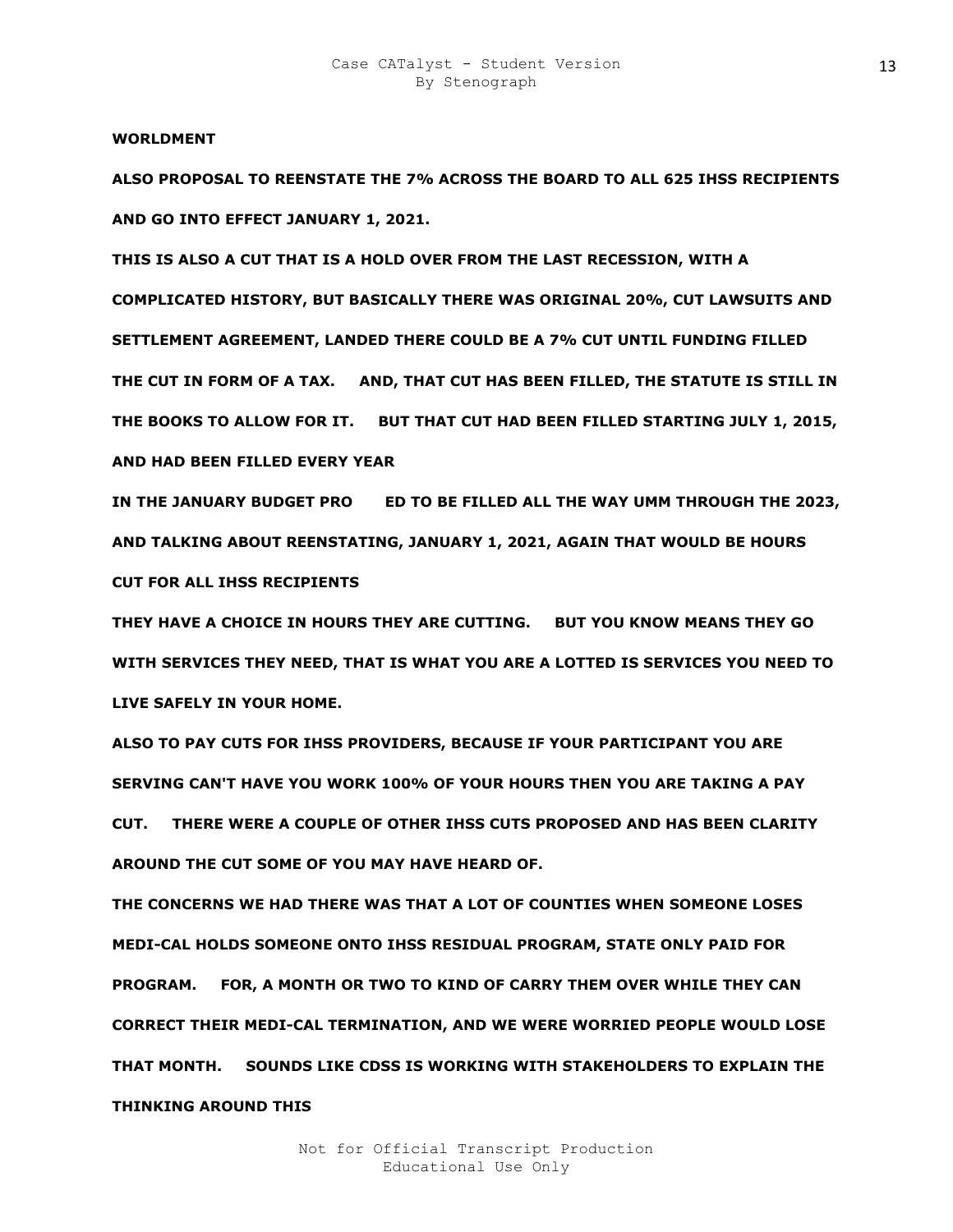**ACCORDING TO WHAT I HEARD SO FAR, THEY ARE NOT SEEING AS A BENEFIT CUT AT ALL, THEY ARE TRYING TO MAKE IT SO THAT THE IHSS IS BEING PAID FOR BY THE FEDERAL GOVERNMENT AND NOT ON THE STATE DIME COMPLETELY. THIS MAY NOT BE AS NEGATIVE AS AT FIRST** 

**BUT I THINK MORE INFORMATION AND MORE DIGGING TO MAKE SURE WE ARE CLEAR NO ONE IS LOSING BENEFITS, BUDGET ALSO FREEZING COUNTY FUNDING AT THE LEVEL** 

**THAT WAS REVERSING EXPECTED BUMP UP ORIGINALLY BEEN IN THE JANUARY BUDGET. NOW ALL THESE CUTS ARE ERRED CUTS AND TRIGGER LANGUAGE IN THE MAY REVISE.** 

**IF THE FEDERAL GOVERNMENT GIVES US MONEY, WE WON'T MAKE THESE CUTS TO THESE PROGRAMS. UMM THE CONCERN THERE IS THOSE UMM, UNDERSTANDING IS THAT THOSE UMM, FEDERAL MONEYS WOULD HAVE TO HAVE BEEN APPROVED BEFORE BASICALLY JULY** 

**1. AND THERE IS NO EVIDENCE THAT IS GOING TO HAPPEN. SO, AS SOME OF YOU MAY BE AWARE FEDERALLY THE HOUSE PASSED THE HEROS ACT.** 

**BUT THE SENATE HAS NOT TAKEN UP THE BILL AT ALL. AND THEY ARE NOT BEING ALLED BACK UNTIL JULY. AND, THERE IS NO EVIDENCE THAT THE REPUBLICAN LED U.S. SENATE HAD ANY INTEREST IN ACTUALLY APPROVING THE HEROS ACT AND IN FACT MADE PUBLIC COMMENTS IT IS DEAD ON ARRIVAL THAT BILL IS NEVER GOING TO PASS THOSE TYPE OF COMMENTS** 

**VERY INCLEAR THESE CUTS WOT ACTUALLY IF THEY CONTINUE IN THE BUDGET AND ARE PASSED WOUL NOT ACTUALLY JUST HAPPEN UMM BECAUSE AS I THINK A LOT OF YOU KNOW ALSO OLDER ADULT PROGRAMS DON'T TEND TO BE HIGHLY FUNDED AND DON'T TEND TO GET ATTENTION. SO A BIG CONCERN MAKES PEOPLE JUMP INTO ACTION, CERTAINLY NOT THE REPUBLICAN SENATE UMM U.S. SENATE THAT THE LED BY MITCH FOR**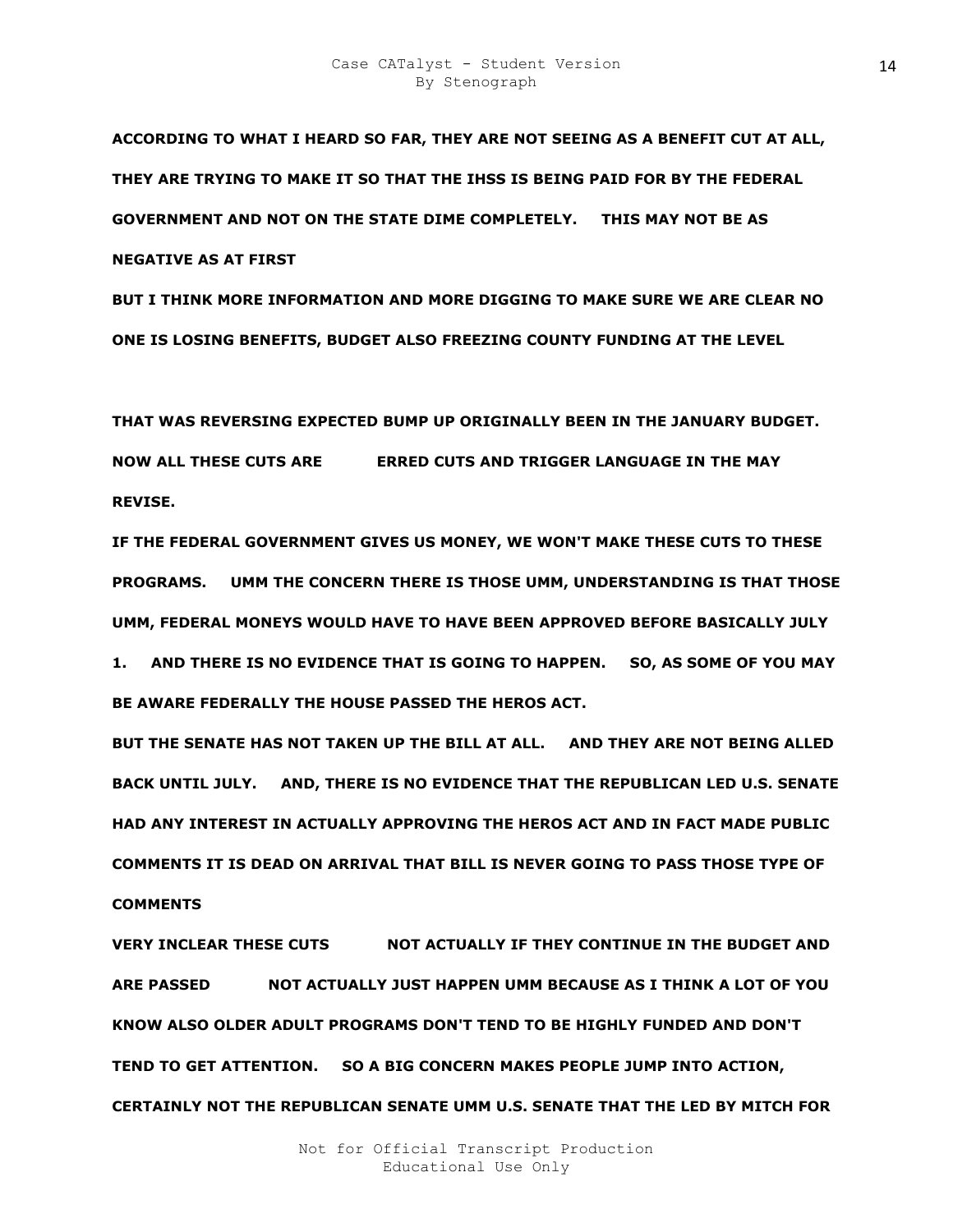**A BUNCH OF CALIFORNIANS. SO THAT I THINK IS A POLITICAL SPIN AND SPIN ON WHETHER OR NOT THE FUND COULD COME THROUGH IN THE TIME LINE AND WAY THAT MAY REVISE ANTICIPATES** 

**MOVE ON NOW TO CUTS IN THE MEDI-CAL PROGRAM.** 

**SO, AGAIN ONE OF THINGS THAT YOU ARE GOING TO SEE AS I GO THROUGH THIS IS THERE ARE A LOT OF PROPOSED MEDI-CAL CUTS, NOW YOU MAY HAVE ALSO HEARD AS I THINK**  LIZ POINTED OUT, IS A LOT OF THE GROWTH WAS ON THE SIDE NOT ON THE HUMAN **SERVICES SIDE, BUT I WANT TO POINT OUT ALSO UMM, YOU KNOW MORE OF UNPACKING THERE, BECAUSE A LOT OF IT WILL HEALTH GROWTH. WE DID RECEIVE FUNDS FOR INCREASED FEDERAL MATCH FOR THE MEDI-CAL PROGRAMS. BECAUSE THEY ARE ANTICIPATING MORE PEOPLE ARE ELIGIBLE SO THEY ANTICIPATED A LOT OF CASE LOAD GROWTH, TWO PIECES ABOUT THOSE TWO POINTS.** 

**ABOUT THE F MAP INCREASE, FEDERAL MATCH INCREASE, LAO I THINK RIGHTLY HAS POINTED OUT CONCERNS CALIFORNIA MAY NOT BE ALLOWED TO DO THE KIND OF CUTS IT IS TALKING ABOUT IN THE MAY REVISE, BECAUSE OF THE FEDERAL LAW PROHIBITS CUTS TO ELIGIBILITY AND BENEFITS** 

**A LOT OF THESE ARE CUTS TO ELIGIBLE AND BENEFITS, HOWEVER, THOSE INCREASED F MAP DOES NOT GO FOREVER, CONCERNS COULD BE HELD UNTIL RESTRICTIONS ARE NOT THERE AND THEN CUTS** 

**ONE CONTEXT, THE OTHER ONE ABOUT THE INCREASED CASE LOAD ALSO MADE BY THE LAO'S OFFICE WAS THAT THE MAY REVISE PUTS A LOT OF UMM, IN TERMS OF HOW IT BREAKS OUT WHO IS GOING TO GROW WITHIN THAT CASE LOAD ANTICIPATES GROWTH WITHIN THAT OLDER ADULT POPULATION, AND LAO I THINK RIGHTLY PUSHED BACK AND SAID THAT IS NOT WHAT WE ANTICIPATE, BECAUSE A LOT OF THE PEOPLE WHO INCOME ARE CHANGING RIGHT NOW ARE WORKING ADULTS AND TEND**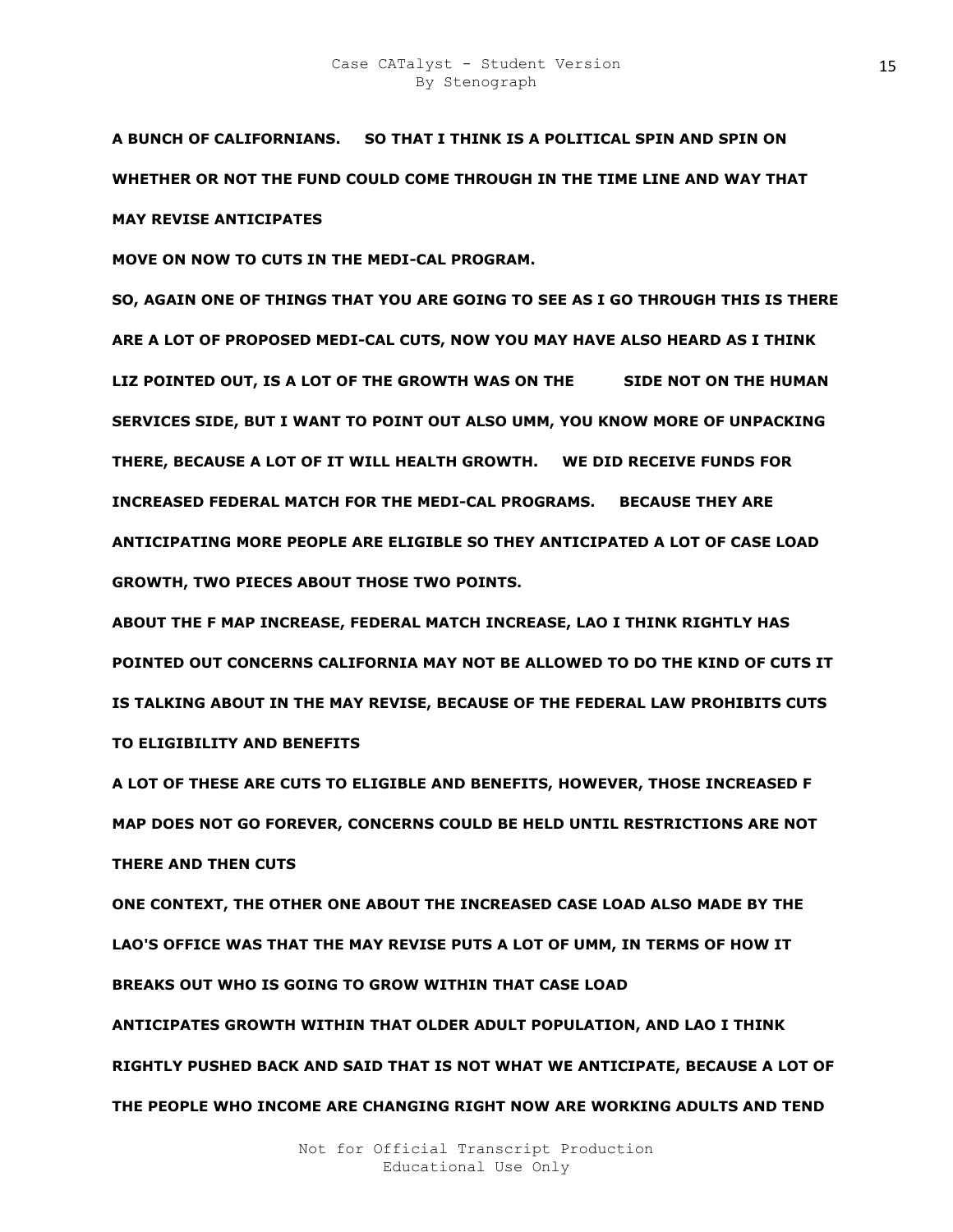**TO BE YOUNGER ADULTS, THEY SEE A LARGER INCREASE IN THE YOUNGER ADULT MEDI-CAL POPULATION IS LESS EXPENSIVE TO INSURE AND WHO ALSO GETS A MUCH BETTER FEDERAL MATCH FROM THE FROM THE FIRST-DEGREE RAL FROM THE FEDERAL GOVERNMENT** 

**THEREFORE THEY ANTICIPATE THEY ARE OVER ESTIMATING, MAY REVISE OVER ESTIMATES HOW EXPENSIVE CASE LOAD GROWTH WILL BE BY 750 MILLION. WITH THAT BACKDROP GET TO MEDI-CAL CUTS, I AM GOING TO RUN THROUGH A BIG LIST, MAKE SURE I AM COGNIZANT OF TIME. FIRST THEY ELIMINATED EXPANSION OF THE MEDI-CAL AGED AND DISABLED PROGRAM TO 138% OF THE FEDERAL POVERTY LEVEL. THIS WAS TO BE IMPLEMENTED AUGUST 1, AND SOMETHING APPROVED IN LAST YEAR'S BUDGET THAT MADE THEM ELIGIBLE FOR FREE MEDI-CAL. RIGHT NOW PEOPLE BETWEEN 122% AND 138 WHICH IS ABOUT 1270, AND 1470. RIGHT NOW ON SHARED COST MEDI-CAL AND EXPENSIVE WAY TO HAVE IT. AND USUALLY THEY HAVE HUNDREDS OF SHARED COSTS** 

**THEY PROPOSE TO ELIMINATE THE STATE ONLY EXPANSION TO UNDOCUMENTED OLDER ADULTS 65 AND #0E8DER, SOMETHING ALSO HAD BEEN PUSHED HARD LAST YEAR, AND SENATOR HELD HER BILL TO DO IT, PARTIALLY GOVERNOR AND HER WORKED ON HIM INCLUDING IN JANUARY BUDGET AND HE DID AND PULLED IN THE MAY REVISE ALSO A BILL PASSED LAST YEAR, AB 1088 FIXING ONGOING PROBLEM OF PEOPLE FLIPPING BETWEEN SHARE OF COST AND FREE MEDI-CAL. BECAUSE OF HOW THE STATE COUNTY RULES WORK AROUND PAYING FOR MEDICARE PART B, WHEN THE STATE PAYS IT IS NOT ALLOWABLE DEDUCTION AND WHEN YOU PAY YOURSELF IT IS. ON PAPER SHIFTS YOUR BUDGET AND INCOME FOR MEDI-CAL PURPOSES, SO, PEOPLE WOULD FLIP BACK AND ARE FORTH WHEN THEY WERE CLOSE TO THE TOP OF THE FREE LINE, THIS BILL FIXED THAT PROBLEM. THIS ALSO GOT ELIMINATED**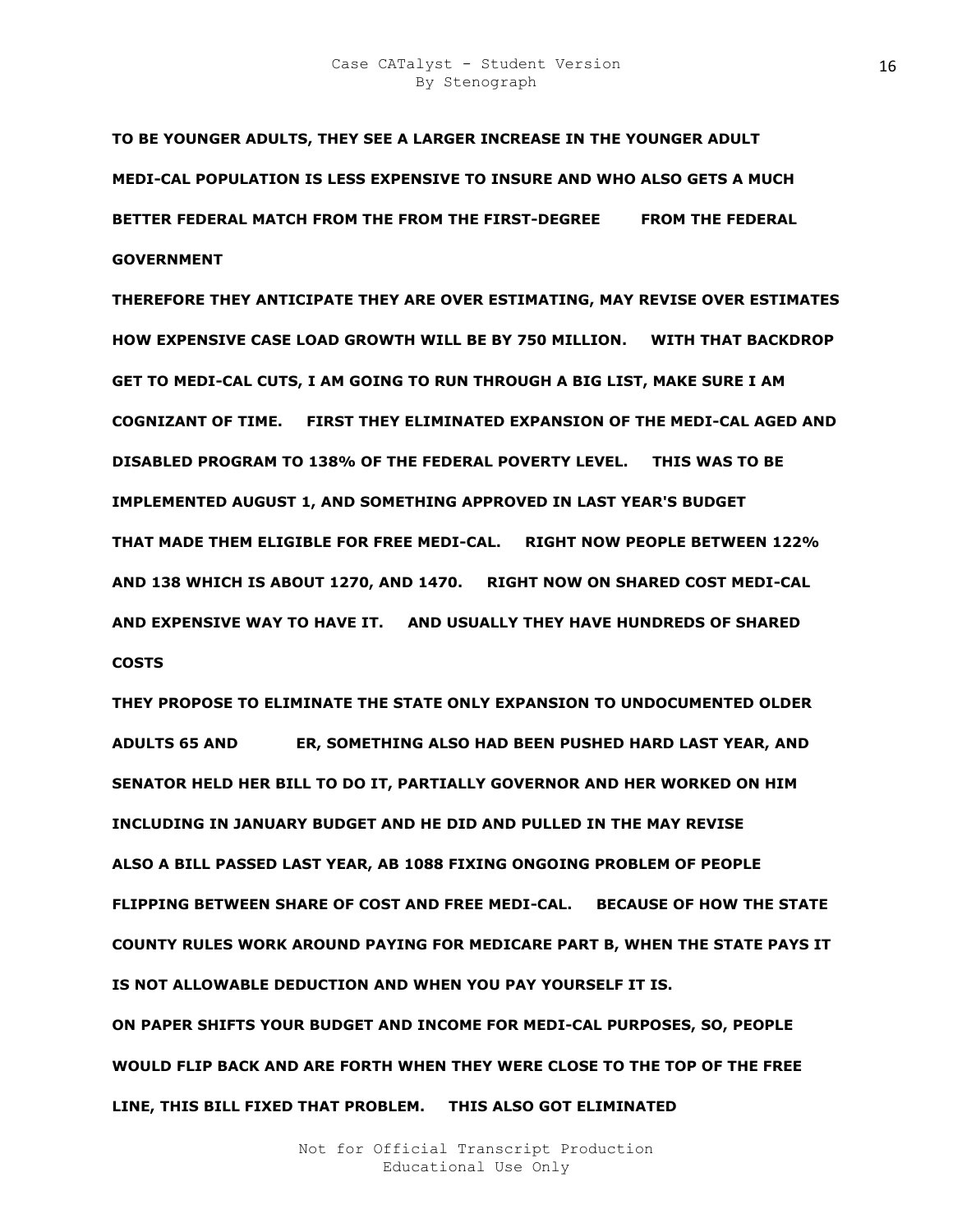**AGAIN THESE ARE PROPOSED TO BE CLEAR. THEY ALSO PROPOSED DELAYING IMPLEMENTATION OF CAL AIM. HUGE DEPARTMENT OF HEALTH CARE SERVICES INITIATIVE TO CHANGE THE STATE'S MEDI-CAL WAIVER, IN EXCHANGE FOR NOT DOING IT RIGHT NOW, THE STATE IS SEEKING EXTENSION OF THE WAIVER FROM CMS NEXT CUTS TO BENEFITS AS WELL, FIRST PROPOSING TO REDUCE ADULT DENTAL BENEFITS BACK TO 2014, THOSE FAMILIAR WITH THAT, LAST REIS SESSION THEY CUT IT. 2014 RESTORED PARTIALLY, BUT SEVERAL MAJOR PROCEDURES STILL NOT PAID FOR. AND THEN JUST IN 2018 THEY RESTORED FULL DENTAL. IF WE GO BACK TO PARTIAL RESTORATION, THAT CUTS OFF TREATMENT. THOSE IN THE HEALTH OR DENTAL SPACE YOU KNOW THERE ARE JUST SEVERE CONCERNS ABOUT IT.** 

**THERE ARE HORRIBLE STORIES OF PEOPLE HAVING TO GET THEIR TEETH PULLED OUT. AND THIS GOES BACK TO PARTIAL RESTORATION. ALSO PO POE THE STATE RECOVERY RULES IN PLACE BEFORE JANUARY 12017** 

**WHAT THIS MEANS IS THAT THE STATE CAN SEEK REIMBURSEMENT AGAINST SOMEONE'S ESTATE, AFTER YOU PASS AWAY MEDI-CAL CAN BASICALLY SEEK REIMBURSEMENT FOR THINGS IT PAID FOR, CURRENT RULES ONLY ALLOW IT FOR INSTITUTIONAL LONG TERM CARE, AND HOME AND COMMUNITY BASED SERVICES, AND THAT IS THE FEDERAL REQUIREMENT. AND STATE BASICALLY ADOPTED THE FEDERAL REQUIREMENT. IF WE GO BACK TO OLD RULES CALIFORNIA IS FOR AGGRESSIVE ABOUT IT.** 

**REAL CONCERN THIS LEADS TO REAL NEGATIVE CONSEQUENCES FOR COMMUNITIES OF COLOR,** 

**IT IS SEEN AS A LEAN AGAINST A HOUSE, AND IN THE MOST MODEST WAY. I OWN A HOUSE AND PASS DOWN TO CHILDREN AND HELP ACCUMULATE GENERATIONAL WEALTH, AND BASICALLY TAPS AGAINST THE HOUSE AND TRIES TO SEEK REIMBURSEMENT ON ALL SERVICES.**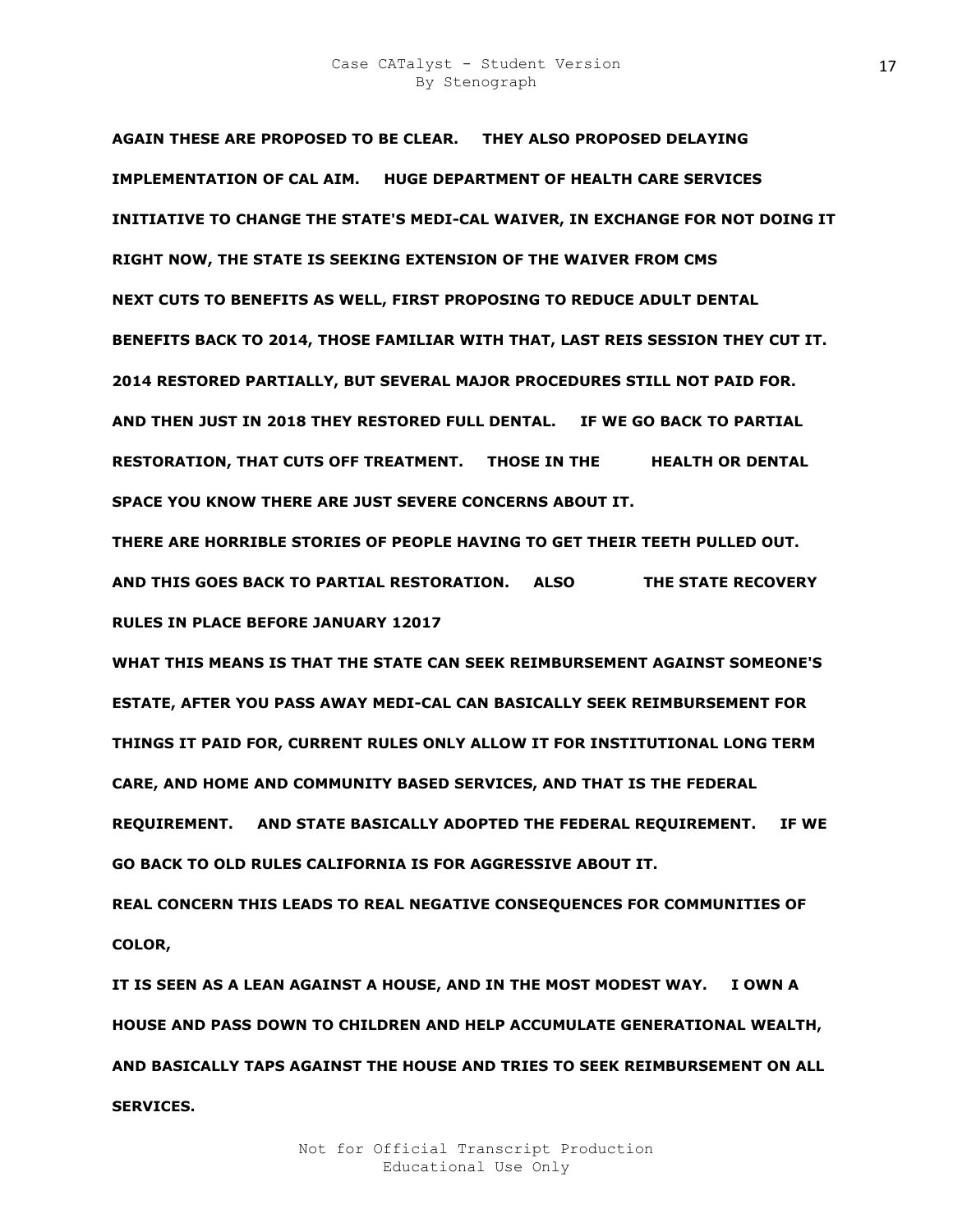**INCLUDING THE RATE PAID TO MANAGED CARE, PAID EVERY MONTH WHETHER YOU USE THE SERVICES OR NOT. LASTLY PROPOSAL TO ELIMINATE NUMBER OF OPTIONAL MEDI-CAL BENEFITS** 

**READING A LONG LIST (READING). THAT IS ALSO A TRIGGER CUT, THAT WOULD NOT HAPPEN IF FEDERAL MONEY IS APPROVED OTHER WISE ALL OF THOSE WOULD BE CUT FROM THE PROGRAM. SO THE HEALTH CUTS WERE PARTICULARLY SWEEPING. AND BROUGHT AND INCLUDE ELIGIBILITY AND BENEFIT CUTS. NOW LET ME TURN BRIEFLY TO SOME OF THE OTHER CUTS AROUND ECONOMIC SECURITY.** 

**THOSE FAMILIAR WITH THE SOCIAL SECURITY INCOME. THIS IS AN AMOUNT OF MONEY PEOPLE PAID PER MONTH, INCOME PROGRAMS FOR THOSE WHO DID NOT EARN ENOUGH DURING WORKING YEARS TO QUALIFY FOR ENOUGH SOCIAL SECURITY** 

**LOW INCOME PROGRAM THAT HELPS PEOPLE WITH A CASH BENEFIT. THE STATE IS REQUIRED TO PUT IN A CERTAIN AMOUNT. CALIFORNIA IN THE LAST RESCISSION SLASHED THAT AND NEVER GOT IT RESTORED AND WENT FROM 100% OF THE FEDERAL** 

**PORTY FIGHT ALL OF THEM RECEIVING IT GET 90% OF THE POVERTY LEVEL 900 A MONTH, AND STATE NEVER RESTORED THE BENEFITS BACK UP TO WHAT IT WAS BEFORE THE LAST RECESSION AND NOW, EVEN NOW THEY ARE TRYING TO DIVERT MONEY THAT THE FEDERAL GOVERNMENT HAD GIVEN TO THE STATE TO GIVE IT COST OF LIVING INCREASES HERE** 

**A FEW A MONTH, BUT IF YOU ARE LIVING ON 900 IN CALIFORNIA LITERALLY EVERY DOLLAR MAKES A DIFFERENCE, THAT WOULD NOT BE PASSED THROUGH TO THE RECIPIENTS AND DIVERTED TO PAY FOR OTHER THINGS THERE IS ALSO THE STATE'S PROPOSAL FAILED TO MAKE THE STATE'S EARNED INCOME** 

**TAX CREDIT, EXTENDING IT TO IMMIGRANT WORKERS FOR TAX FILING, GIVING MORE MONEY INTO THE POCKETS OF LOW INCOME WORKING CALIFORNIANS.**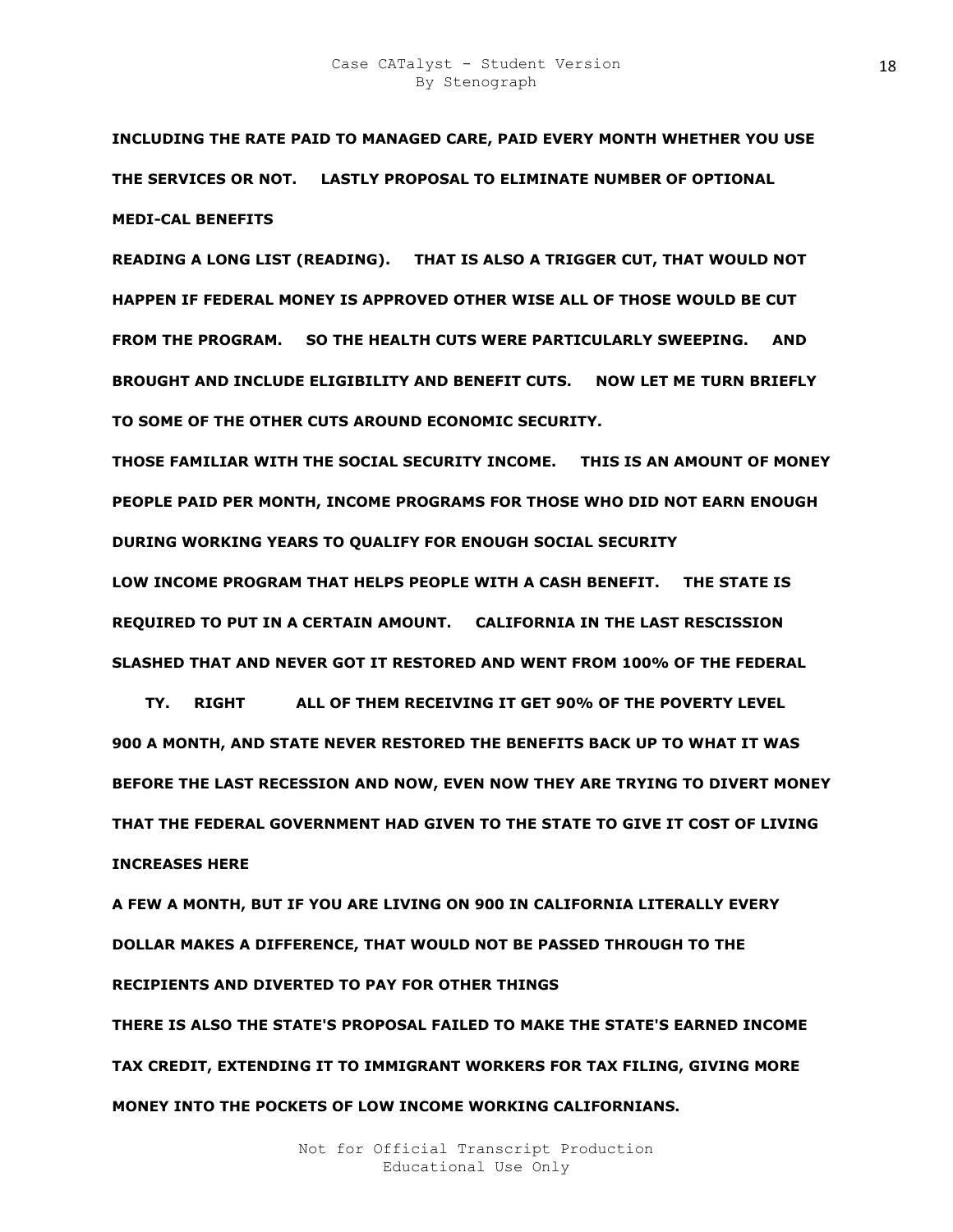**LASTLY WE SAW A LOT OF PROGRAM CUTS UNDER THE GENERAL UMBRELLA OF SENIOR PROGRAMS RUN THROUGH THE DEPARTMENT OF AGING. SO, SOME OF THESE CUTS WOULD BE OFFSET BY OTHER FEDERAL FUNDING DOLLARS. WE ARE WORRIED IT IS RESULTING IN CUTS AND CONSEQUENCES** 

**AS YOU HEARD, THERE WOULD BE ELIMINATION OF AUGMENTATION FOR THE RESOURCE CENTER, APPROVED IN LAST YEARS BUDGET. RESULTS IN 20 MILLION FOR CRC, FOR THE NEXT TWO YEARS. AND REDUCED FUNDING FOR SENIOR NUTRITION REDUCTION OF 8.45 MILLION.** 

**PARTIAL OFFSET AS MEMBERS HAVE POINTED OUT IT IS A NET CUT TO THE PROGRAMS, PROPOSED TO REDUCE FUNDING. AND REDUCED FUNDING FOR AGING AND DISABILITY RESOURCE CENTERS BY 3 MILLION.** 

**THAT HAS POTENTIAL PARTIAL OFFSET. I BELIEVE I HAVE ABOUT 5 MINUTES LEFT, RIGHT? GREAT,** 

**SO, A LITTLE MORE CONTEXT, THAT WAS A BIG LONG LIST. I WANT TO TALK ABOUT WHAT JUSTICE ON AGING IS DOING TO PUSH BACK, IN COALITION WITH A LOT OF YOU ON THIS CALL. AND YOU ARE GOING TO HAVE A ROBUST DISCUSSION ABOUT THE STATE RESPONSES FROM THE OTHER SPEAKERS BUT I THINK YOU KNOW, TO WHAT LIZ WAS SAYING WE ARE THE TOP. BEEN PUSHING TO RAISE A UNIFIED VOICE AGAINST THESE CUTS. I MEAN, THESE ARE JUST SO MANY SO BAD, AND, YOU KNOW, WE HAVE REAL FEARS, THIS IS LITERALLY GOING TO MEAN PEOPLE DIE. YOU CANNOT LOOK AT THE RATES AND NEGATIVE THINGS THAT HAPPEN TO PEOPLE WHEN THEY LOSE MULTIPLE SUPPORTS SIMULTANEOUSLY ONE THING THAT MAY NOT ALWAYS COME ACROSS IN THE BUDGETS WHERE EVERYTHING IS LINE ITEMED OUT, IS HOW MANY PEOPLE ARE USING MULTIPLE OF THESE BENEFITS TO STAY HOME SAFELY AND MAKE SURE THEY HAVE FOOD AND PROTECTED FROM ABUSE AND**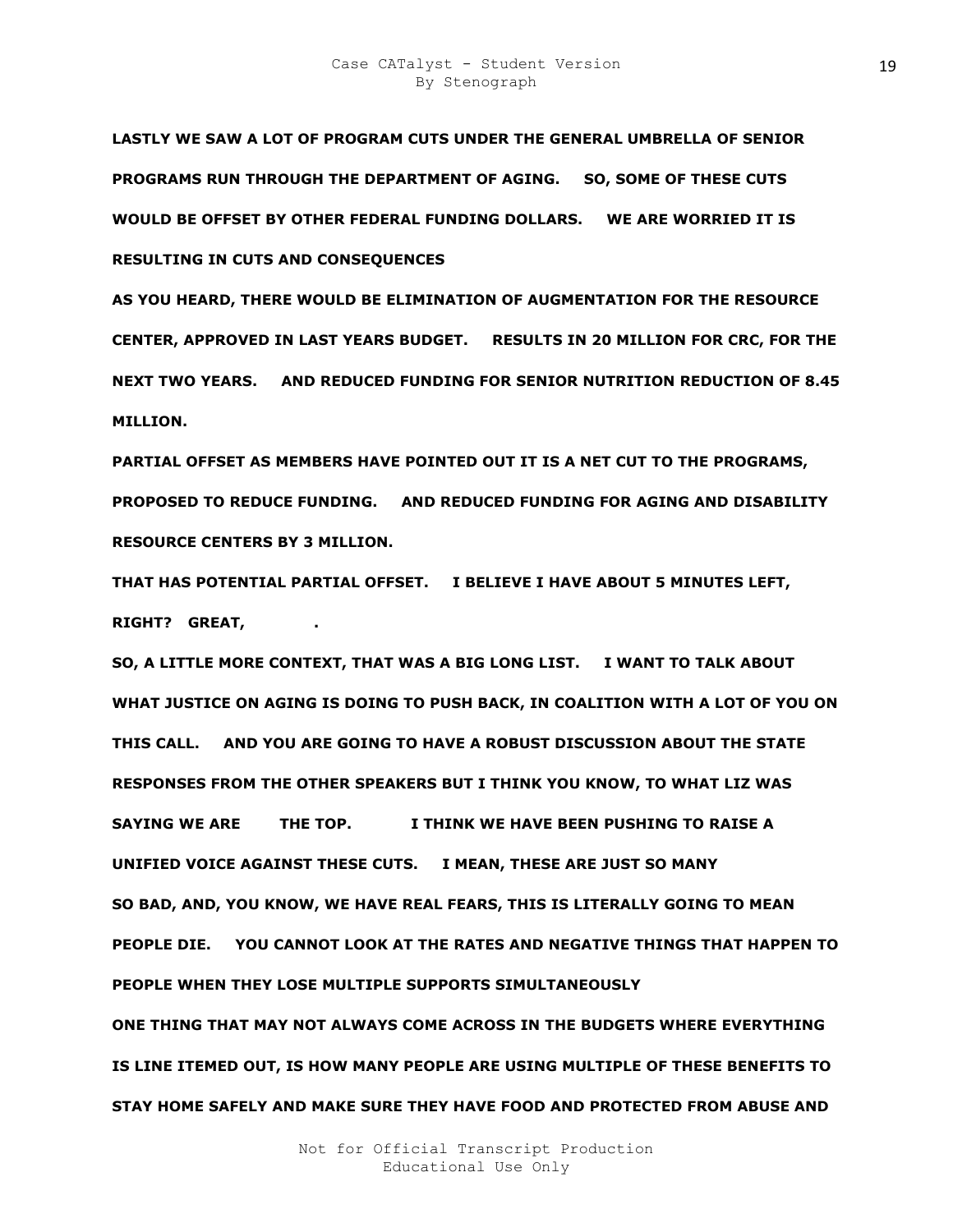**THEY HAVE HELP FROM A CAREGIVER AND THEY OWN IS SUPPORTED AND ALL PIECES ARE USED IN CONJUNCTION** 

**WHEN YOU SLASH AND HACK AT THIS MANY PROGRAMS YOU ARE REALLY RISKING PEOPLE'S HEALTH AND LIVES.** 

**SO SOME OF THE STUFF WE ARE DOING, WE ARE TRYING TO MAKE SURE THAT BOTH OF THE ASSEMBLY AND SENATE IS REALLY AWARE OF WHAT IS GOING ON AND HOW BAD THESE CUTS ARE.** 

**AND, SO, LIKE MANY OF YOU, WE ARE USING OUR VOICE IN A FEW WAYS. WE ARE YOU KNOW PROVIDING PUBLIC COMMENT AT THESE EXTREMELY FAST, VERY LONG INTENSE HEARINGS, THAT ARE HAPPENING. IF THAT IS SOMETHING YOU CAN DO, THAT IS ONE ACTION WHICH IS YOU KNOW, YOU CALL IN AND GIVE YOU ONE MINUTE AND YOU SAY YOU AS SOMEONE WHO SAT A PARTICULAR ORGANIZATION AND LIVES IN AND YOU AS SOMEONE WHO CARES ABOUT OLDER ADULTS IN THE MOST STRONG TERMS. WE ARE ALSO USING MEDIA, THERE HAVE BEEN A LOT OF GOOD ARTICLES THAT HAVE COME OUT OVER THE LAST FEW WEEKS ABOUT HOW DEVASTATING THE CUTS ARE, WE WANT TO KEEP UP THAT DRUM BEAT OF PRESS** 

**OLDER ADULTS ARE OFTEN OVER LOOKED, FEELS LIKE SOMETIMES THESE HAPPEN AND PEOPLE WOULD BE SHOCKED AND AFTER THE FACT PEOPLE SAY I DID NOT HEAR THIS WAS COMING** 

**WE DON'T WANT ANYONE TO SAY THAT, SAY OH MY GOSH I READ THIS ARTICLE IN THE LA TIMES AND THE BEE RAN A PIECE ABOUT THIS. THAT KIND OF MEDIA COVERAGE HELPS US GET MORE PEOPLE INVESTED AND OUT RAGED ABOUT WHAT IS HAPPENING ALSO USING SOCIAL MEDIA TO DO THESE THINGS, NOT EVERYBODY USING IT, IT IS NOT END ALL BE ALL BUT CAN HELP AMPLIFY AND REACH A DIFFERENT POPULATION MAYBE NOT READING ARTICLES OR MAYBE NOT STEEPED IN THIS. I WOULD SAY THAT IS A BIG**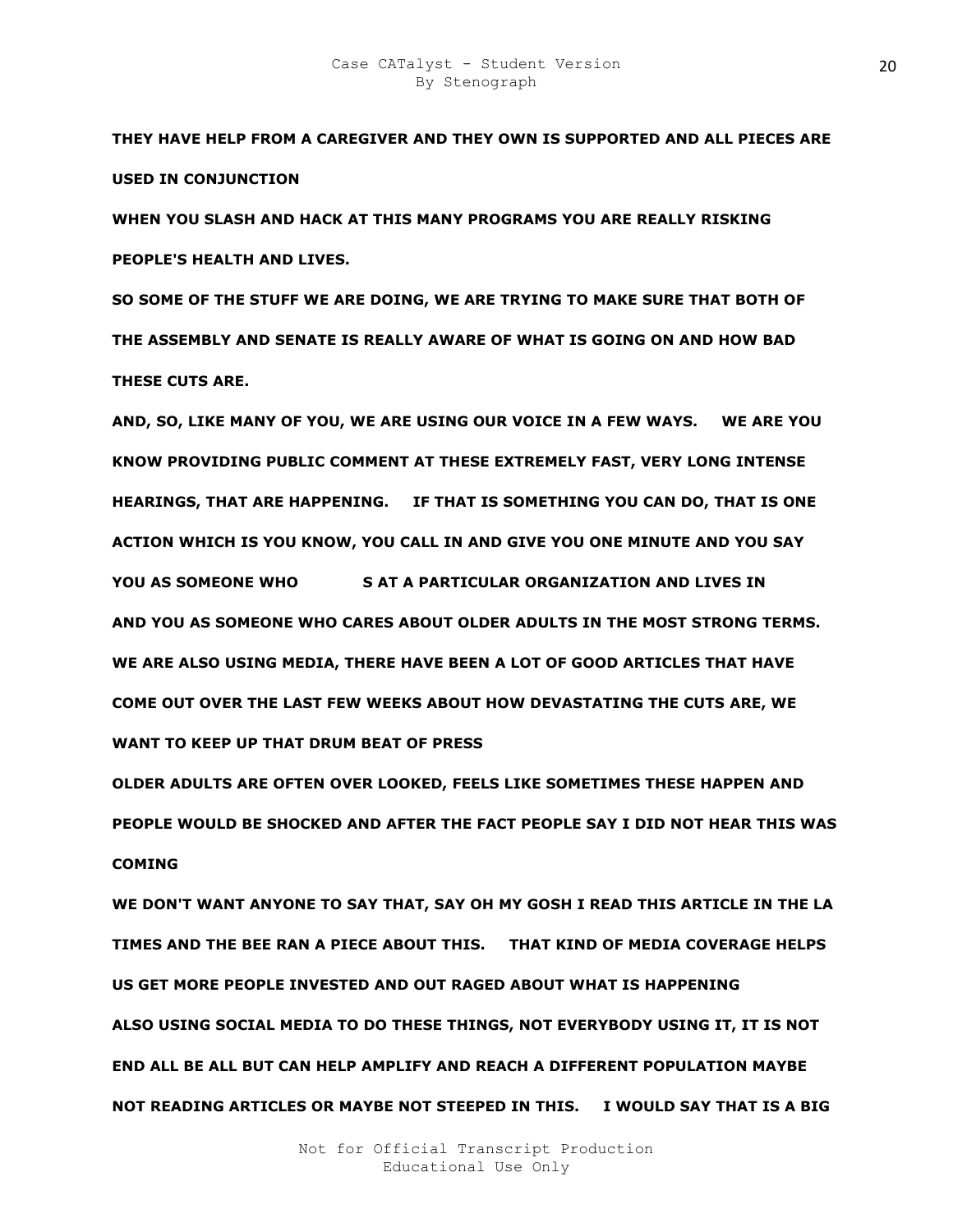**PIECE, REALLY REMEMBER THAT, WE ARE SO IN IT THAT FEELS LIKE IT IS TAKING OVER ATHINK A LOT OF US IT IS TAKING OVER OUR LIFE AND WORLD** 

**I THINK THE WEIRDEST THING IS TO REALIZE A LOT OF PEOPLE THEY DON'T KNOW THIS IS HAPPENING.** 

**YOU KNOW, PROBABLY THE AVERAGE CALIFORNIAN WALKING DOWN THE STREET HAS NO IDEA WHAT IS GOING ON. WAY TOO MUCH OTHER STUFF GOING ON RIGHT NOW AND A LOT OF IT IS SUPER IMPORTANT AND PAY ATTENTION TO THAT TOO, BUT I THINK WHAT WE NEED TO SAY, WE ARE STANDING UP FOR SENIORS AND DON'T WANT IT ON THE BACK OF SENIORS AND ARE NOT GOING TO ALLOW THIS BUDGET TO BE PASSED.** 

**IT IS AGAINST OUR VALUES AND AMBITIONS TO HAVE A MASTER PLAN FOR AGING TO HAVE A THOUGHTFUL PROCESS AND WE NEED TO TAKE ACTION. SOME GOOD NEWS UMM THE SENATE PASSED ITS BUDGET LAST NIGHT WHICH REJECTED LIKE ALL THESE CUTS, LITERALLY ALL THESE CUTS THEY FOUND OTHER WAYS TO PAY FOR THESE PROGRAMS TO KEEP THEM GOING. AND THEY DID NOT SUBJECT ANY OF THEM TO TRIGGERS SO, THERE WERE CUTS IN THE SENATE CUT BUDGET BUT NOT RELATED TO ANY OF THESE PROGRAMS I THINK THAT MIGHT HAVE BEEN LESS THAN CLEAR, EVERYTHING IS HAPPENING ON THE MOST--**

**BUT TO BE CLEAR NOT INCLUDED INCLUDING IN THE OTHER ONES ELIMINATIONS WERE REJECTED AND DIFFERENT WAYS TO PAY FOR THE PROGRAMS IN THE SENATE BUDGET AND THEY WERE NOT SUBJECT TO TRIGGER CUTS AND IN THE SENATE BUDGET THEY ARE MORE PUSHED OUT AND UNRELATED TO THESE PROGRAMS.** 

**ASSEMBLY MET LAST WEEK AND I MAY ASK LIZ I--MY UNDERSTANDING IS ASSEMBLY HAS NOT VOTED ON THEIR VERSION OF THE BUDGET YET AND I HAVE NOT SEEN THE TIME LINE FOR WHEN THEY ARE LIKELY TO, DO YOU HAVE THAT?**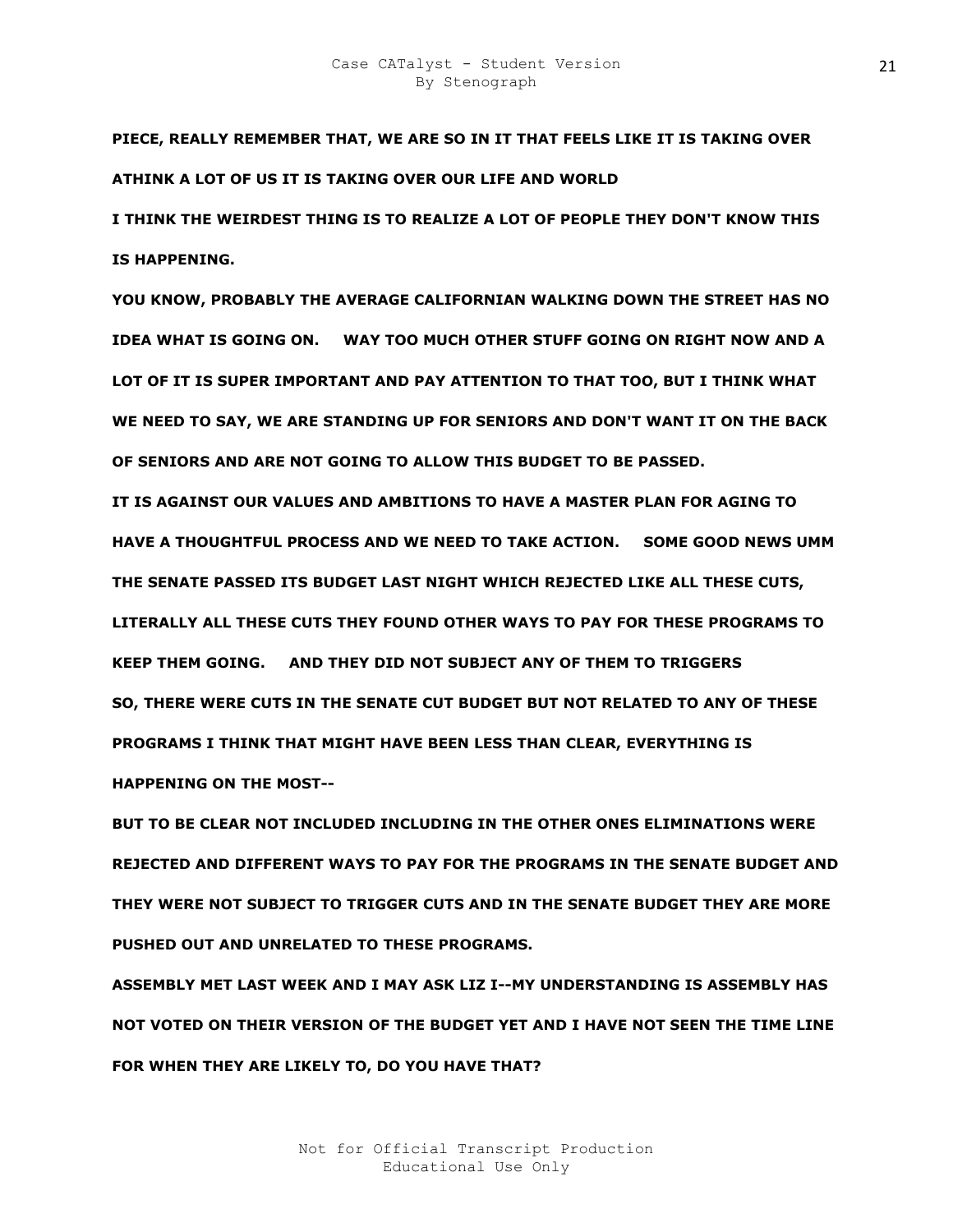**>> WE DID NOT VOTE AS A COMMITTEE, DISCUSSION HAPPENED WHAT WOULD HAPPEN. WE HAVE NOT SEEN ANY TIME LINES AS TO WHEN WE ARE GOING TO KNOW.** 

 **>> OKAY, THANK YOU SO MUCH, ALWAYS IN THESE TIMES DOING THESE PRESENTATIONS WHERE LIKE YOU THINK YOU ARE RIGHT BUT LIKE THINGS ARE MOVING FAST LIKE DID I MISS E-MAIL OR VOTE YOU KNOW--SO NEXT THING LOOK OUT FOR THEIR VERSION OF THE BUDGET AND THEM TO TAKE THEIR VOTE** 

**SO AGAIN PUSHING ON THEM TO REJECT THESE CUTS WHETHER YOU LIKE THE WAYS THEY GOT TO A SOLUTION OR NOT, BUT TO SAY THEY REJECTED THESE CUTS AND WE WANT TO ASSEMBLY TO DO THE SAME, AND THEN TO KEEP PUSHING, EVEN IF THEY DO THAT, I THINK WE HAVE A LOT OF REASON TO THINK, LITERALLY AS THE CALL WAS STARTING, THE ASSEMBLY PUT OUT A GREAT LETTER TO UMM, BASICALLY THEY SENT A LETTER TO UMM, UMM, UMM ASSEMBLY MEMBERS TELLING THEM TO REJECT CUTS UMM AROUND IT AND SIGNED BY 34 OF THE ASSEMBLY MEMBERS.** 

**SEEING IF YOUR ASSEMBLY IS ON IT AND IF NOT CALL THEM AND TELL THEM TO BE ON IT. LASTLY TO REALLY KNOW BECAUSE THEY DO WHAT YOU WANT AND WE HOPE THEY DO THAT IS NOT MEANING THAT THIS IS OVER. WE NEED TO FIGHT UNTIL THAT FINAL BUDGET IS SIGNED TO INSURE THEY ARE NOT LOST IN UMM AS PART OF THIS BUDGET AND THEY DON'T BECOME THE COMPROMISE PLACE.** 

**SO THAT I WILL STOP TALKING I THINK I ONLY WENT ONE OR TWO OVER.** 

 **>> YOU ARE FINE THANK YOU SO MUCH FOR THAT, WE ARE GOING--I SEE QUESTIONS AND COMMENTS COMING IN, LOTS OF SUPPORT AND ACKNOWLEDGMENT ABOUT THE LACK OF PUBLIC KNOWLEDGE, AND ALSO RECOGNIZING THIS GROUP OF ADVOCATES DID COME TOGETHER, QUICKLY, AND THAT IT MADE A DIFFERENCE, SO, FOLKS**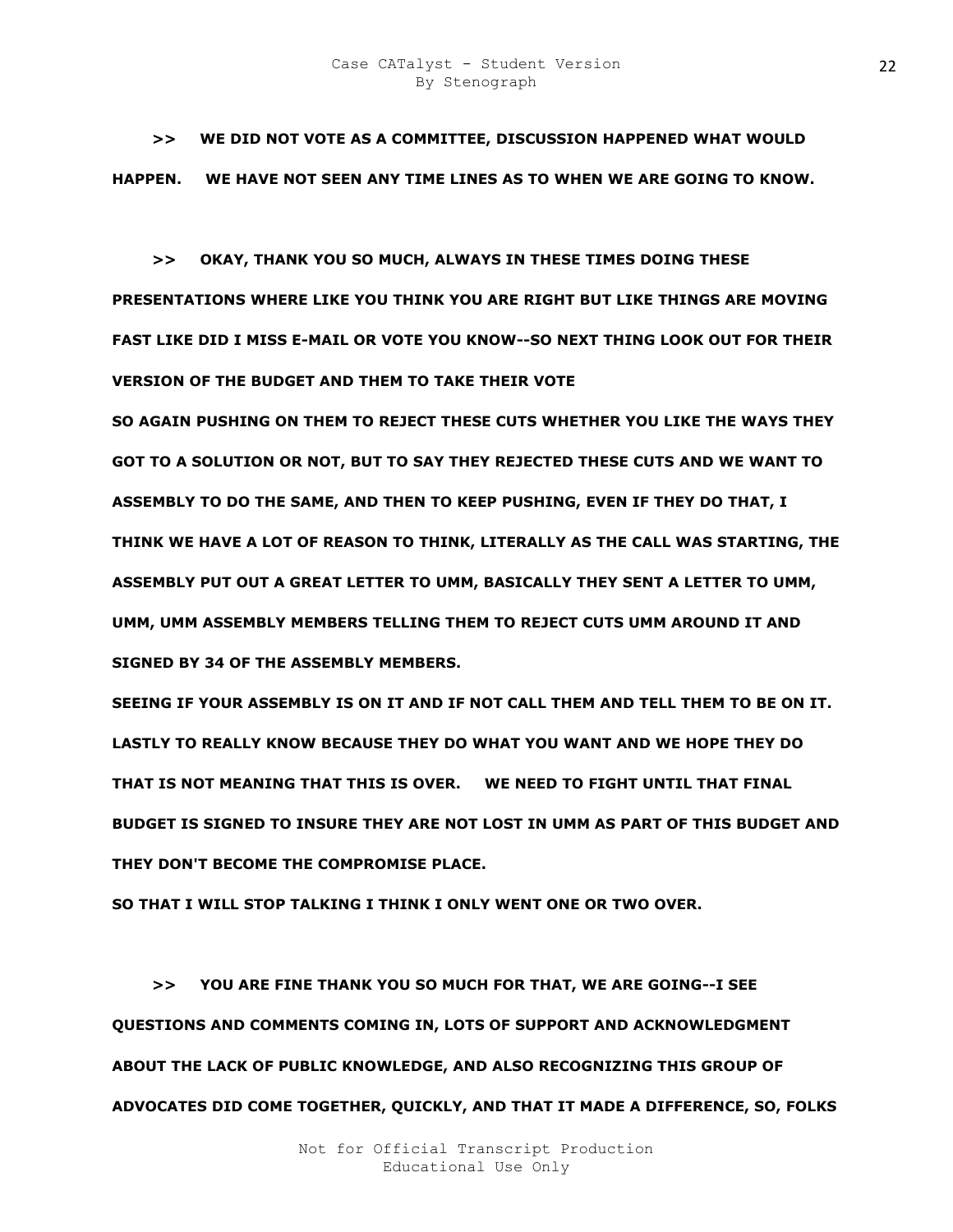**WANT TO KS PRESS SUPPORT FOR THE WORK YOU HAVE DONE SO FAR WE WILL HOLD OFF, PLEASE SEND THE REST OF YOUR Q AND A, THANK YOU, THAT WAS A LOT, PROBABLY NEED WATER I AM SURE, WE APPRECIATE THE OVER VIEW AND BREAKING DOWN DIFFERENT AREAS** 

**WE ARE GOING TO MOVE TO THE STAKEHOLDER PANEL AND Q AND A FOR CLAIRE AND THE PANEL AT THE END, SO, PLEASE DO CONTINUE TO TYPE IN THOSE QUESTIONS AND GET TO THEM AFTER WE HEAR FROM SOME OF THESE EXPERTS** 

**SO WE ARE GOING TO FIRST HEAR FROM CALIFORNIA ASSOCIATION FOR ADULT DAY HEALTH SERVICES AND THEN FROM THE INDEPENDENCE AT HOME SCAN HEALTH PLAN, AND THEN UDW AND USC FAMILY CAREGIVER SUPPORT CENTER AND LA CAREGIVER RESOURCE CENTER.** 

**IMPORTANT PROGRAMS IMPACTED BY THE PROPOSED BUDGET AND HEAR ABOUT THEM AND WHAT IS HAPPENING IN THE WORLD. SO WE ALL TOUCHED BASE RIGHT AFTER IT WAS RELEASED, HANDING OFF TO YOU.** 

 **>> GOOD MORNING, CAN YOU HEAR ME? OKAY, GREAT, OKAY, SO, HI EVERYBODY. I JUST WANT TO SAY, THANK YOU TO THE CALIFORNIA COLLABORATIVE FOR ALLOWING ME TO SPEAK TO YOU THIS MORNING. AND I ALSO WANT TO THANK KIM AND LIZ FOR YOUR KIND AND THOUGHTFUL COMMENTS AT THE BEGINNING OF THIS WEBINAR, I AM THE EXECUTIVE DIRECTOR, I DON'T HAVE A CAMERA ON MY LAPTOP I AM NOT ABLE TO JOIN YOU IN THE CAMERA. BUT I AM HAPPY TO BE HERE I WANT TO START OFF BY EXPRESSING MY APPRECIATION TO CLAIRE FOR PROVIDING US WITH SUCH A TERRIFIC DEEP DIVE INTO IMPACT CUTS AND PROGRAMS FOR SENIORS AND PEOPLES WITH DISABILITIES AND EXPLAINING THE ERROR AND DATES AND REVISE REGARDING THE PROGRAM. AND HOW CLOSELY RELATING TO CUTS ON THE FUNDING**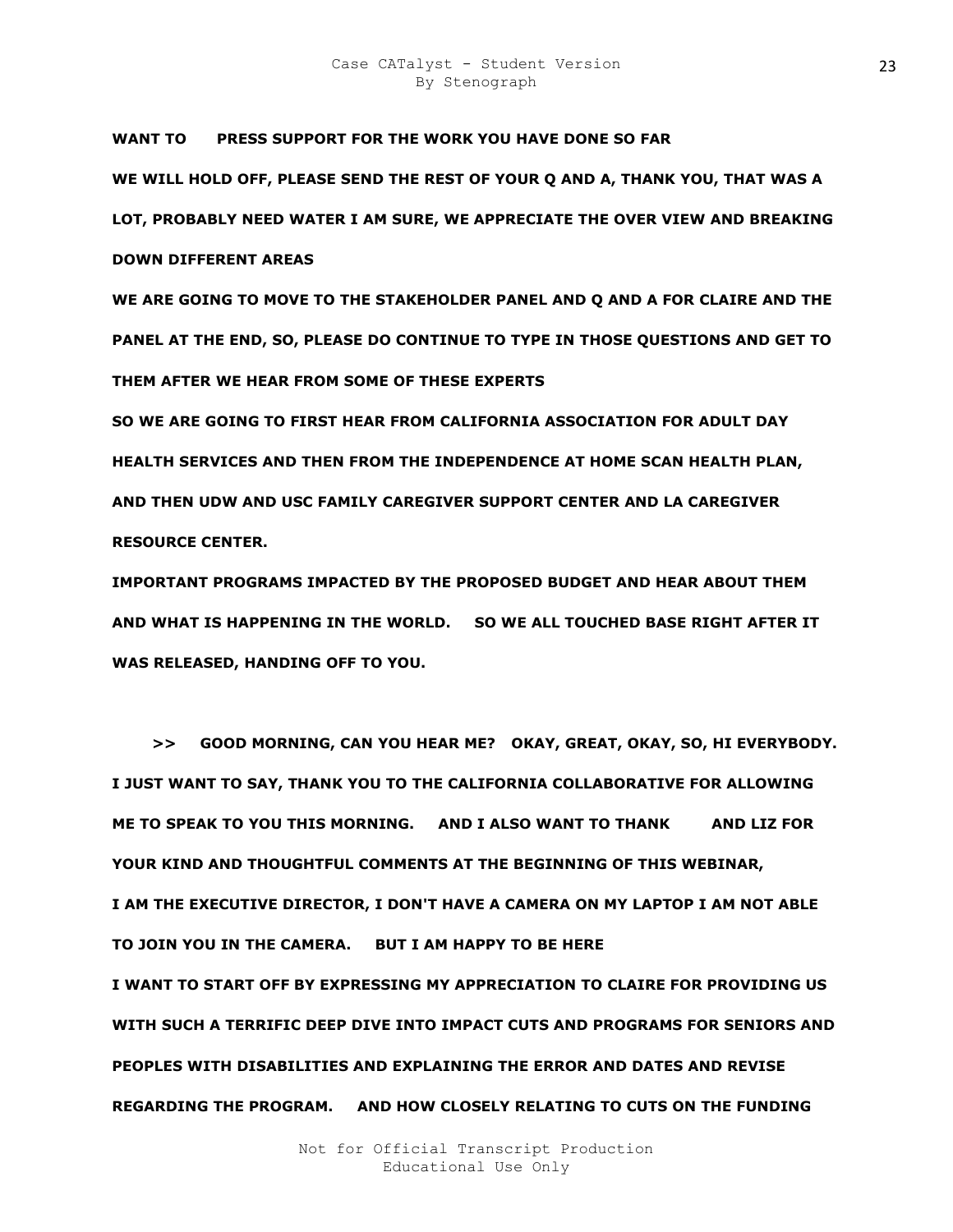**APPRECIATE YOU EXPRESS THAT FOR US. THE TIME LINE IS IMPORTANT TO FOCUS ON AS WE MOVE TO NEXT WEEK. DUE TO THE CYCLE THIS YEAR, WE ARE HAPPY TO HAVE JUSTICE ON AGING KEEPING A EYE ON THE DEVELOPMENTS AND REVISION. I AM GOING TO START MY COMMENTS OFF, TO SET THE TABLE QUICKLY TO PROVIDE BACKGROUND ON THE DAY HEALTH CARE PROGRAM.** 

**FOR THOSE ON THE WEBINAR THAT MIGHT NOT BE FAMILIAR WITH THE PROGRAMS AND THEN I WILL GET TO MRO POSED CUTS FOR THE PROGRAM.** 

**SHE DID OUT LINE THOSE I WILL TALK ABOUT WHAT WE HAVE DONE AS ASSOCIATION IN RESPONSE** 

**REALLY QUICKLY THE CENTERS OFFER A MEDICAL MODEL OF CARE THROUGH OUT PATIENT DAY PROGRAM FOR OLDER ADULTS AND ALSO ADULTS WITH COGNITIVE OR MENTAL** 

**HEALTH CONDITIONS OR DISABILITIES THAT ARE AT RISK FOR NEEDING INSTITUTIONAL CARE, WE ARE A COMMUNITY BASED PROGRAM. WE ARE A CENTER THAT PARTICIPANTS GO TO EVERY DAY TO RECEIVE THESE SERVICES. WHAT'S UNIQUE IS INSIDE THE CENTER THERE IS A COORDINATED TEAM OF INTERDISCIPLINE NARY TEAM.** 

**LIKE NURSES, SOCIAL WORKERS, PHYSICAL SPEECH OCCUPATIONAL THERAPY, FOCUSSING ON MEDICAL AND PREVENTATIVE CARE TO IMPROVE TO HEALTH OF THE HIGH COST AND RISK PARTICIPANTS** 

**THE MEDI-CAL SIDE IS A MEDI-CAL MANAGED CARE BENEFIT. DURING THE PANDEMIC, WHICH REALLY I KNOW THAT THE EXECUTIVE ORDER CAME OUT IN MID MARCH, BUT WE ACTUALLY, IN THE BEGINNING OF MARCH STARTING MONITORING THE SITUATION CLOSELY AND AFTER THE GOVERNOR STAY AT HOME ORDER, OUR CENTERS, QUICKLY ADOPTED FROM PROVIDING HEALTH IN AT HOME** 

**CONTINUING TO PROVIDE CARE FOR FRAIL INDIVIDUALS THAT NEEDED SUPPORT. AND THEN WE HAVE BEEN WORKING ON THAT FOR THE LAST TWO HALF MONTHS AND**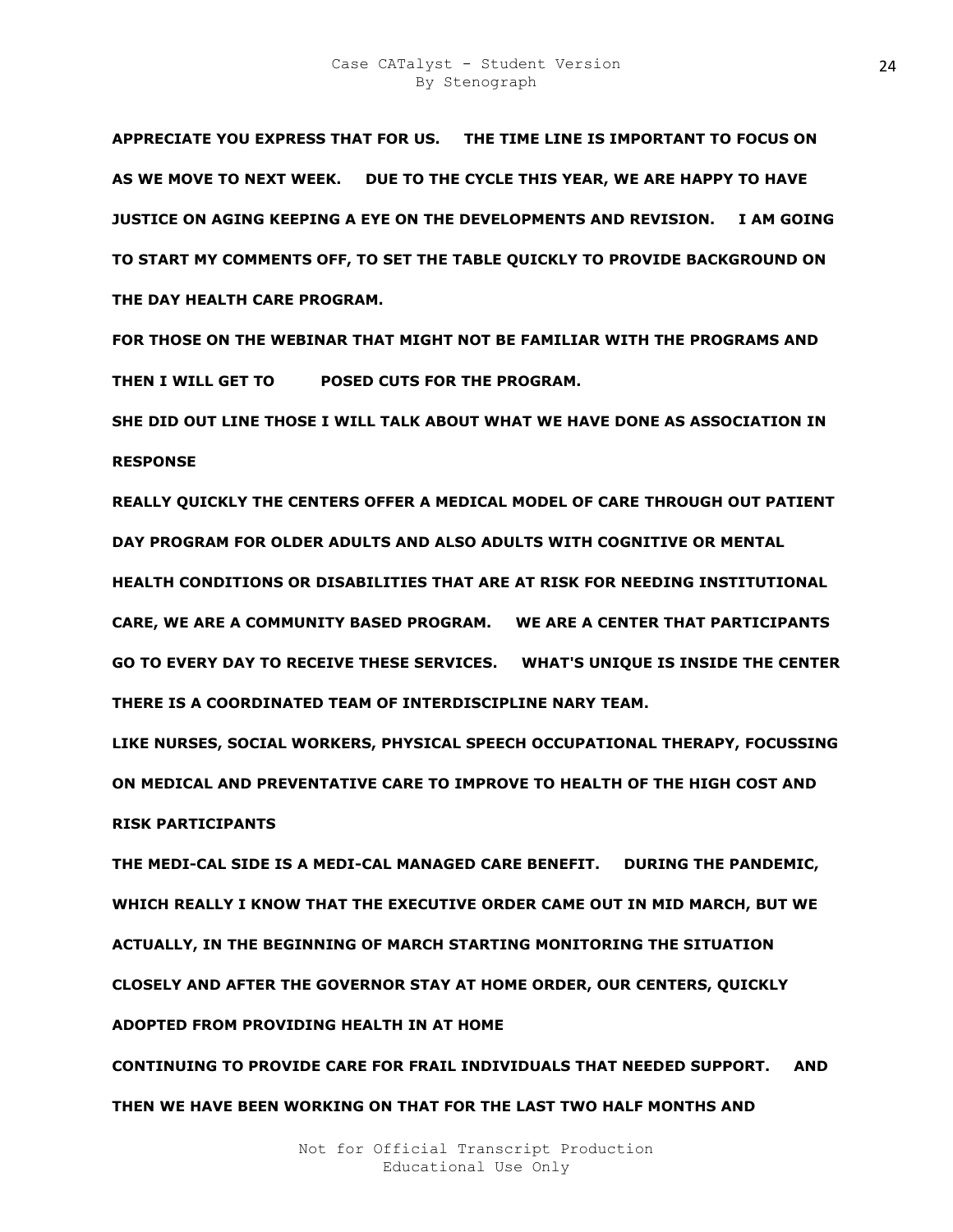**WORKING REALLY HARD, AND MAKING SOME REALLY FANTASTIC PROGRESS, AND THEN ON MAY 14 GOVERNOR PRESENTED THE NEW REVISIONS. AND AS WE KNOW A NUMBER OF THE PROGRAMS AND SERVICES THAT OLDER ADULTS AND PEOPLE WITH DISABILITIES AND CAREGIVERS RELY ON WERE HIT HARD. AND, UMM, AS SHE NOTES,** 

**UNFORTUNATELY INCLUDES THESE PROGRAMS.** 

**SO THE GOVERNOR'S 2021 REVISION PROPOSES TO ELIMINATE THE PROGRAM AS CLAIRE NOTED AS OF JULY 1, NOT JANUARY 1, 2021. THIS WAS A SURPRISE TO THE PROVIDERS, NOT ONLY THE CHANGE OF DATE** 

**BUT THE FACT WE WERE PROPOSED TO BE ELIMINATED BECAUSE GOVERNOR DEEMS OUR PROGRAMS AS ESSENTIAL SERVICE BECAUSE IT PROTECTS THE VERY PEOPLE AT MOST RISK DUE TO AGE AND HEALTH CONDITIONS.** 

**WE FOUND IT PUZZLING AND UPSETTING TO BE HONEST AFTER THE WORK TO BE MAKING A TEMPORARY ALTERNATIVE TO PROVIDE SERVICES FOR THE PARTICIPANTS IN THEIR HOME BY CHECKING IN WITH THEM AND SUCH AND PROVIDING MEALS.** 

**SINCE THE MAY REVISION CAME OUT WE HAVE BEEN LITERALLY BEEN WORKING AROUND THE CLOCK TO SAVE THE PROGRAM. SO, JUST TO TOUCH ON IT, BECAUSE SHE GOT INTO THE MEAT OF THE BUDGET CUT** 

**TO PROVIDE YOU WITH WHAT OUR ASSOCIATION HAS BEEN WORKING ON. LAST MONDAY ON MAY 18 PROVIDERS TESTIFIED AT THE ASSEMBLY COMMITTEE HEARING ON HUMAN SERVICES AND FOLLOWING DAY ON TUESDAY IN THE SAME ASSEMBLY BUDGET SUB COMMITTEE HELD THE HEALTH CARE MEDICAL CAL ISSUE HEARING COMPARED TO OTHER ISSUES WE WERE LUCKY WE HAD TWO OPPORTUNITIES TO PROVIDE TESTIMONY ON ELIMINATION OF IT. THEN ON SUNDAY DURING THE SENATE SUB COMMITTEE HEARING ON ALL HEALTH AND HUMAN SERVICES. WE TESTIFIED THE HEARING WAS BROKEN DOWN INTO 2 SECTIONS. STARTING AT 9 AND 1:30, AND ENDED**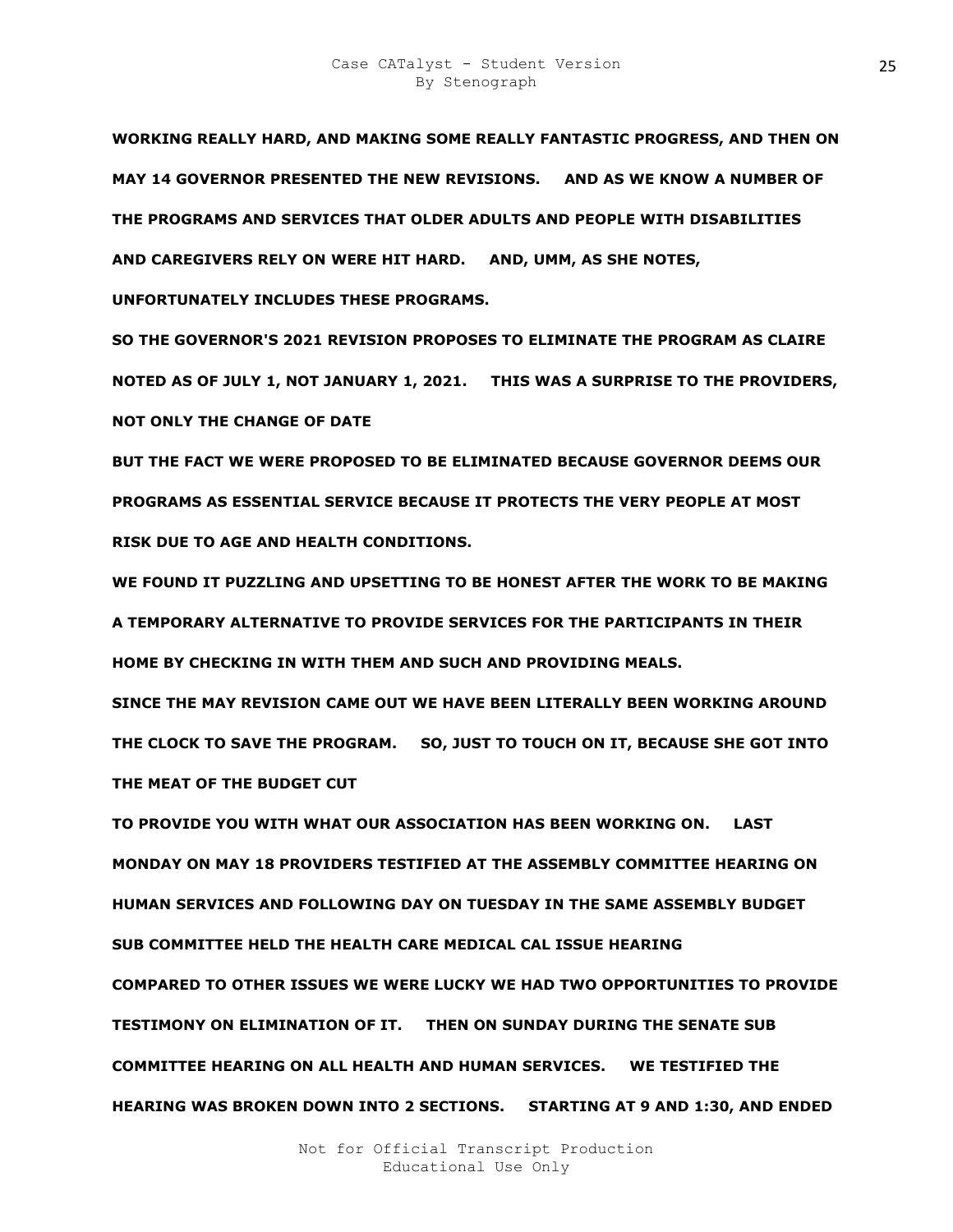### **AT 2 O'CLOCK FOR HUMAN SERVICES**

**DURING THE SECOND PART OF THE HEARING, THEY TALKED ABOUT THIS NEW MEDI-CAL PROPOSAL, CALLED LONG TERM CARE AT HOME. THAT IS SUPPOSED TO BE UP AND RUNNING BY THE BEGINNING OF 2021, I KNOW THEY TOUCHED ON IT IN THEIR COMMENTS EARLIER, I WILL TAG ON A BIT.** 

**THERE IS NO DETAIL ON IT, BUT SOUNDS LIKE MORE DETAILS ARE COMING. FROM WHAT WE CAN TELL, IT SEEKS TO MAKE A NEW MEDI-CAL BENEFIT WITH EXISTING SERVICES. DOESN'T HAVE A LOT OF MEAT ON BONES AS MENTIONED EARLIER, TO IDENTIFY THE DETAILS. HOW IT WILL ROLL OUT AND DOES SOUND LIKE THERE IS MORE TO COME ON THAT. CERTAINLY ON OUR RADAR AND I BELIEVE MY COLLEAGUE WILL TOUCH ON IT AS**  WELL. I WANT TO SAY WE HAD A SHOWING OF SUPPORT IN BOTH HEARINGS ON **SUNDAY FROM THE PROVIDERS.** 

**THE TURN OUT WAS A TESTAMENT OF HOW MUCH THE SERVICES ARE VALUED AND NEED TO BE FUNDED. AS FAR AS GRASS ROOTS AND LOBBYING, WE HAVE BEEN SENDING LETTERS OF OPPOSITION TO SENATE AND ASSEMBLY BUDGET SUB COMMITTEE, ALSO MANY PROVIDERS AND STAFF, PARTICIPANTS AND PAMLY MEMBERS, ALL SENDING LETTERS SHOWING SUPPORT** 

**PARTICIPANTS AND FAMILIES HAVE STEPPED IN AND YOU KNOW, HIGHLIGHTING A LOT OF GREAT INFORMATION ON THE SOCIAL MEDIA PLATFORM PICTURES, QUOTES FROM THE PARTICIPANTS, BEEN REALLY GREAT. OUR BOARD SENDING LETTERS OUT TO THE COMMUNITY AND CONNECTIONS AND BOARD OF SUPERVISORINGS ASKING THEM TO SEND LETTERS TO THE LEGISLATURE,** 

**WE HAVE BEEN MEETING WITH SENATE AND ASSEMBLY STAFFERS ON AND OFF OF PROPOSED ELIMINATION TO PROGRAMS AND ON LONG TERM CARE AT HOME PROPOSAL. AND YESTERDAY AS MENTIONED THE TWO ASSOCIATIONS GOT MEMBERS TO SIGN ON A**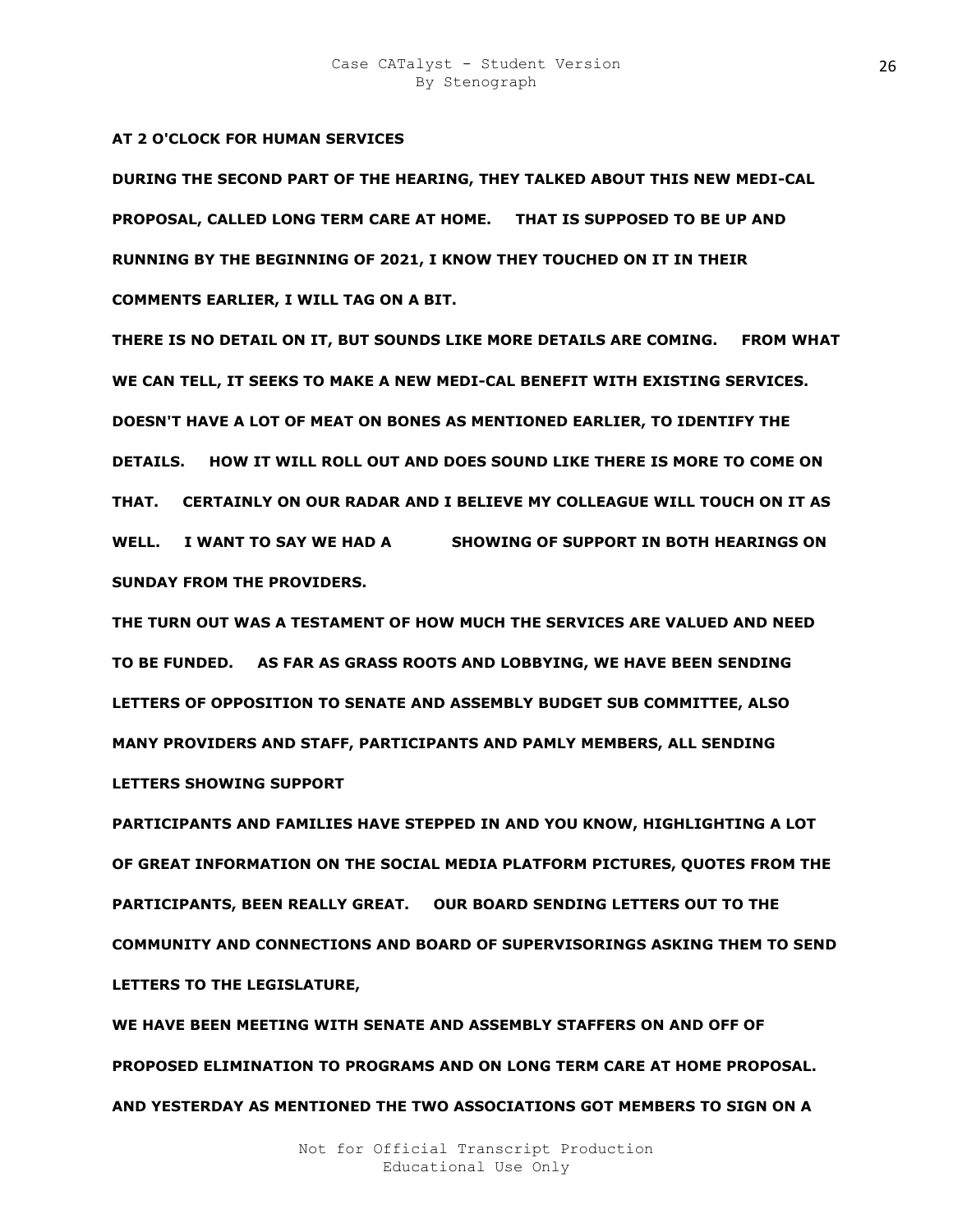**LETTER OF THE CUT. ALSO WE UNVAILED THE TOOL KIT INCLUDES TALKING POINTS AND ALLOWS THE PUBLIC TO SEND LETTERS TO THE CHAIR OF THE ASSEMBLY. AND SEND A BUDGET COMMITTEE, AND IT WILL SUBSCRIBE YOU TO GET MORE ALERT AND EVEN CALL YOUR LEGISLATOR FOR YOU, SO I WILL SHARE A LINK IN THE CHAT A A COUPLE OF MINUTES, SO, PEOPLE CAN GET INVOLVED AND START TO CONTACT, IF YOU ARE INTERESTED IN OP POSING THOSE CUTS, THIS IS THE WAY FOR YOU TO GET INVOLVED AS WELL. LIKE JUSTICE AND AGING WE HAVE A STRONG PRESENCE ON SOCIAL MEDIA, IF YOU ARE NOT ALREADY FOLLOWING US, FOLLOW US ON FACEBOOK AND TWITTER** 

**WE ARE UPDATING SOCIAL MEDIA PLATFORMS DAILY AND I KNOW I COVERED A LOT OF INFORMATION I WILL GO AHEAD AND STOP HERE FOR OUR NEXT PRESENTER. THANK YOU.** 

 **>> GREAT THANK YOU SO MUCH FOR THE INFORMATION.** 

 **>> THANK YOU FOR INVITING ME TO SPEAK TODAY** 

**APPRECIATE THE CONGRESSMENS FROM LIZ AND KIM AND FROM CLAIRE AND MY OTHER COLLEAGUES IN TERMS OF LAYING OUT THE DIFFERENT PATH INS MOTION RIGHT NOW IF COVID-19 WAS NOT ENOUGH NOW WE HAVE BUDGET ISSUE OVER LAY IN TERMS OF WHAT IS HAPPENING ON THE GROUND AND I AM PACTING OUR SENIORS. TODAY I WILL SPEAK ON BEHALF OF THE MSSP SITE ASSOCIATION, 38 SITES STATEWIDE, AND NURSES WE HAVE A NURSE, SOCIAL WORKER MODEL OF CARE THAT GOES INTO THE HOME. ALL OF OUR SERVICES DELIVERED IN THE HOME, RECIPIENTS ARE ALREADY CERTIFIED AS NURSING HOME ELIGIBLE AT THE LEVEL OF CARE TO ENTER LONG TERM STAY. WE ARE THE JACK OF ALL TRADE FOR THOSE INDIVIDUALS IF YOU WILL, HELPING THEM**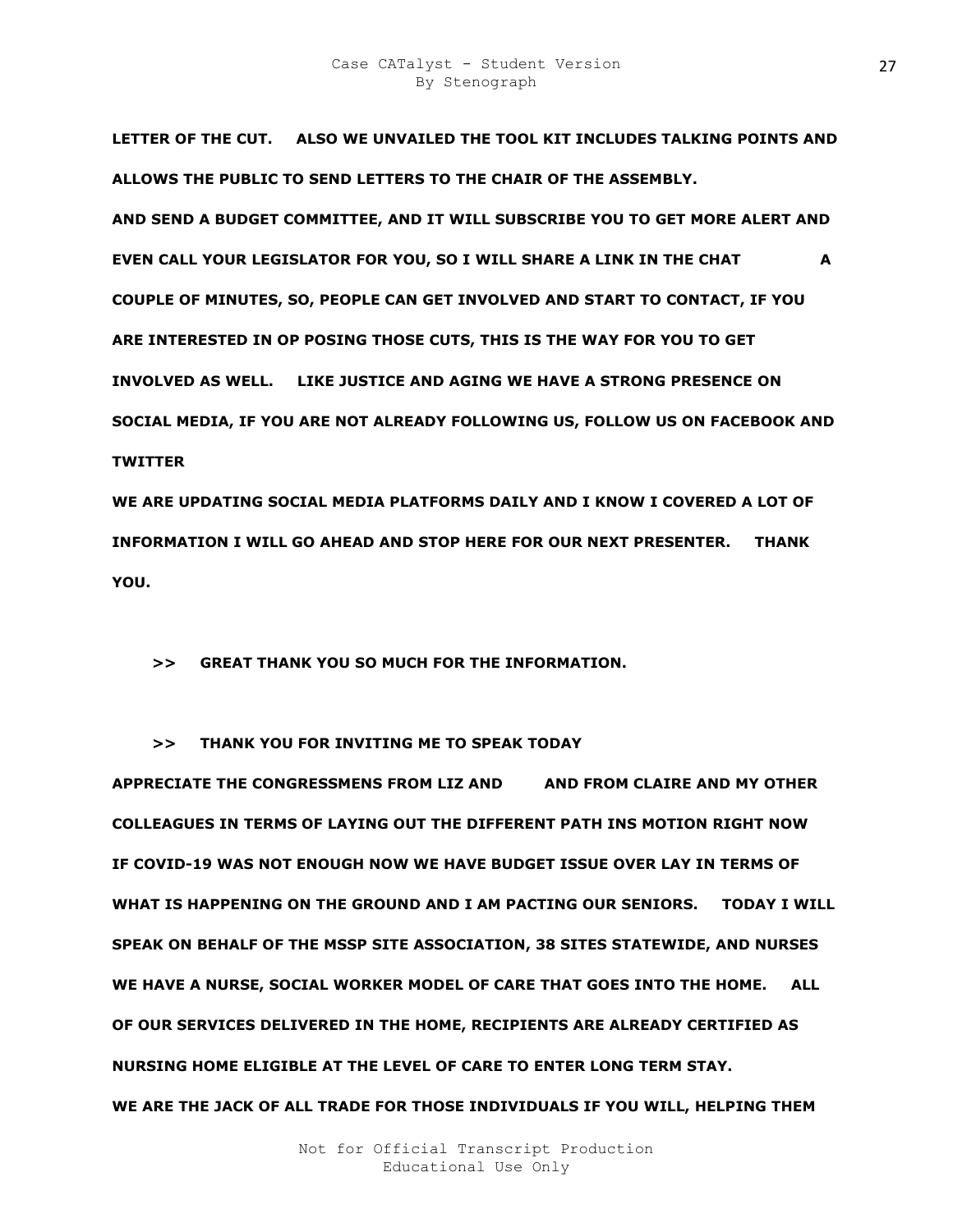**WITH MEDICAL PSYCHO SOCIAL NEEDS AND BEING ABLE TO STAY IN THE HOME. ALSO A 1915C WAIVER, THAT IS PART OF THE UNIQUENESS OF THE PROGRAM, BECAUSE WE HAVE A POOL OAF FUNDS THAT WAIVER MEDI-CAL RULES.** 

**WE CAN DO THINGSES LIKE IF THEY DON'T HAVE A WAY TO STORE FOOD AND BE ABLE TO COOK WE GET THEM A FRIDGE AND MICRO WAVE. IF THEY ARE SLEEPING ON THE FLOOR BECAUSE THEY CAN'T AFFORD A BED WE GET THAT FOR THEM. EMERGENCY RESPITE WHEN THEIR EXISTING CAREGIVER IS BURNED OUT. WHEN THEY LEAVE AND LEFT STRANDED WE PURCHASE EMERGENCY CARE GIVING, EVERYTHING TO KEEP THEM OUT HOME AND OUT OF THE NURSING HOME** 

AS RE**NIEPPER, IF FRAILTY IS NOT A REMINDER, MOST ALMOST ALL ARE NO SHARE OF COST MEDI-CAL. AND POOREST OF THE SENIORS OUT THERE TO GET BY AND LIVE IN CALIFORNIA AND REMAIN AT HOME AND SAFE AS POSSIBLE, WHEN COVID-19 HIT WE STOPPED THE HOME VISITS AND WENT INTO A TELEPHONE MODE. BUT WE ARE STILL GOING OUT TO HOME, BUT NOT ENTERING. SHOWING UP AND DELIVERING A BAG OF FOOD FOR THEM AND BEING ABLE TO WAVE AND MAKE SURE THEY ARE SAFE WE HAVE BEEN ABLE TO DELIVER OTHER GOODS THEY NEEDED WE HAVE HAD CLIENTS THAT ARE CLEATLY CUT OFF AND ISOLATED** 

**BECAUSE MAYBE THEY HAVE PEERS THAT WERE HELPING THEM PREVIOUSLY, BUT THEY ARE ISOLATED BECAUSE OF COVID-19 AND UNABLE TO DO THAT.** 

**SO, WE REACHED IN TO COMBAT NUTRITION, AND ADDRESS SOCIAL DETERMINING OF HEALTH AND COMBAT SOCIAL ISOLATION FOR THE FRAILEST OF THE PEOPLE WE SERVE. SO YOU KNOW WE KNEW THAT THE BUDGET AND THROUGH COVID-19 WOULD BE ISSUE WHEN IT CAME OUT. BUT WE WERE SHOCKED AND, UMM, BOTH PROGRAMS IN LAST LINE OF DEFENSE FOR NURSING HOME PLACEMENT FOR UP FOR FELIMINATION, AND ONLY PLANS THAT ACTUALLY SERVE PEOPLE.**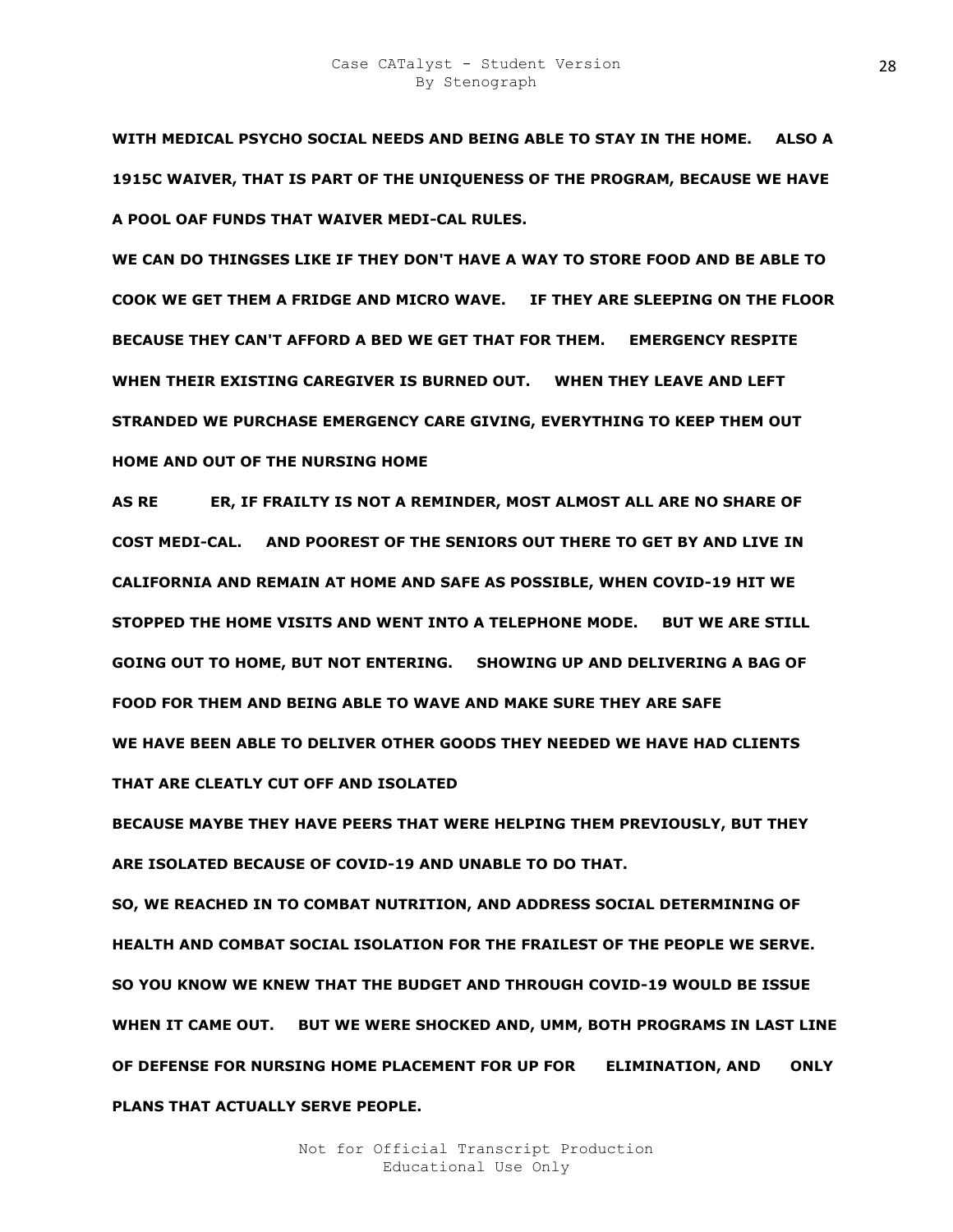**DEFINITELY SHOCKED WITH MSSP WHERE PEOPLE AT HOME IS WHERE THEY ARE SAFEST IN A PANDEMIC, WE ONLY HAVE 3 REPORTED CASES IN MSSP.** 

**SINCE WE ARE GRASS ROOTS, BOOTS ON THE GROUND COMMUNITY PROGRAM WITH PEERS, WE IMMEDIATELY GOT TO WORK ON COMBATTING AND EDUCATING THIS DECISION MADE BY THE GOVERNOR. AS POINTED OUT, THE ADVOCACY EFFORTS, IT HAS BEEN A GRASS ROOTS EFFORT TO EDUCATE THE LEGISLATURE. AND EDUCATE THE GOVERNOR'S OFFICE AND ADMINISTRATION** 

**ON HOW THESE ARE NOT SAFE DECISIONS FOR OUR SENIORS AND WOULD LEAVE THEM WITH NO OTHER OPTION BUT NURSING HOME PLACEMENT IN A TIME WHEN NO ONE REALLY WANTS TO GO TO A NURSING HOME, BUT IN A TIME THEY ARE STRUGGLING SO MUCH, AND THEY ARE SUCH A RISK. SO, UMM, WE, HAVE HAD, AS TALKED ABOUT, AT A HEARING WE HAD A GREAT TURN OUT. AND FRIDAY NIGHT KIND OF PRESS RELEASE OR DROP OF THE LONG TERM CARE AT HOME BENEFIT** 

**WHICH WAS QUITE CONFUSING, SOME THINGS I WOULD LIKE TO SAY, I UNDERSTAND THE ADMINISTRATION IS LOOKING TO GET OUT AHEAD NOW, GIVEN WHAT'S GOING ON, BUT, COVID-19 IS HERE AND NOW. AND SO WE HAVE TO KEEP PROGRAMS IN PLACE THAT WILL HELP PREVENT IN THE CRISIS TIME, VERSUS HAVING PROGRAMS UP FOR ELIMINATION, FOR SOMETHING THAT IS NOT DESIGNED YET. SO, TIMING SURE FELT OUT OF WHAT IS GOING ON.** 

**WHEN YOU HAVE EXISTING PROGRAMS DOING A LOT OF THE WORK, THERE IS NOT A LOT** OF MEAT ON THE BONES AS MENTION THEY ARE WORKING ON IT. BUT RIGHT NOW IN **THIS TIME THE RESPONSE IS NOW. AND YOU KNOW, WHAT KEPT GOING THROUGH, A COUPLE OF POINTS THROUGH OUR MIND, IF IT IS A STATE BENEFIT WON'T HAVE A**  WAIVER COMPONENT . WHICH IS ONE OF THE PIECES THAT REALLY MAKES A BIG **DIFFERENCE BETWEEN NURSING HOME AND STAYING AT HOME. YOU CAN PROVIDE**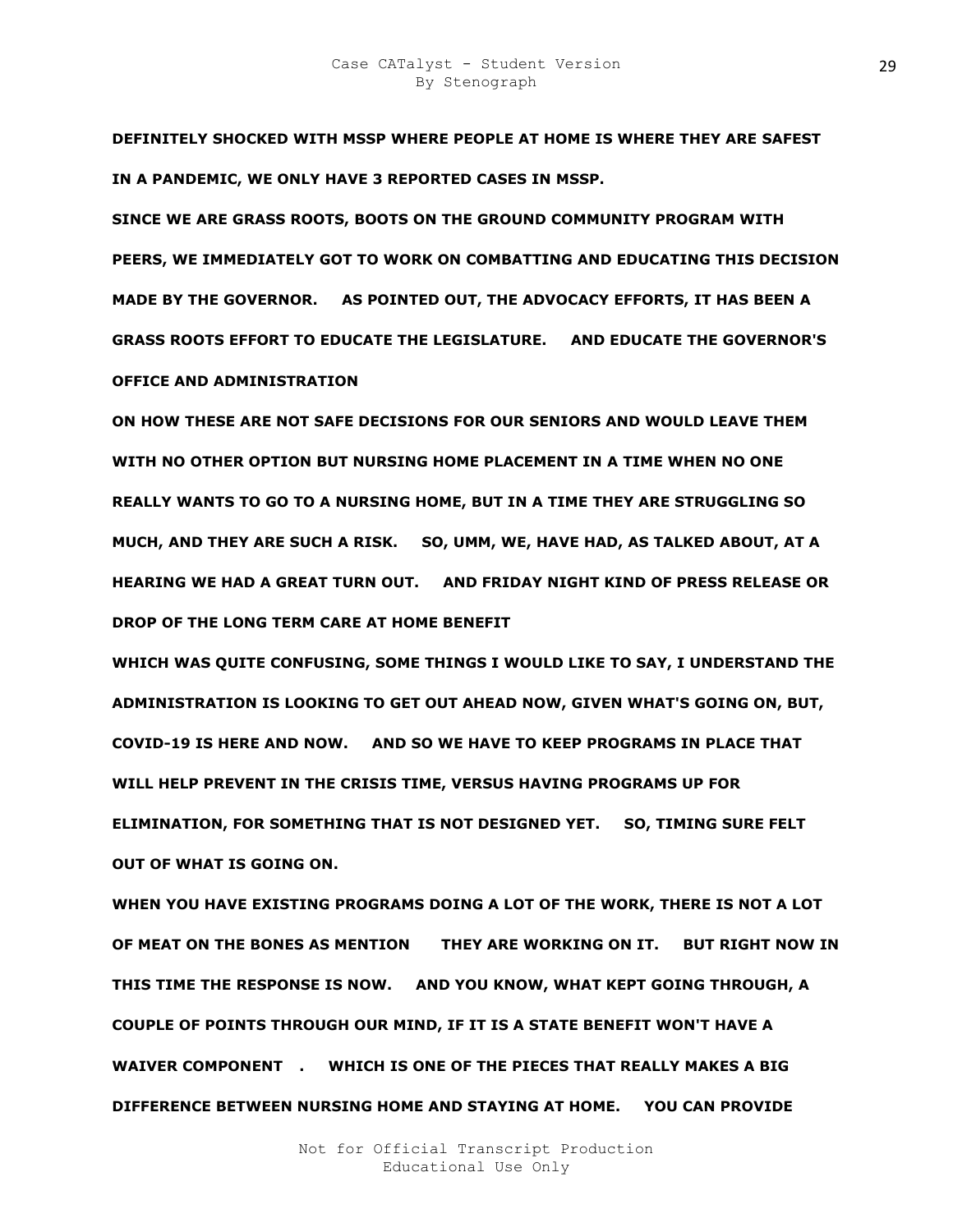**SOMEBODY.** 

**CALLING SOMEONE TO ASK THEM AND MAYBE A FEW HOME VISITS IF YOU CAN'T GET THE NEEDS MET, MAYBE A ONE DOLLARS THAT NEEDS TO BE SPENT AND WE GO IN THERE AND PUT IT IN PLACE SO THEY ARE SAFE AT HOME. WITHOUT A WAIVER YOU ARE NOT ABLE TO DO THOSE TYPES OF THINGS, WE SEE THAT AS A RED FLAG AND SOMETHING THAT NEEDS TO BE TAKEN INTO CONSIDERATION** 

**OTHER PART IS WE HAVE TO STOP AND BREATHE AND TAKE A MOMENT OF CCI AND, WHAT HAS NOT WORKED IN THE MLTSS OF CCI, AND FOR MSSP PR TIS PANTS THEY OPTED OUT AND KEPT BENEFITS. NO CARE COORDINATION FROM THE PLANS. AND THE PLANS WERE QUITE CLEAR ON THAT.** 

**THAT WAS OUTSIDE OF THEIR LANE IN TERMS OF THE WAY THE PROGRAM IS STRUCTURED FOR THEM. WE ARE TALKING ABOUT NOT EVERY SENIOR NEEDS THIS TYPE OF CARE. 25% OF THE POPULATION NEEDS THIS WORK TO KEEP THEM SAFELY AND THRIVING AT HOME.** 

**SO, HOW DOES THAT, HAVE TO TAKE THE LESSONS LEARNED AND THINGS WE HAVE TO SOMETIMES WE GO SO FAST SOMETIMES WE REPEAT THE SAME PLAYS. BECAUSE WE ARE MOVING SO FAST AND WE HAVE TO REALLY STOP AND BUILD THIS CORRECTLY. UMM, AND THAT TAKES TIME. BUILDING SOMETHING CORRECTLY THAT HAS SO MUCH GRAVITY TO IT AND SO MUCH IMPACT. AND THIRD THING IS ON THAT, IS THE MASTER PLAN. UMM, THE LONG TERM** 

**THE LTSS SUB COMMITTEE DID A MAGNIFICENT JOB AND I GOT PARTICIPATE A FRACTION AND LAID OUT A BLUEPRINT FORWARD HOW TO MOVE TOWARD A STRONG FLAT FORM, INSTEAD OF SOMETHING NEW, WORK ON THAT, SO MANY EXPERTS WEIGHED IN ON ACROSS THE STATE ALREADY, SO MANY KEY STAKEHOLDERS AND MAP THAT FORWARD, YOU KNOW THE MASTER PLAN, RELEASED, MSSP WAS EXCITED TO SEE WE WERE NAMED AS**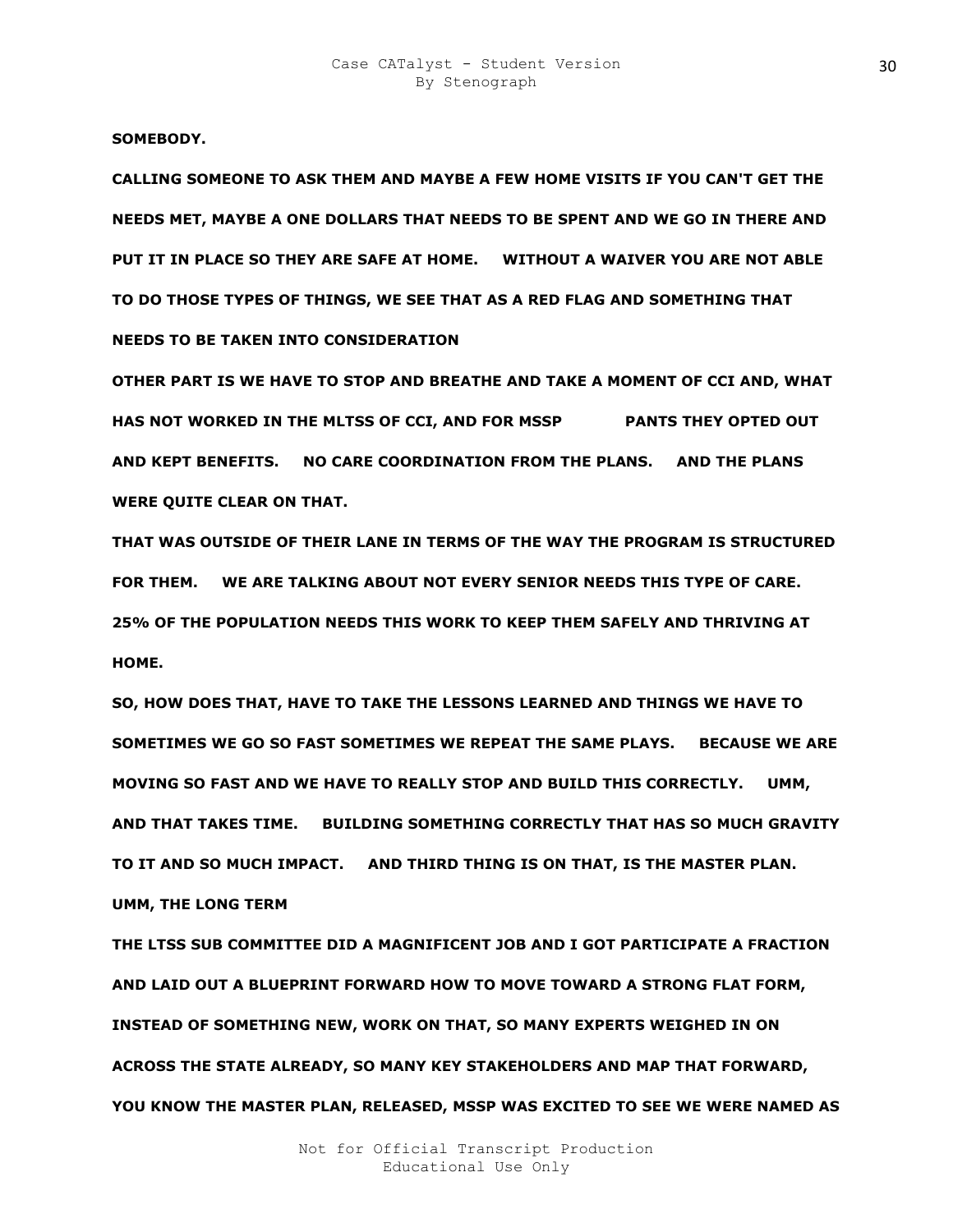**ONE OF THE PILLARS AS WHICH THE PLAN CAN BE BUILT UPON** 

**I THINK THAT IS MY LAST WORD ON THIS, IS STARTING, ELIMINATING TWO MAJOR PROGRAMS THAT ALREADY HAVE 40 PLUS YEARS OF EXPERIENCE DOING THIS TO BUILD SOMETHING NEW, WHY CAN'T WE WORK FROM BUILDING ON EXISTING PROGRAMS AND INFRASTRUCTURES AND BUILDING THOSE OUT TO BE ABLE TO SERVE MORE OF OUR FOLKS, SO, I WILL STOP THERE.** 

**THE ADVOCACY AS SAID GRASS ROOTS, LOTS OF PEOPLE CALLING AND WRITING LETTER AND CONTINUE THAT CAMPAIGN UNTIL THE BUDGET IS SIGNED AND THE PROGRAMS ARE HOPEFULLY SAFE, THANK YOU FOR ALLOWING ME TO SPEAK** 

 **>> THANK YOU SO MUCH, WE WILL SEND OUT LINKS, I KNOW SHE MENTIONED A LINK TO ADVOCACY EFFORTS AND GET THAT OUT, AND TO THE SENATE BUDGET PROPOSAL. GOING DOWN, YOU ARE NEXT.** 

 **>> HI EVERYBODY, I AM LISTENING TO A ALL THESE COMMENTS AND JUST MY HEART IS JUST BREAKING AND SINKING AS I AM LISTENING. I FEEL LIKE WE HAVE DONE THIS BEFORE, I DID NOT THINK WE WOULD BE DOING THIS AGAIN ANY TIME SOON. SO WE REPRESENT UDW I AM REPRESENTING THEM, WHICH REPRESENTS 1 AND NOW 18 THOUSAND IHSS PROVIDERS IN 21 OF THE COUNTIES IN CALIFORNIA. AS SHE MENTIONED THE 7% CUT DATES BACK TO THE 2010 RECESSION, THERE WERE A NUMBER OF PROPOSED AND ACTUALLY ENACTED CUTS TO IHSS, SOME OF THEM WERE STAYED BY A JOINT LAWSUIT THAT WE PARTICIPATED IN WITH OUR ADVOCACY PARTNERS. AND WHAT THE RESULT OF THE LAWSUIT, SETTLEMENT AGREEMENT WAS THIS 7% CUT ONGOING? WHICH HAS BEEN TEMPORARILY RESTORED FOR THE LAST SEVERAL YEARS**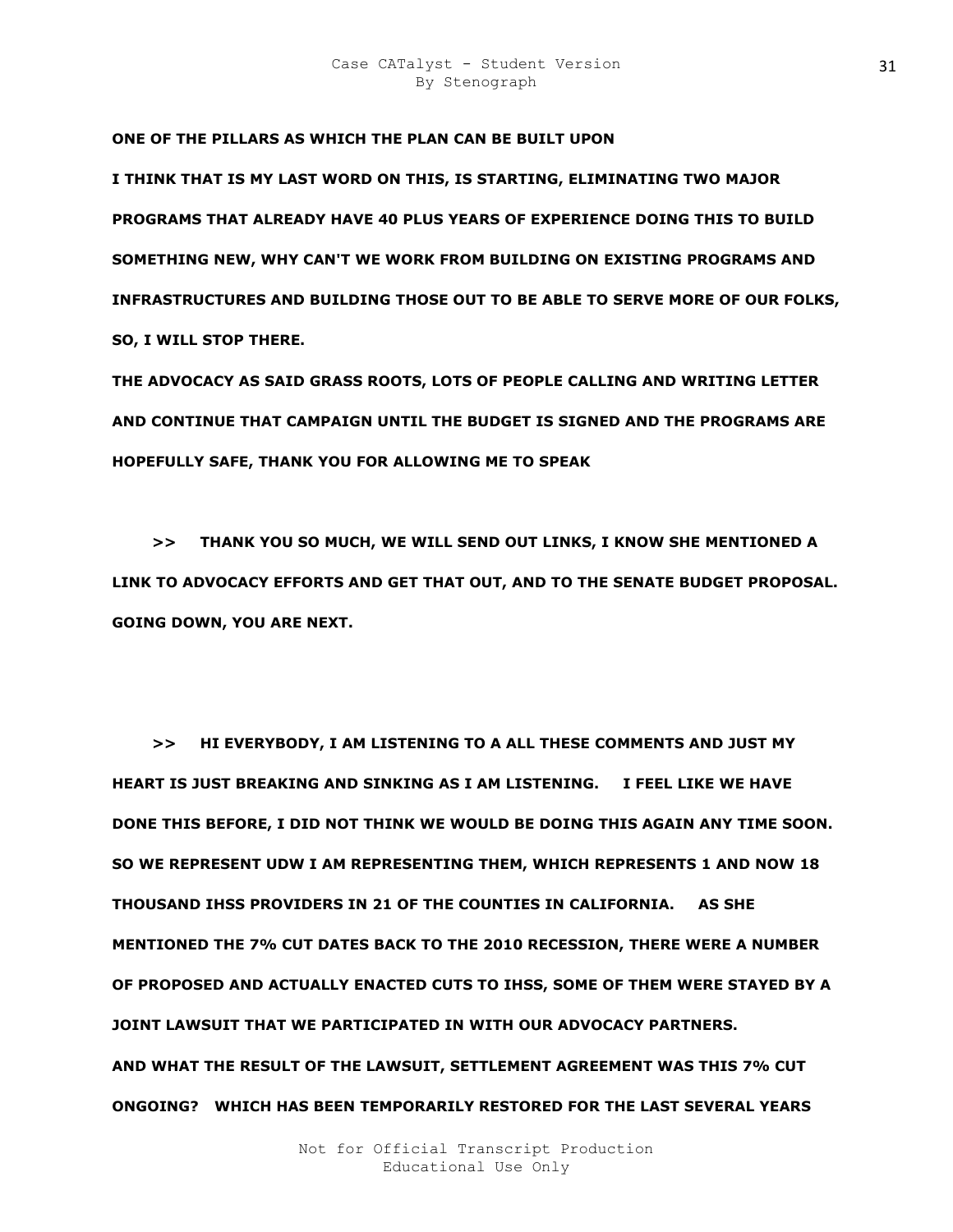**WHICH HAS BEEN A POSITIVE THING, BUT WE HAVE BEEN PUSHING FOR PERMANENT RESTORATION, GOSH AT LEAST SINCE 2016. AND WE ARE CONFIDENT IT WAS GOING TO COME TO PASS WHEN WE HAD THE NEW GOVERNOR, THAT DID NOT HAPPEN. BUT, CLEARLY COVID-19 CHANGED THE TRAJECTORY ALL TOGETHER. AND NOW, WHAT WAS PREVIOUSLY UNFATHOMABLE, WHICH IS THE CUT. IS WHAT IS ON THE TABLE I DON'T WANT TO REPEAT TOO MUCH. I WILL SAY EKOEING THE MASSIVE DISAPPOINTMENT THAT THIS IS WHAT THE MAY REVISION LOOKED LIKE I THINK WE ARE ALL JUST JAW DROPPED AND SHOCKED THEY PULLED OUT THE BINDER FROM 2010. DUSTED IT OFF AND SEVERAL PEOPLE USED THAT ANALOGY AND LIKE THEY TOOK OFF THE COBWEBS AND SAID REINTRODUCE WHAT WE DID THEN AND STICKS NOW CH. SO, UTTERLY DISAPPOINTING FOR THE LACK OF ACKNOWLEDGING ANY LESSONS LEARNED NEVER MIND THE WORK OF THE OF THE MASTER PLAN SUBGROUP I AM A MEMBER OF, LAST 6 MONTHS, LONGER THAN THAT, HAS SPENT AGONIZING AMOUNT OF TIME TALKING THROUGH THE VARIOUS PROGRAMS, WHAT THE RECOMMENDATIONS ARE FOR SECURING A HEALTHY CALIFORNIA, WHERE EVERYONE CAN AGE IN PLACE IN THEIR HOMES AS THEY CHOOSE** 

**SO, IT FELT LIKE VERY MUCH, I THINK OTHERS HAVE SAID THIS, A THUMB IN THE EYE. AND, JUST AN ABSOLUTE DISREGARD FOR ALL OF THE LABOR THAT HAD BEEN PUT INTO COMING UP WITH THE RECOMMENDATIONS THAT WE CAME UP WITH. SO, AT THIS POINT, UMM, YOU KNOW, IT IS REALLY SAD, WE ARE PREPARING OUR MEMBERS TO BE DO VIRTUAL LOBBY VISITS WITH THEIR LEGISLATORS NEXT WEEK, I AM SO, THIS IS LIKE A REALLY TERRIBLE MY.** 

**I AM LITERALLY USING SAME TRAINING MATERIALS WHEN WE LOBBIED AGAINST THE BROWN CUTS IN 2014 AND 13. ALMOST VIRTUALLY THE SAME MESSAGING THAT THIS MAKES NO SENSE AT ALL. MORE PRESSING BECAUSE OF THE PANDEMIC AS OTHERS**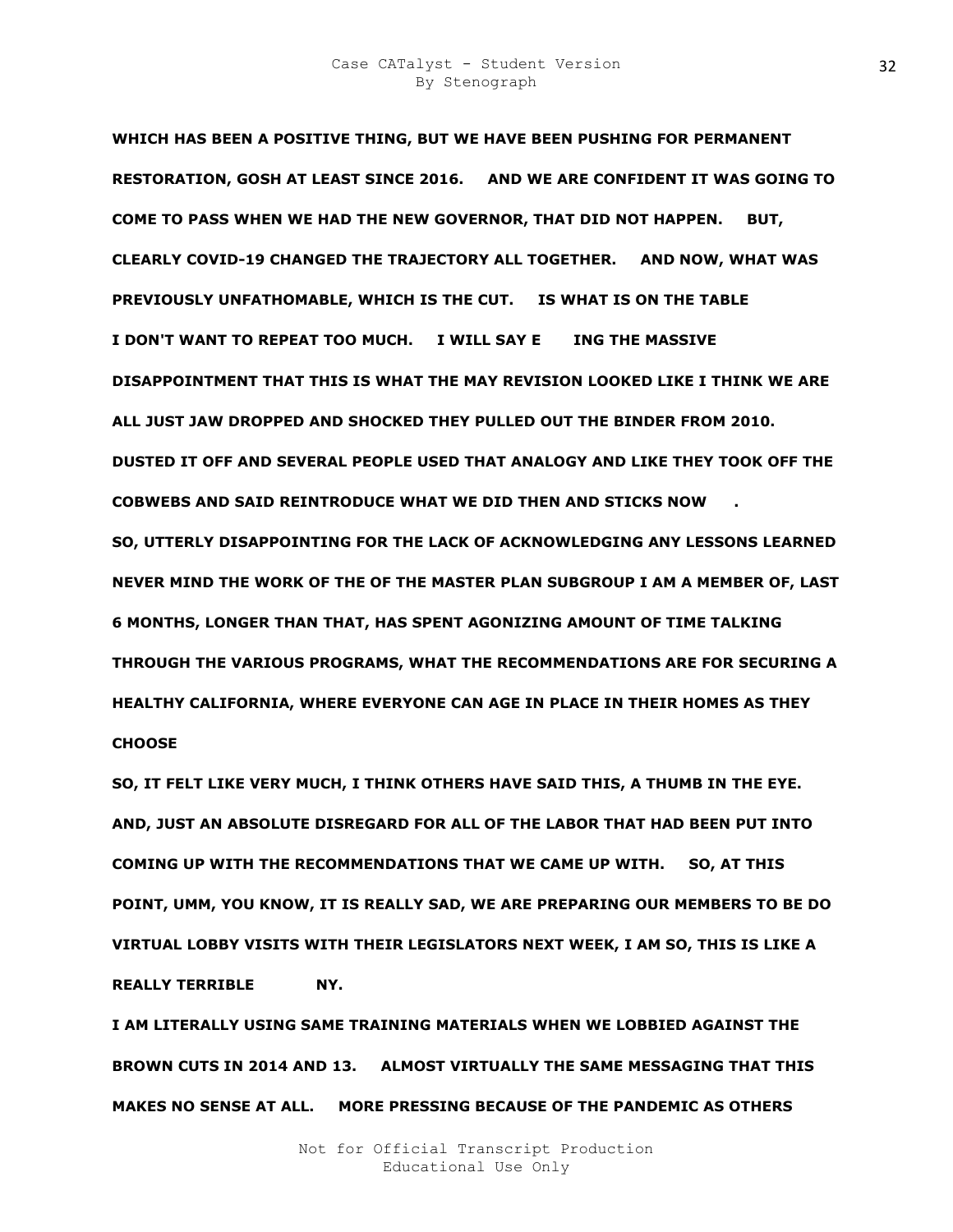**HAVE NOTED.** 

WHY WOULD THE STATE ON ONE HAND CUT THE PROGRAMS ON THE OTHER HAND IT **IS COUNTING ONTO KEEP PEOPLE FROM DYING FROM THE PANDEMIC. BOGGLES THE MIND. AND I CAN'T EXPRESS ENOUGH OUR DISAPPOINTMENT THERE, ANYHOW IN TERMS OF RESPONSE AS OTHERS HAVE SAID, 24/7 ADVOCACY, CONSTANT CONVERSATION WITH BUDGET STAFF, LEGISLATORS, LEADERSHIP. AND COMING UP WITH OTHER ALTERNATIVES** 

**SHOULD SNOT BE ON THE PROVIDER COMMUNITY, THIS IS WHAT THE STATE ITSELF, WHAT THE ADMINISTRATION SHOULD HAVE BEEN THINKING ABOUT. HOW WE DO THIS IN A CREATIVE WAY, EVERYONE ACKNOWLEDGES WE ARE IN A ECONOMIC CRISIS, I DON'T THINK WE ARE FOOLING OURSELVES THERE, BUT AS THE SENATE PASSED ITS VERSION OF THE BUDGET FIRM ABLE TO BUDGET THAT DID NOT DO IT ON THE BACK OF DISABILITIES AND SENIORS AND CAREGIVERS** 

**THERE ARE WAYS TO DO IT, ANY WAY, 24/7 ADVOCACY WORKS THROUGH THE LAST SEVERAL WEEKENDS, AND COMPLETELY FRIED TO A CRISP, BUT THAT IS WHERE WE ARE UNTIL JUNE 15, WE HAVE HAD PHONE BANKING TO LEADERSHIP STAFF OCCURRING ALL OF THIS NOW DONE REMOTELY. WHICH IS A REALLY INTERESTING LESSON OUT OF THE PANDEMIC, REALLY BEING IN A POSITION TO LEARN HOW TO DO PHONE BANKING, LOBBY VISITS, RALLIES, AND, OTHER COLLECTIVE MASS PROTESTS VIRTUALLY.** 

**TEACHING TECHNOLOGY AND SETTING UP WAYS FOR THIS TO BE OCCURRING FROM THOUSANDS AND THOUSANDS AND THROUGH OUT THE STATE AND MOST CERTAINLY A GREAT LESSON COMING OUT OF THIS, HOW TO DEVELOP THAT INFRASTRUCTURE TO KEEP GOING, SO THAT IF WE CAN TAKE ADVANTAGE, BECAUSE A LOT OF PROVIDERS HAVE NEVER IN A POSITION WHERE THEY CAN GET IN A BUS AND COME TO SACRAMENTO A LOT OF THEM DO, ALWAYS IMPRESSED ME, COMMITMENT TO COME HERE, MOVED ME TO**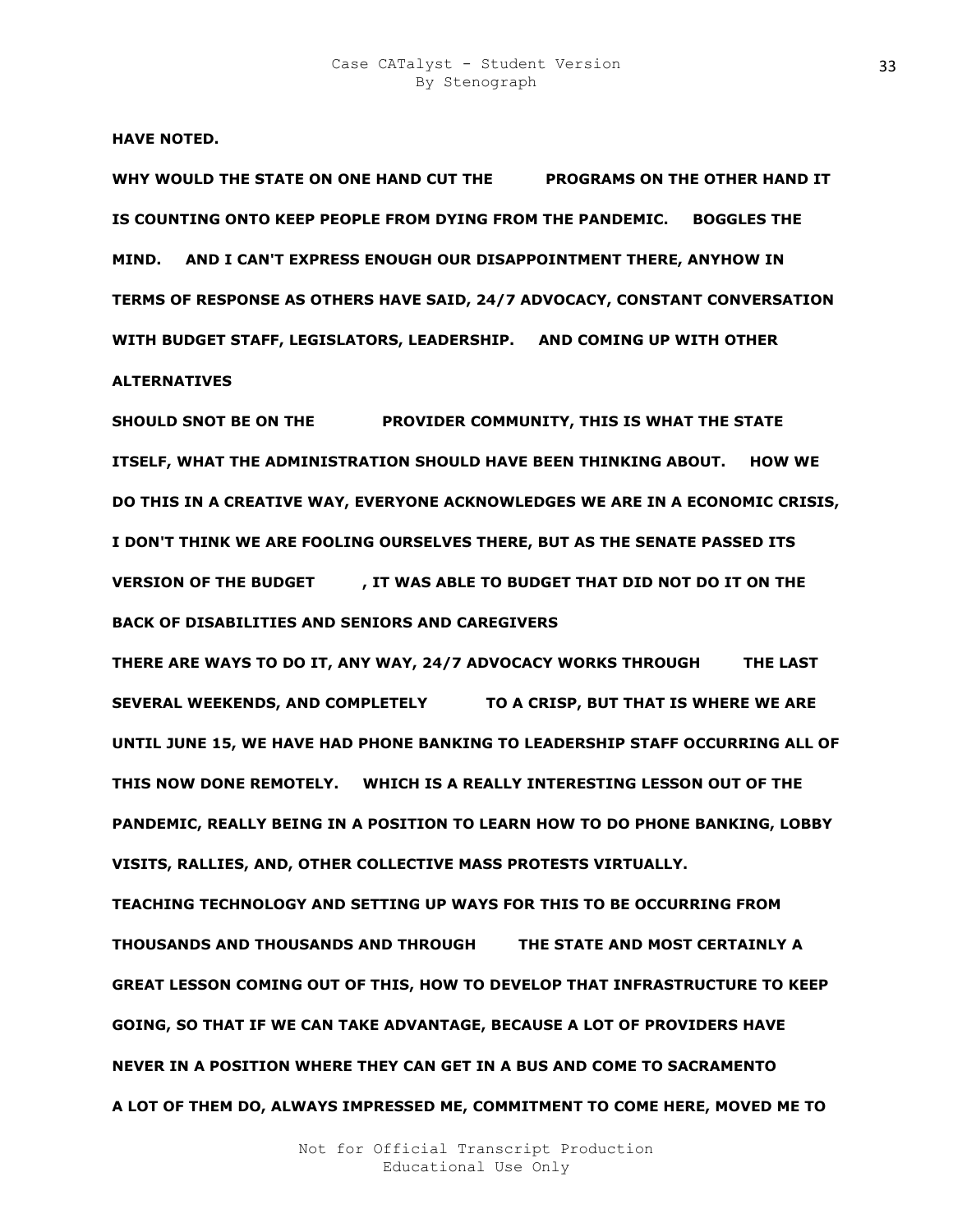**NO END A LOT OF OTHERS THAT IS NOT A POSSIBILITY.** 

**HAVING THE VIRTUAL AVENUES FOR PROTEST IS ANOTHER REALLY GOOD SILVER LINING TO THE COVID-19 CLOUD SO THAT PEOPLE CAN ACTUALLY BE ENGAGED THAT ORE WISE WOULD NOT HAVE BEEN BEFORE** 

**SO, JUST ING DIFFERENT WAYS TO DO COLLECTIVE PROTESTS, NONCOLLECTIVELY, AND CONTINUING TO PUSH THE LEGISLATURE. AND SEE THE ASSEMBLY ADOPT THE SAME PROPOSALS THE SENATE DID YESTERDAY, SO, WE CAN ALL BE UNITED AND PUSH BACK AGAINST THE ADMINISTRATION, AND FORCE THEM INTO A POSITION TO HAVE TO CHOOSE A DIFFERENT PATH. AND ULTIMATELY I SEE ALSO AS GETTING TO DISCUSSIONS AND CONCEPTS, REALLY THINKING THROUGH, WHAT DO NEW REVENUE PROPOE SOLS LOOK LIKE, BECAUSE THE REASON THEY WENT AFTER THE PEOPLE THEY HAVE GONE AFTER, IS EASY CUTS, ONES THEY KNOW TO DO, PROGRAMS THAT ARE**  RIGHT IN FRONT OF THEM, WE NEED TO COME UP WITH TERN INGS FOR THE FUTURE, **COVID-19 OR NOT,** 

**THERE IS A LOT OF PEOPLE WHO DON'T PAY THE FAIR SHARE IN TERMS OF WEALTH AND ASSETS AND WE ALL KNOW THIS, GROWING INCOME INEQUALITY THAT RESULTS FROM WEALTH GROWING FASTER THAN WAGES DO, SO, NOW IS THE TIME, IF NOT NOW, WHEN,**  TO HAVE THE POLITICALLY DIFFICULT COP **SABOUT THE STATE NEEDS TO APPROACH REVENUE COLLECTION DIFFERENTLY. AND NO ONE WANTS TO PAY MORE TAXES MYSELF INCLUDED** 

**BUT THERE IS A LOT OF FOLKS IN THE STATE THE UPPER ECHELON OF ECONOMIC UMM CLASS THAT ARE REALLY NOT PAYING THE SAME RATES AND SAME SHARE THAT THE REST OF US ARE.** SO THAT IS WHAT I SEE AS THE POSTJUNE 15 CON **SAME COMING OUT OF THIS, AND IF THERE ARE OTHERS ON THIS CALL WHO HAVE THOUGHTS AROUND THAT, INTEREST IN THAT, THAT IS MY KIND OF WHAT WE WILL BE SHIPPING TO, I WOULD LOVE**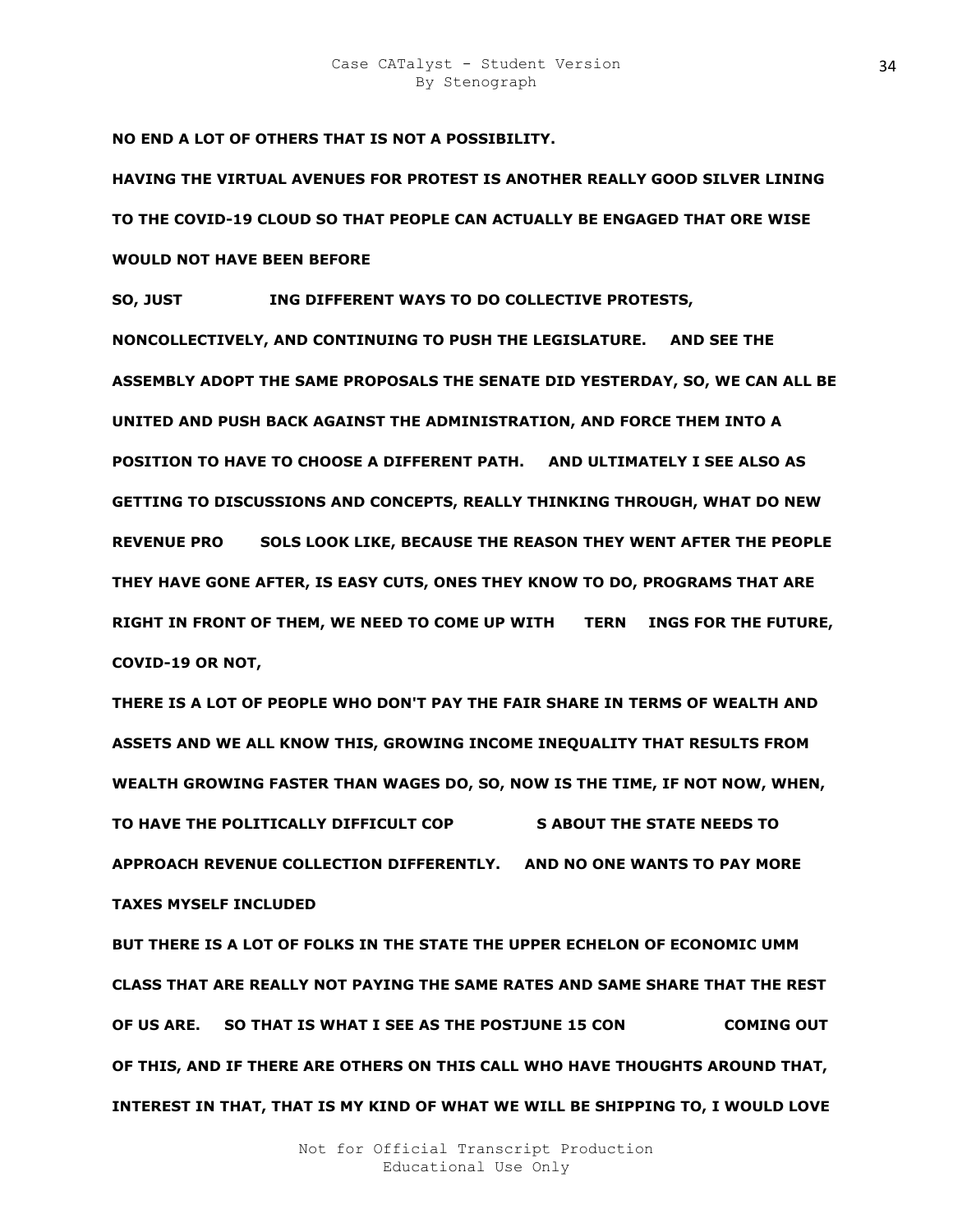**TO PARTNER WITH PEOPLE MOVING FORWARD. I WILL SEND WITH THAT, THANK YOU** 

 **>> THANK YOU, GOOD INFORMATION AND LESSONS LEARNED, LAST BUT NOT NEED, WE WILL HAND IT OFF TO YOU TO WRAP IT UP** 

 **>> OKAY, THANK YOU SO MUCH. YOU KNOW, CALIFORNIA CAREGIVER, I AM REPRESENTING THE RESOURCE CENTER SYSTEMS, LIKE THE OTHERS PROGRAMS HERE HAVE BEEN AROUND FOR 40 YEARS. AND, ONE OF THE THINGS THAT IS IMPORTANT I KEEP THINKING OF OUR EFFORTS THAT OCCURRED DURING THIS CRISIS AGAIN TOWARD OUR AGING AND OLDER ADULT SYSTEM AND SYSTEMS THAT HELP PEOPLE WHO DISABLED.**  WE ARE TURNING INTO MUSCULOSKELETAL TIERS. ALL FOR ONE AND ONE FOR ALL. **BECAUSE WE ARE THE ONLY ONES WHO ARE GOING TO BE FIGHTING TO MAINTAIN THE DIGNITY OF OUR OLDER ADULTS AND CAREGIVERS THERE FOR THEM. ONE OF THE THINGS THAT THE CAREGIVER RESOURCE CENTERS AND MANY PEOPLE ARE NOT FAMILIAR WITH THE CENTERS IS THAT OUR PROGRAM IS INTIMATELY WORKS WITH MSSP AND CBAS, BECAUSE 80% OF CARE FOR OLDER ADULTS AND CHRONIC CONDITIONS IS DONE BY FAMILY AND FRIEND IN THE COMMUNITY.** 

**UNPAID AND I OFTEN AS WE HEAR ABOUT PEOPLE DOING COVID-19 AND OTHER THINGS, THIS IS THE TIME WHEN PEOPLE WITH GETTING SOCIALLY ISOLATED, AND THESE ARE PEOPLE THAT ARE KEEPING OUR OLDER ADULTS OUT OF NURSING HOMES. AND KEEPING THEM OUT OF THE MEDICAL SYSTEM. AND STEPPED IN DURING THIS TIME, AND BEEN THERE CONSISTENTLY WITHOUT RECOGNITION.** 

**FOR OUR CENTER, LIKE EVERYONE ELSE WE ARE ADVOCATING BECAUSE THIS REPRESENTS US GOING BACK TO 2009 WHICH REPRESENTED AN 82 IN**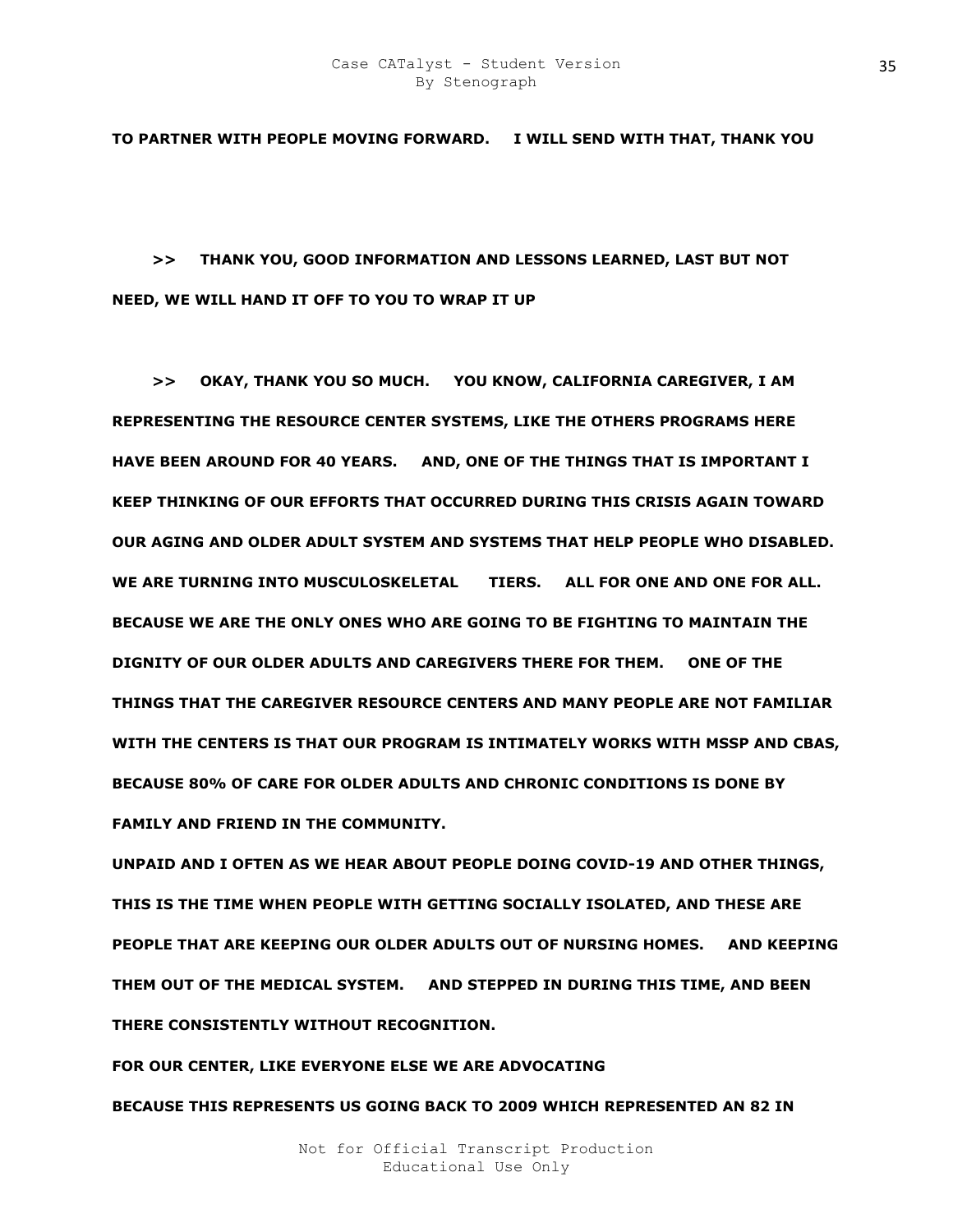**SOME CASES 90% CUT, WHICH WE HAVE BEEN FLAT BUDGETED SINCE THEN AND THIS IS THE FIRST TIME WE ARE ABLE TO BRING BACK SERVICES** 

**SO DURING THE PERIOD OF COVID-19, AN EXAMPLE, STATEWIDE WE WERE ABLE TO DO 14 THOUSAND CHECK IN CALLS TO OVER 9 THOUSAND FAMILY CAREGIVERS WHO ARE ISOLATED OR TAKING CARE OF AN OLD R ADULT, AND TRYING TO FIGURE OUT, HOW DO I GET TO MY RELATIVE?** 

**I DON'T WANT TO PUT THEM AT RISK AND I DON'T WANT TO PUT MYSELF ON RISK. AND NOW THEY ARE IN LOCK DOWN. AND WE ARE FINDING OF COURSE OTHER THING IS MANY OF THEM NO LONGER GET PPE'S.** 

**AND YOU KNOW, WE ARE JUST STRUGGLING AND STRUGGLING, STRUGGLING WITH THE FAMILY CAREGIVERS.** 

**WE WERE ABLE TO CHANGE OUR MODEL, WE ALREADY WERE MOVING TOWARDS ONLINE, AND ALWAYS GONE IN THE HOME USUALLY, BUT NOW, LIE ALL OF THE OTHER PROGRAMS WE COULD NOT GO INTO THE HOME ANYMORE. ONLINE, BUT ALSO FOR THE RESPITE. PEOPLE COULD NOT BRING SOMEBODY INTO THEIR HOME TO PROVIDE RESPITE. COULD NOT GO TO A PROGRAM ANY LONGER. AND NOW. FOR THE CAREGIVERS SOME HAVE CHILDREN AT HOME AND AN OLD ADULT, THEY ARE GED AND DON'T KNOW BULLER WHAT TO DO** 

**WE ARE ABLE TO INCLUDE MEALS FOR A WHILE FOR THESE MA'AMLY MEMBERS THAT MAY NOT QUALIFY FOR ANYTHING ELSE BUT STILL NEED TO KEEP PULLING OUT OF POCKET FOR MORE THINGS. AND NOW THEIR SANDWICH GENERATION OF YOUNG PEOPLE AND OLDER PEOPLE ALL UNDER THE SAME ROOF AND NEED THAT ADDITIONAL COUNSELING NOW THE COUNSELING HOURS HAVE GONE UP AND DURING SINCE THE STAY AT HOME IN PLACE WE PROBABLY HAVE OVER 6 HUNDRED HOURS OF DIRECT SERVICE COUNSELING FOR THE FAMILY MEMBERS. ONE CORRECTION WE ARE NOT UNDER AGING OF THE**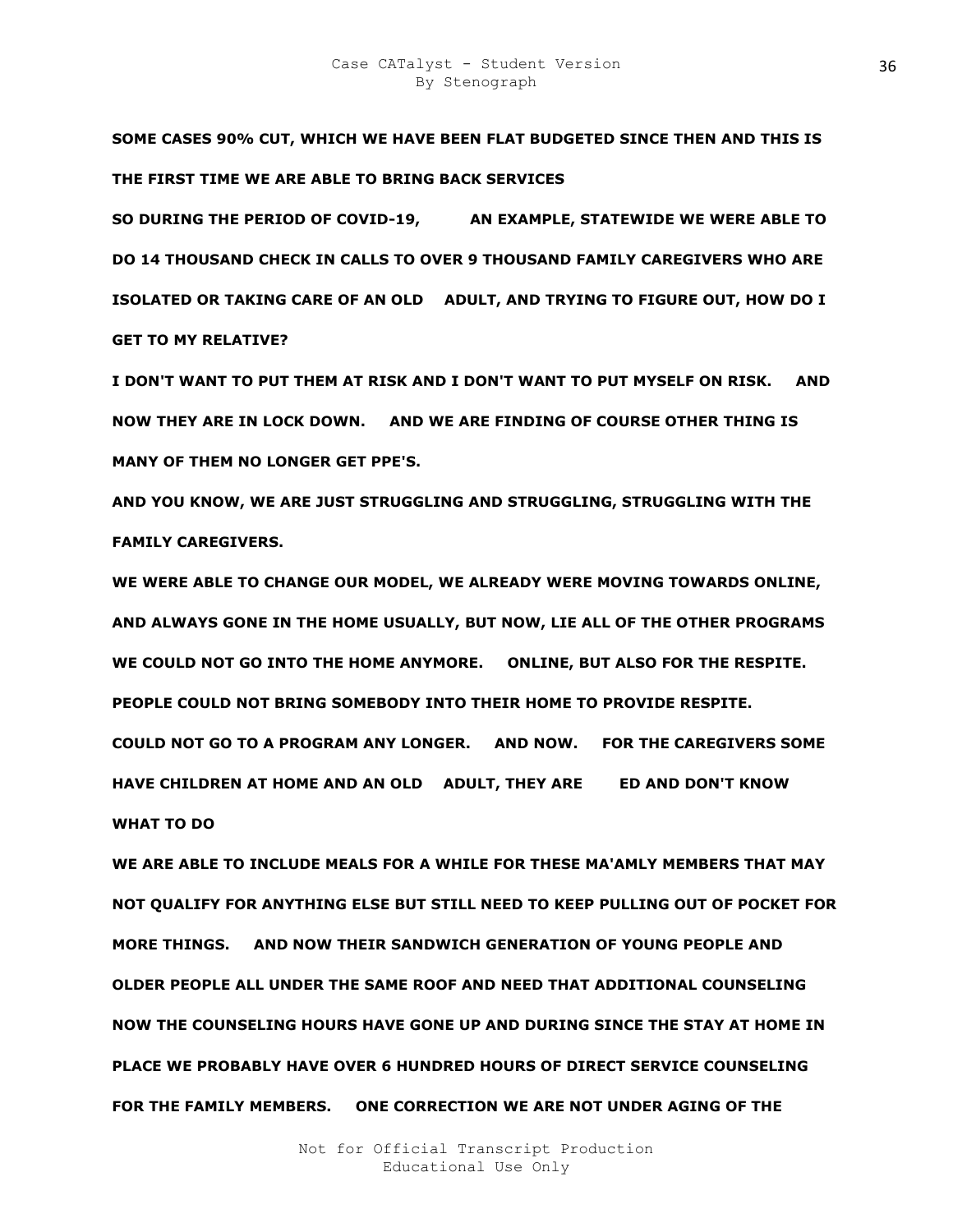**DEPARTMENT OF HEALTH CARE SERVICES AND NOT PART OF THE AREA OF AGING. OVER ALL AND WHAT I AM HEARING YOU KNOW I THINK WE ARE ALL HEARING, THIS IS NOT THE TIME TO WEAKEN OUR SUPPORT SERVICES FOR OLDER ADULTS AND FAMILIES. THIS IS THE TIME WHEN WE REALLY HAVE TO--I MEAN UNDER NORMAL CIRCUMSTANCES AND WHAT WE STARTED TALKING ABOUT IN JANUARY, WE NEED TO THESE SERVICES, THAT IS WHY WE STARTED THE MASTER PLAN FOR AGING.** 

**WE ARE ALL AGING, SO, THESE CUTS ARE THINGS THAT ARE NOT JUST CUTTING FOR THE CURRENT POPULATION OF OLDER ADULTS, AND THEIR CAREGIVERS, THIS IS OUR FUTURE THAT WE ARE TALKING ABOUT, THIS IS THE FUTURE OF OUR PARENTS AND OUR GRANDPARENTS AND OUR CHILDREN,** 

**IF THESE SERVICES GO AWAY NOW, WE ARE NOT GOING TO SEE THEM COME BACK, WE KNOW HOW DIFFICULT IT IS WHEN THE SERVICE IS ELIMINATED OR CUT TO BARE BONES, CAN'T CONTINUE TO BE SUPPORTIVE** 

**YET WE LOOK AT THE PLAN, ALL OF THE SERVICES THAT HAVE BEEN PROPOSED ARE THE ONES WE ARE SEEING. THEY ARE ALL OF THE ONES WE ARE SEEING AND EXPECT TO USE TO DO AN EXCELLENT PLAN FOR AGING OTHER THE NEXT TEN YEARS. SO WE ARE TAKING OUT THE FOUNDATION, WHICH IS WHAT IS BEING PROPOSED, SO, YES WE HAVE TO SPEAK UP ACROSS THE BOARD, AND THIS IS THE ALL FOR ONE, AND ONE FOR ALL MOMENT, AND I THINK THIS IS WHAT WE WILL BE CHARGING FORWARD TO BETWEEN NOW AND THE 15TH** 

**WE HAVE TO SPEAK UP, BECAUSE MOST OF THE TIME, OUR FAMILY MEMBERS OUR OLDER ADULTS, AND PEOPLE WITH CHRONIC--THEY ARE NOT SPEAKING UP FOR THEMSELVES, BUT I THINK IF WE THINK ABOUT FAMILIES AND ENGAGE FAMILIES ACROSS GENERATIONS, PEOPLE WILL BEGIN TO SPEAK UP ACROSS THE BOARD FOR THEIR FAMILIES. SO, I END THERE, I KNOW WE ARE RUNNING OVER TIME.**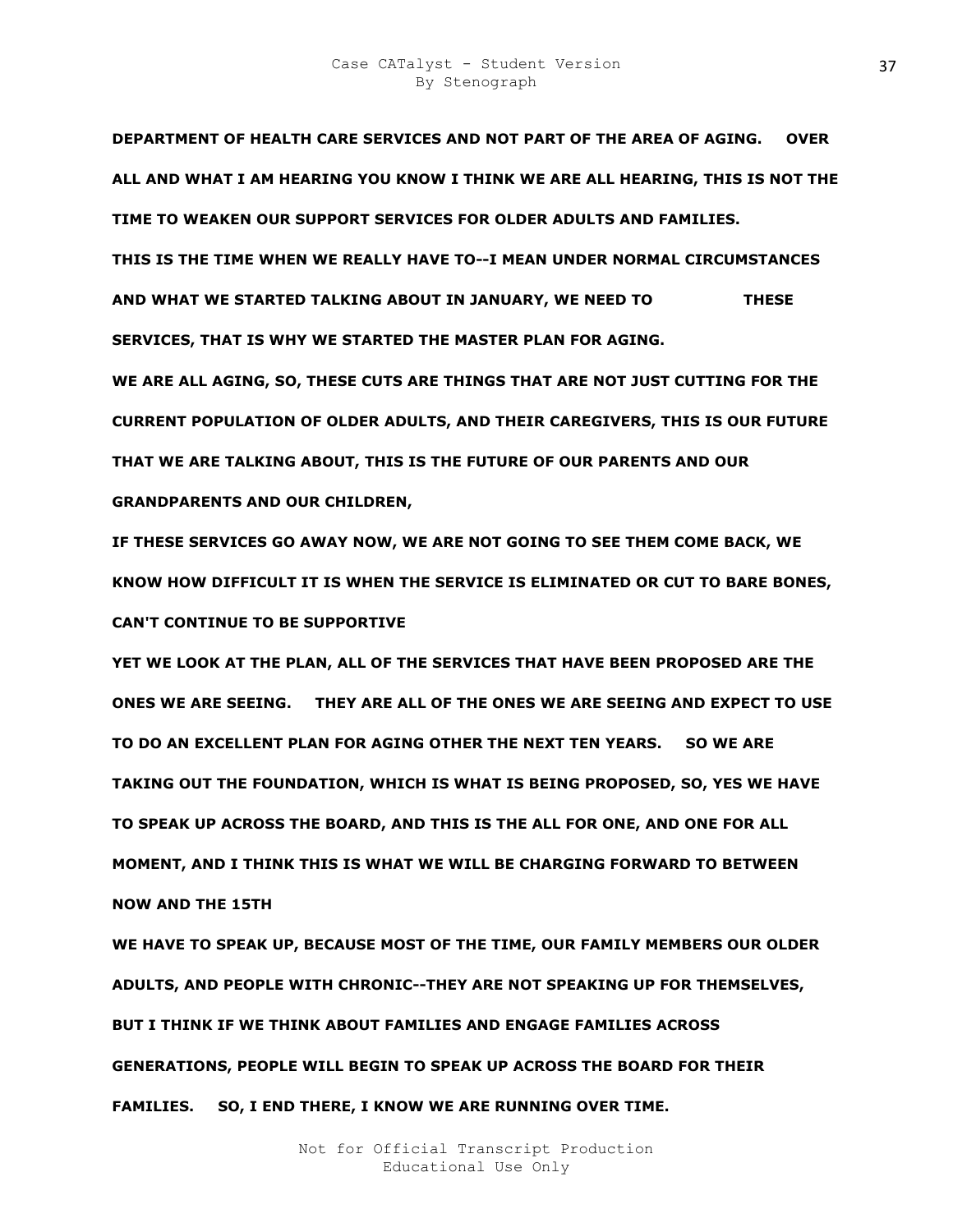**>> THANK YOU SO MUCH, GREAT INFORMATION I KNOW WE ARE A LITTLE BIT OVER TIME, HOPEFULLY, LOOKS LIKE SOME PEOPLE ARE HANGING ON. I WILL SUMMARIZE THE COMMENTS GOING THROUGH, WHAT IS JUSTIFICATION FOR DOING THIS, AND YOU KNOW THESE CUTS AT A TIME WHEN PEOPLE NEED THE SERVICES MORE THAN EVER FOR YOU KNOW AS YOU SAID.** 

**SAFETY NET PROGRAMS THAT ARE REALLY GOING TO KEEP THESE PEOPLE HEALTHIER AND SO KIND OF SUPPORTING THAT, THAT YOU KNOW SENTIMENT AND ALL COMING TOGETHER TO MAKE SURE WE ARE NOT PREVENTING ACCESS THROUGH PROVIDER AND PROGRAM CUTS** 

**ONE QUESTION I WANT TO ASK THAT I THINK IS MOST RELEVANT FOR FOLKS IMMEDIATELY IS THERE STILL TIME TO CALL SENATORS AND ASSEMBLY MEMBERS, KEY LIST OF FOLKS TO BE TARGETING? WHAT DO THOSE WANT TO SHARE WITH THAT ON THE ADVOCACY EFFORTS.** 

 **>> SO, RIGHT NOW, ENERGY SHOULD GO TO THE ASSEMBLY, I THINK LIZ MIGHT HAVE DROPPED OFF. SO ENERGY I THINK INTO BLUE RIGHT NOW. WE DON'T HAVE A RELEASE YET TO REACT TO. WHERE WE DIRECT IT AND THEN TO THE GOVERNOR AS WELL.** 

 **>> WE ARE GOING TO SAME THING.**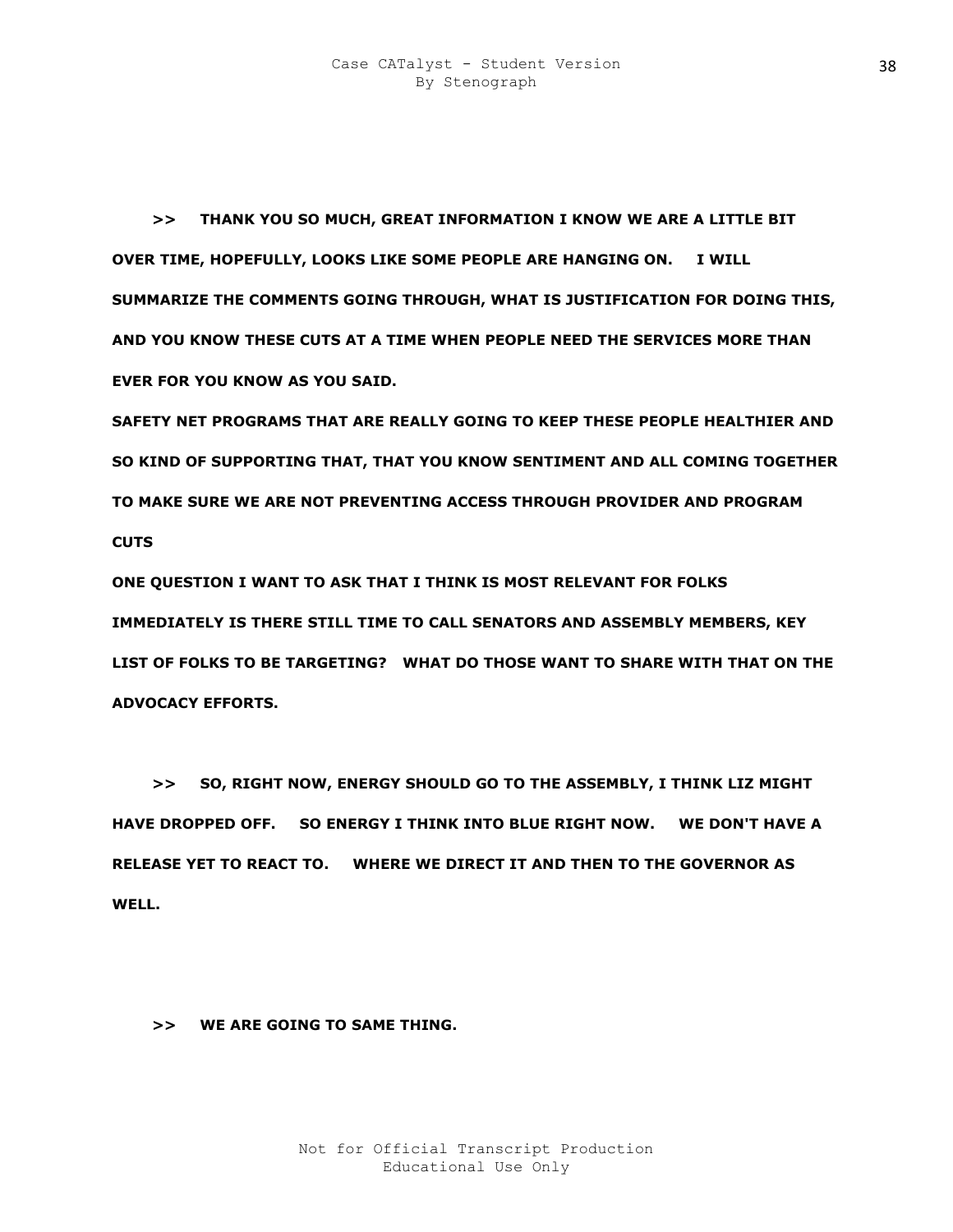**>>** 

 **>> I E-MAILED THE LINK TO SEND TO EVERYBODY SO PEOPLE CAN GET INVOLVED AND WRITE LETTER OF THEIR OWN IN ADDITION TO MEMBERS WE HAVE** 

 **>> WE WILL SEND AND PULL DOWN ALL OF THE E-MAILS THAT HAVE JOINED AND FOLLOW UP E-MAIL WITH THE LINKS** 

**IN ADDITION I THINK WE GOT REQUESTS FOR OUT LINE FROM JUSTICE AND AGING ABOUT THE CUTS. SO WE WILL INCLUDE THAT AS WELL.** 

 **>> CAN I ADD, ONE QUICK THING, THIS IS CLAIRE, I REALLY APPRECIATE CHRISTINA MILLS E-MAILED TO MAKE SURE I INCLUDED THAT THE INDEPENDENT LIVING CENTERS ALSO RECEIVED PROPOSED CUT OF 2.1 MILLION. REPRESENTS 20% CUT. TALKS ABOUT OFFSETS BUT AROUND COVID-19 AND CANNOT BACK FILL, ANOTHER CUT TO SPEAK OUT AGAINST BECAUSE OF GREAT SERVICES THEY PROVIDE. ONE CLARIFICATION AROUND THE SENATE TRIGGER. THEY USE THAT LANGUAGE BUT THE WAY IT IS LAID OUT THEY ARE NOT TRIGGERING PROGRAM CUTS THAT THE FEDERAL FUNDS COME THROUGH, INSTEAD THEY HAVE A LIST OF ACTIONS AND SORT OF DIFFERENT THINGS THEY ARE GOING TO TAKE, AND DIVERSIONS THEY ARE GOING TO USE IF THEY DON'T COME THROUGH, CONFUSION ABOUT THAT, I AM HAPPY TO TALK OFFLINE, EVEN THOUGH IT SAYS THAT, THEY ARE NOT TIED TO PROGRAM CUT TRIGGERS, BUT DIFFERENT TYPE OF FILL IN RESOURCES AND REVENUES IF THE FEDERAL MONEY DOESN'T COME THROUGH.** 

 **>> THANK YOU FOR THAT, CONGRESSMEN ON THAT AND THANK YOU FOR THE CLARIFICATION. I THINK A FEW QUESTIONS ABOUT THE JUSTIFICATION, AND I HOW**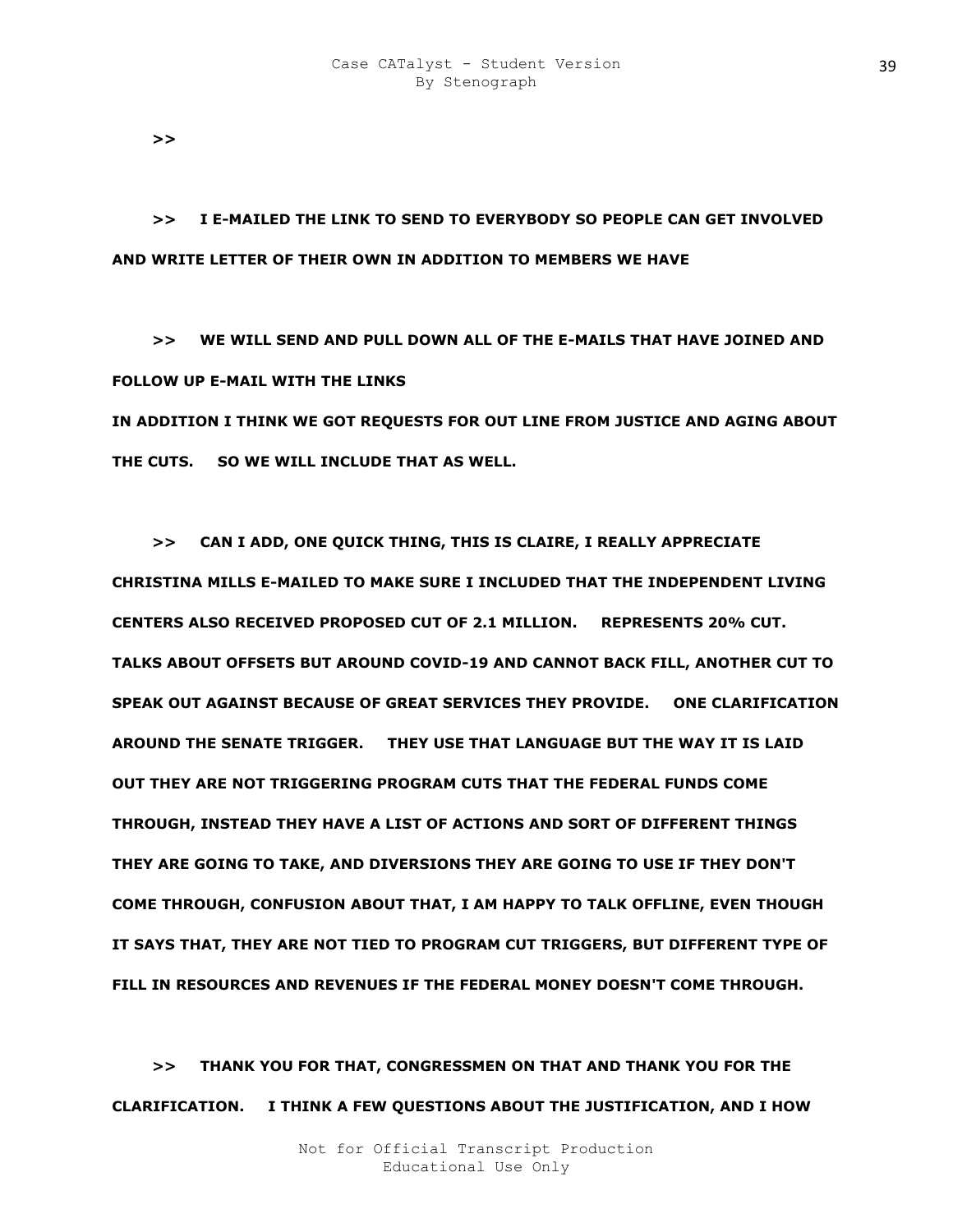**DID THEY JUSTIFY THESE CUTS OVER OTHER CUTS MENTIONING REVENUE AND ANYBODY HAVE THOUGHTS ON THAT?** 

 **>> I WOULD SAY I THINK IT WAS SAID ELEGANTLY EARLIER THEY WENT BACK TO AN OLDER PLAY BOOK I DON'T THINK ANYBODY HAD TIME TO REALLY THINK THIS THROUGH.** 

 **>> YEA, I THINK THAT IS CORRECT. I THINK THAT THIS WAS WHAT HAPPENS**  WHEN YOU APPROACH BUDGET DEFICITS WHEN YOU JUST LOOK AT GEE TARGETS **AND GO FROM THERE. STUDY IS IMPORTANT FOR ADVOCACY EFFORTS. THEY HAVE VOTED TO DO A GOOD THING BUT KEEP THAT PRESSURE ON. IT IS NOT DONE UNTIL IT IS DONE AND LEADERSHIP AND THOSE ARE THE PEOPLE THAT MAKE DECISION ON AGREEMENT.** 

**PRESSURE ON ALL SIDES IS JUST VITAL.** 

 **>> OKAY, WE ARE FIVE MINUTES OVER AND FOLKS HAVE TO MOVE ON AND DROPPING OFF. WE DID NOT GET TO YOUR QUESTION, FEEL FREE TO FOLLOW UP, REMINDER IT IS RECORDED. AND THIS WILL BE POSTED, IF THERE IS THINGS YOU WANT TO CATCH THAT YOU DID NOT HEAR, FEEL FREE TO GO WAC AND SEND US ANY THOUGHTS OR QUESTIONS, I WANT TO THANK YOU PANEL.** 

**WE GOT COMMENTS ABOUT WHAT A GREAT PANEL IT WAS, AND GREAT INFORMATION YOU SHARED. A LOT OF COVER AND APPRECIATE YOU COMING TOGETHER AND NEXT TIME LEAVE TIME FOR Q AND A, AND LOTS OF QUESTIONS AND FOLLOW UP WITH LINKS TO MATERIALS AND RESOURCES AND HAVE A OPPORTUNITY TO CONTINUE TO DISCUSS THIS AS WE GO FORWARD.**